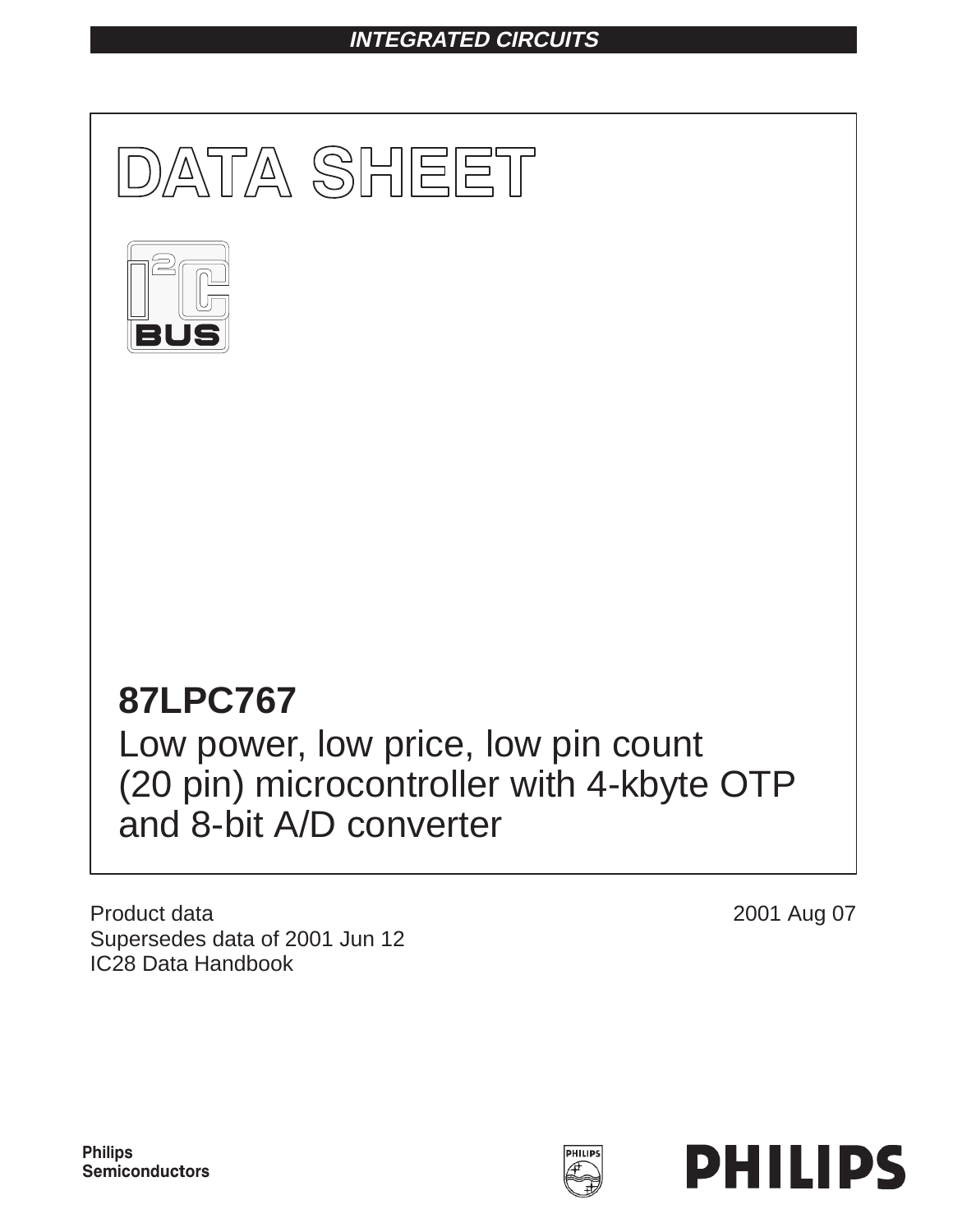**GENERAL DESCRIPTION ...................** 

|                                                                                                                                                                                                                                | 1  |
|--------------------------------------------------------------------------------------------------------------------------------------------------------------------------------------------------------------------------------|----|
|                                                                                                                                                                                                                                | 2  |
|                                                                                                                                                                                                                                | 2  |
|                                                                                                                                                                                                                                | 2  |
|                                                                                                                                                                                                                                | 3  |
|                                                                                                                                                                                                                                | 5  |
|                                                                                                                                                                                                                                | 6  |
|                                                                                                                                                                                                                                | 8  |
|                                                                                                                                                                                                                                | 8  |
|                                                                                                                                                                                                                                | 8  |
|                                                                                                                                                                                                                                | 8  |
|                                                                                                                                                                                                                                | g  |
|                                                                                                                                                                                                                                | 10 |
|                                                                                                                                                                                                                                | 11 |
|                                                                                                                                                                                                                                | 12 |
|                                                                                                                                                                                                                                | 12 |
| Internal Reference Voltage (and according to the control of the control of the control of the control of the control of the control of the control of the control of the control of the control of the control of the control  | 14 |
|                                                                                                                                                                                                                                | 14 |
|                                                                                                                                                                                                                                | 14 |
|                                                                                                                                                                                                                                | 14 |
| I2C Serial Interface (and according to the control of the control of the control of the control of the control of the control of the control of the control of the control of the control of the control of the control of the | 15 |
|                                                                                                                                                                                                                                | 15 |
|                                                                                                                                                                                                                                | 15 |
|                                                                                                                                                                                                                                | 17 |
|                                                                                                                                                                                                                                | 17 |
| Regarding Transmit Active (all active and activities in the contract of the contract of the contract of the co                                                                                                                 | 17 |
|                                                                                                                                                                                                                                | 18 |
|                                                                                                                                                                                                                                | 19 |
|                                                                                                                                                                                                                                | 20 |
|                                                                                                                                                                                                                                | 21 |
|                                                                                                                                                                                                                                | 21 |
|                                                                                                                                                                                                                                | 22 |
| Push-Pull Output Configuration (1) (1) and (1) and (1) and (1) and (1) and (1) and (1) and (1) and (1) and (1) and (1) and (1) and (1) and (1) and (1) and (1) and (1) and (1) and (1) and (1) and (1) and (1) and (1) and (1) | 22 |
|                                                                                                                                                                                                                                | 23 |
|                                                                                                                                                                                                                                | 25 |
|                                                                                                                                                                                                                                | 25 |
|                                                                                                                                                                                                                                | 25 |
|                                                                                                                                                                                                                                | 25 |
|                                                                                                                                                                                                                                | 25 |
|                                                                                                                                                                                                                                | 25 |
|                                                                                                                                                                                                                                | 25 |
|                                                                                                                                                                                                                                | 27 |
|                                                                                                                                                                                                                                | 27 |
| Brownout Detection (1000) (1000) (1000) (1000) (1000) (1000) (1000) (1000) (1000) (1000) (1000) (1000) (1000) (1000) (1000) (1000) (1000) (1000) (1000) (1000) (1000) (1000) (1000) (1000) (1000) (1000) (1000) (1000) (1000)  | 27 |
|                                                                                                                                                                                                                                | 28 |
|                                                                                                                                                                                                                                | 28 |
|                                                                                                                                                                                                                                | 28 |
|                                                                                                                                                                                                                                | 28 |
|                                                                                                                                                                                                                                | 30 |
|                                                                                                                                                                                                                                | 30 |
|                                                                                                                                                                                                                                | 31 |
|                                                                                                                                                                                                                                | 32 |
|                                                                                                                                                                                                                                | 33 |
|                                                                                                                                                                                                                                |    |

 $\mathbf{1}$ 

## 87LPC767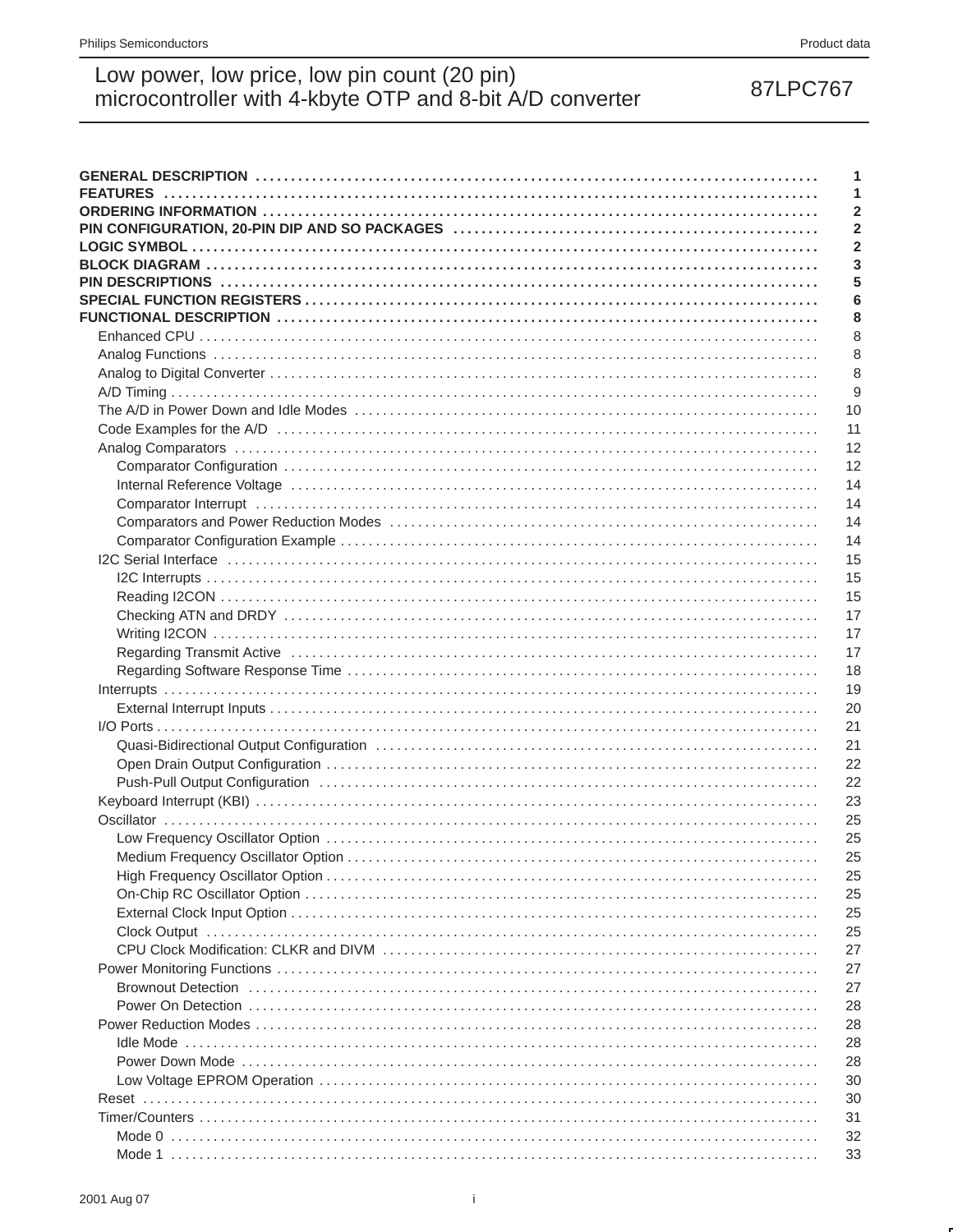## 87LPC767

| 33 |
|----|
| 33 |
| 34 |
| 34 |
| 34 |
| 34 |
| 34 |
| 34 |
| 35 |
| 36 |
| 36 |
| 38 |
| 38 |
| 41 |
| 41 |
| 44 |
| 44 |
| 44 |
| 44 |
| 46 |
| 46 |
| 46 |
| 47 |
| 47 |
| 47 |
| 48 |
| 48 |
| 49 |
| 50 |
| 50 |
| 52 |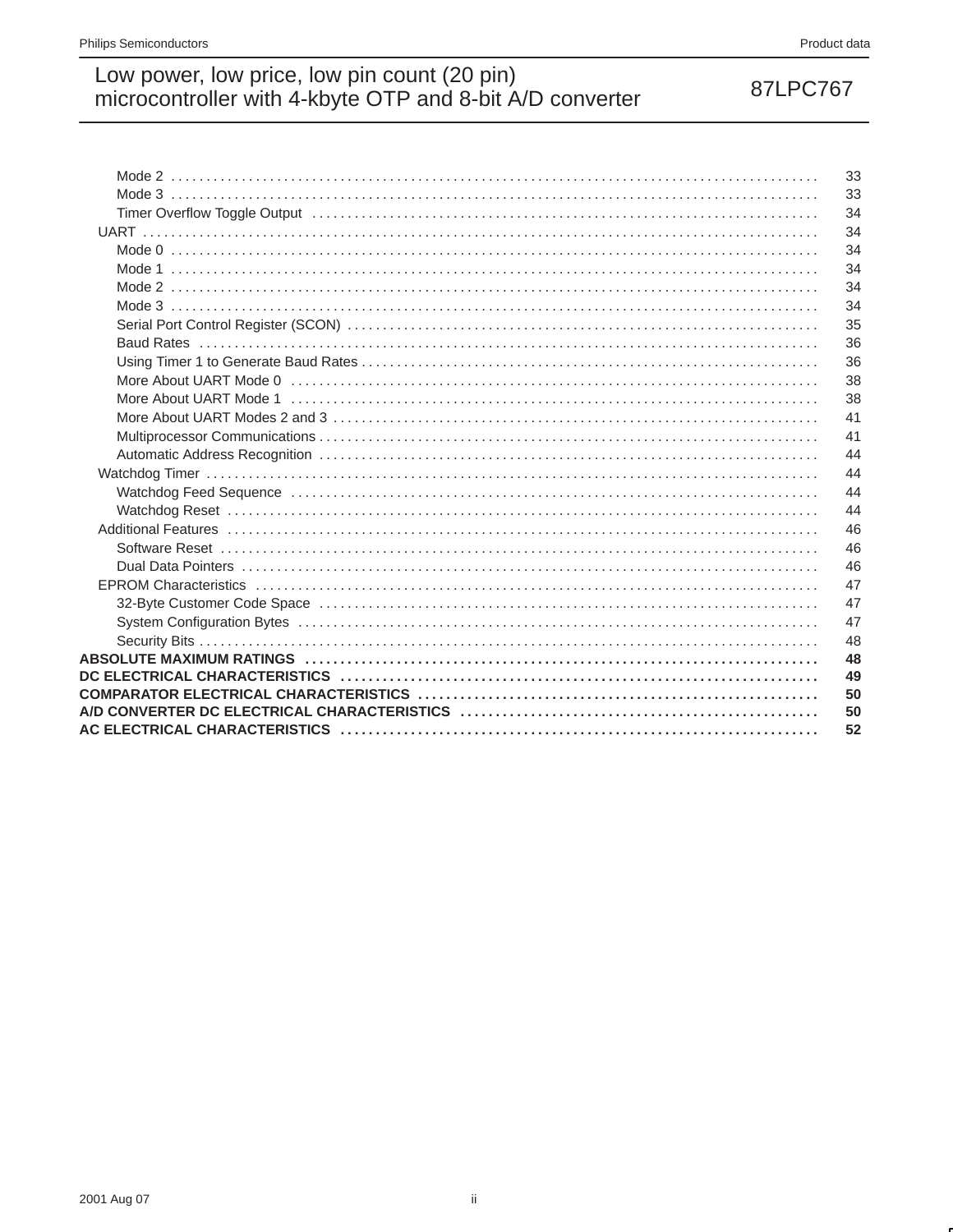



### **GENERAL DESCRIPTION**

The 87LPC767 is a 20-pin single-chip microcontroller designed for low pin count applications demanding high-integration, low cost solutions over a wide range of performance requirements. A member of the Philips low pin count family, the 87LPC767 offers programmable oscillator configurations for high and low speed crystals or RC operation, wide operating voltage range, programmable port output configurations, selectable Schmitt trigger inputs, LED drive outputs, and a built-in watchdog timer. The 87LPC767 is based on an accelerated 80C51 processor architecture that executes instructions at twice the rate of standard 80C51 devices.

### **FEATURES**

- An accelerated 80C51 CPU provides instruction cycle times of 300–600 ns for all instructions except multiply and divide when executing at 20 MHz. Execution at up to 20 MHz when  $V_{DD} = 4.5$  V to 6.0 V, 10 MHz when  $V_{DD} = 2.7$  V to 6.0 V.
- Four-channel multiplexed 8-bit A/D converter. Conversion time of 9.3  $\mu$ S at f<sub>OSC</sub> = 20 MHz.
- 2.7 V to 6.0 V operating range for digital functions.
- 4 K bytes EPROM code memory.
- 128 byte RAM data memory.
- 32-byte customer code EPROM allows serialization of devices, storage of setup parameters, etc.
- Two 16-bit counter/timers. Each timer may be configured to toggle a port output upon timer overflow.
- Two analog comparators.
- Full duplex UART.
- I<sup>2</sup>C communication port.
- Eight keypad interrupt inputs, plus two additional external interrupt inputs.
- Four interrupt priority levels.
- Watchdog timer with separate on-chip oscillator, requiring no external components. The watchdog timeout time is selectable from 8 values.
- Active low reset. On-chip power-on reset allows operation with no external reset components.
- Low voltage reset. One of two preset low voltage levels may be selected to allow a graceful system shutdown when power fails. May optionally be configured as an interrupt.
- Oscillator Fail Detect. The watchdog timer has a separate fully on-chip oscillator, allowing it to perform an oscillator fail detect function.
- Configurable on-chip oscillator with frequency range and RC oscillator options (selected by user programmed EPROM bits). The RC oscillator option allows operation with no external oscillator components.
- Programmable port output configuration options: quasi-bidirectional, open drain, push-pull, input-only.
- Selectable Schmitt trigger port inputs.
- LED drive capability (20 mA) on all port pins.
- Controlled slew rate port outputs to reduce EMI. Outputs have approximately 10 ns minimum ramp times.
- 15 I/O pins minimum. Up to 18 I/O pins using on-chip oscillator and reset options.
- Only power and ground connections are required to operate the 87LPC767 when fully on-chip oscillator and reset options are selected.
- Serial EPROM programming allows simple in-circuit production coding. Two EPROM security bits prevent reading of sensitive application programs.
- Idle and Power Down reduced power modes. Improved wakeup from Power Down mode (a low interrupt input starts execution). Typical Power Down current is 1 µA.
- 20-pin DIP and SO packages.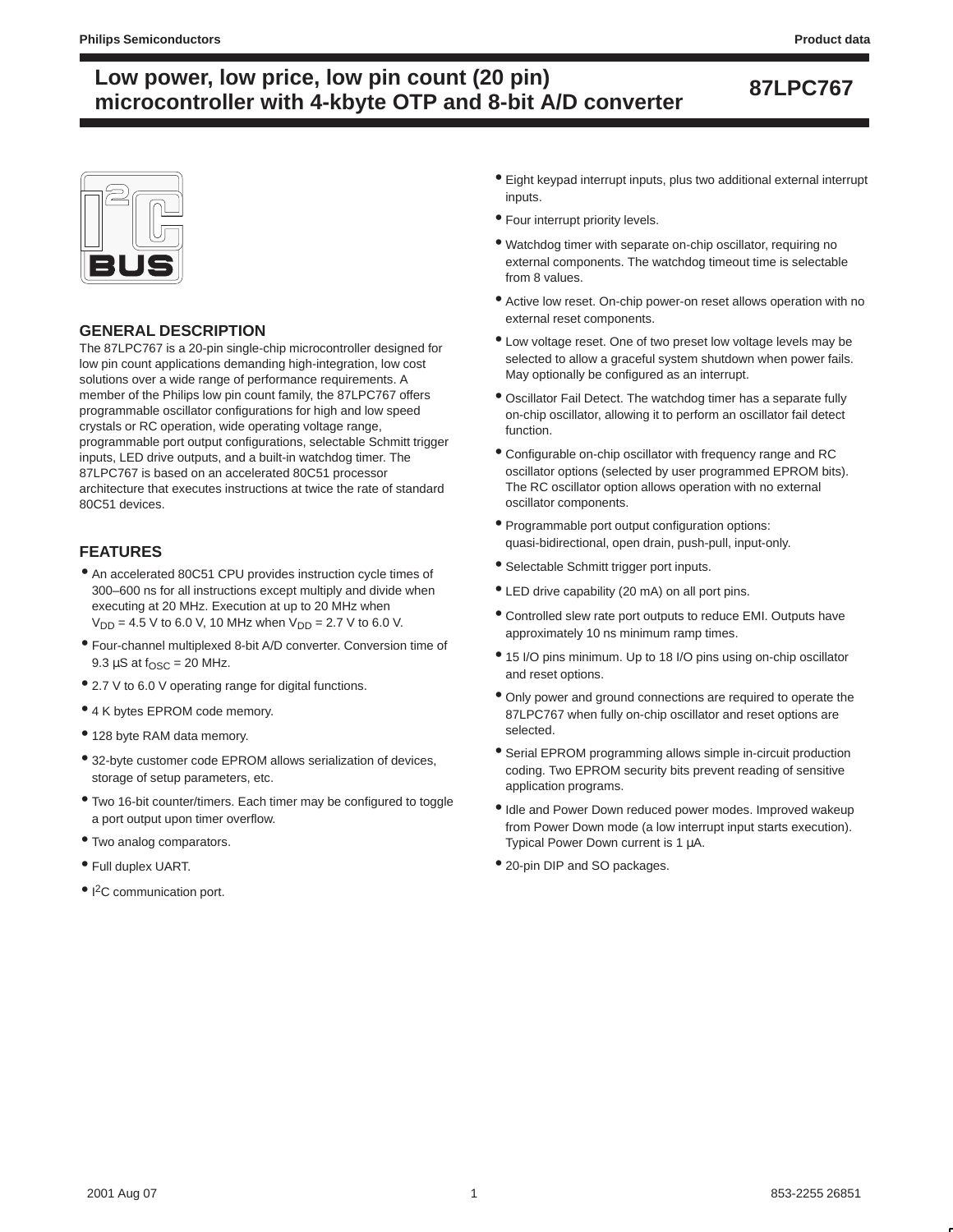### **ORDERING INFORMATION**

| <b>Type number</b> | Package           |                                                            |                      |                      |  |  |  |  |
|--------------------|-------------------|------------------------------------------------------------|----------------------|----------------------|--|--|--|--|
|                    | <b>Name</b>       | <b>Description</b>                                         | <b>Version</b>       | Range ( $\degree$ C) |  |  |  |  |
| P87LPC767BN        | DIP <sub>20</sub> | plastic dual in-line package; 20 leads (300 mil)           | SOT146-1             | $0 to +70$           |  |  |  |  |
| P87LPC767BD        | SO <sub>20</sub>  | plastic small outline package; 20 leads; body width 7.5 mm | SOT <sub>163-1</sub> | 0 to $+70$           |  |  |  |  |
| P87LPC767FN        | DIP <sub>20</sub> | plastic dual in-line package; 20 leads (300 mil)           | SOT146-1             | $-40$ to $+85$       |  |  |  |  |
| P87LPC767FD        | SO <sub>20</sub>  | plastic small outline package; 20 leads; body width 7.5 mm | SOT163-1             | $-40$ to $+85$       |  |  |  |  |
| P87LPC767HD        | SO <sub>20</sub>  | plastic small outline package; 20 leads; body width 7.5 mm | SOT <sub>163-1</sub> | $-40$ to $+125$      |  |  |  |  |

### **PIN CONFIGURATION, 20-PIN DIP AND SO PACKAGES**



### **LOGIC SYMBOL**

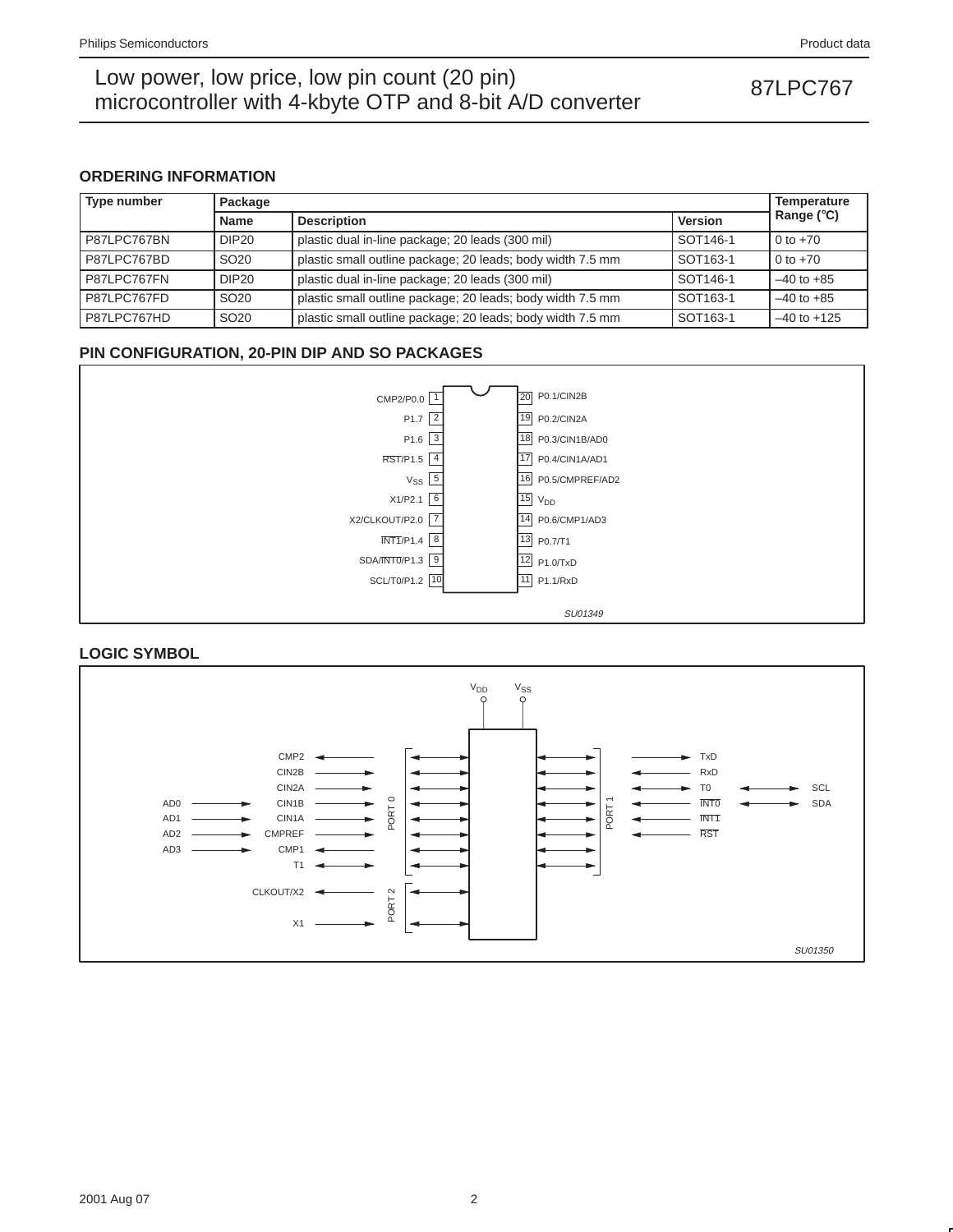### **BLOCK DIAGRAM**

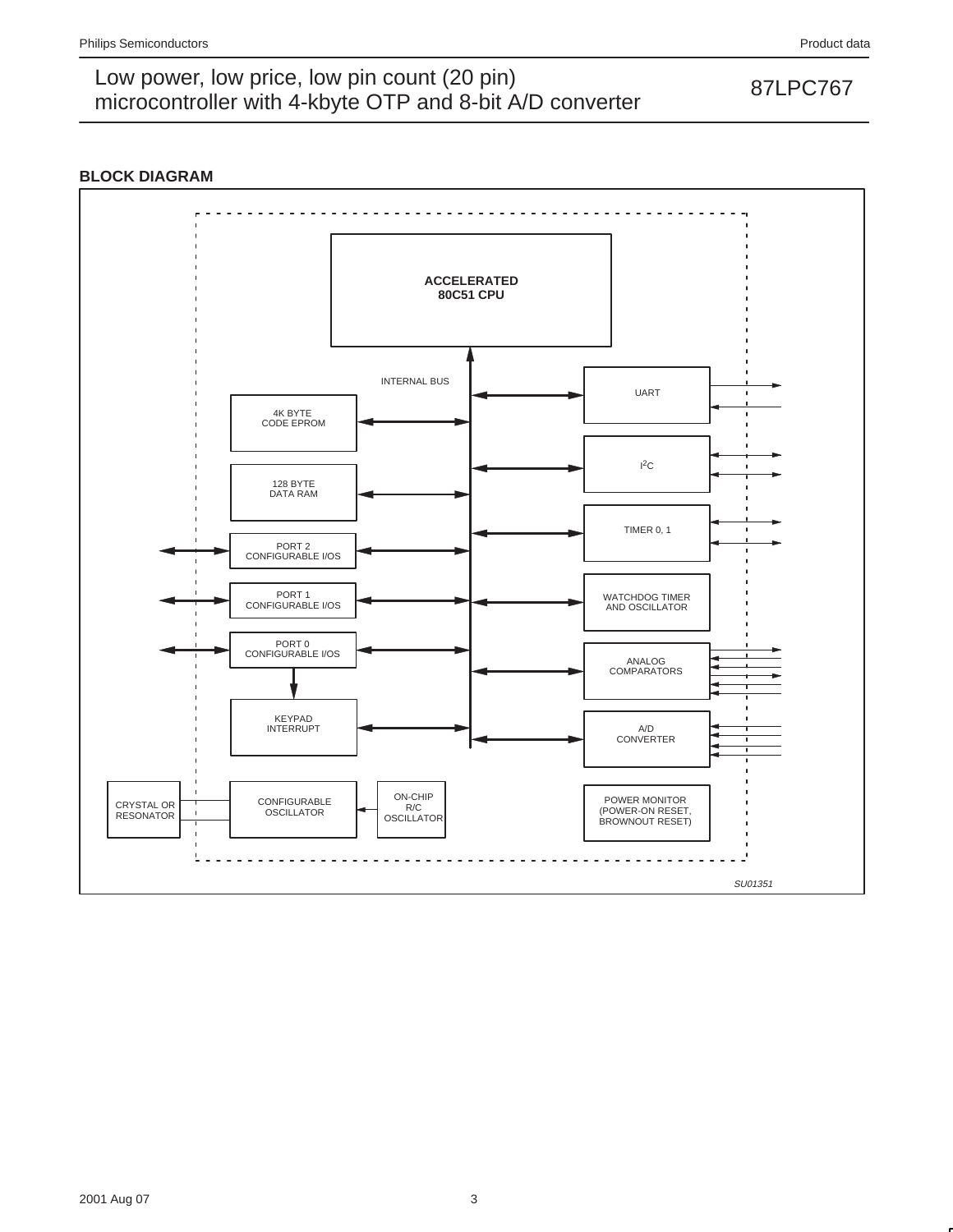

**Figure 1. 87LPC767 Program and Data Memory Map**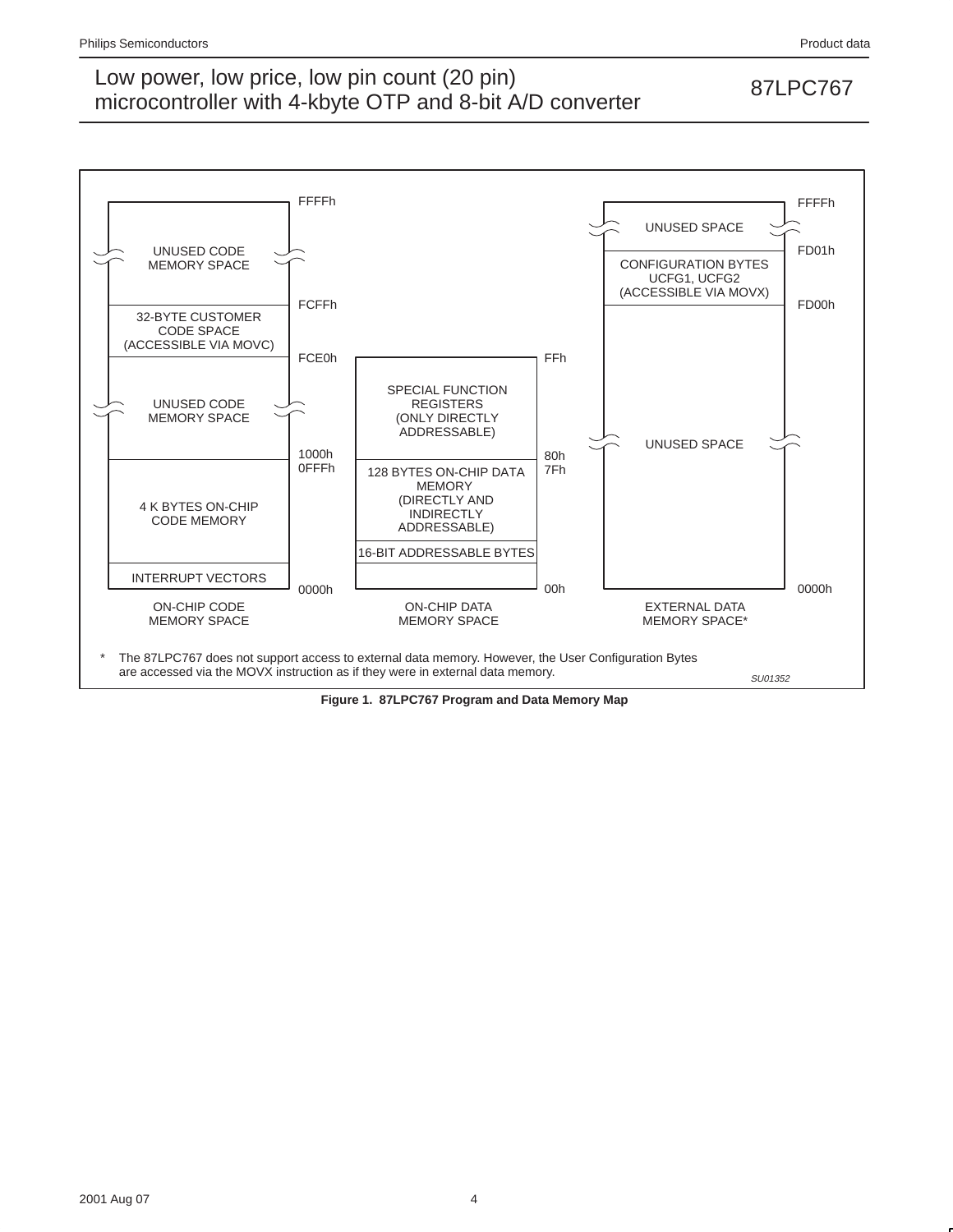## Low power, low price, low pin count (20 pin)<br>
misroecantrallar with 4 kb to OTD and 8 bit A/D converter 67 microcontroller with 4-kbyte OTP and 8-bit A/D converter

### **PIN DESCRIPTIONS**

| <b>MNEMONIC</b> | PIN NO.             | <b>TYPE</b>  |                  | <b>NAME AND FUNCTION</b> |                                                                                                                                                                                                                                                                                                                                                                                                                                                                                                                                                                                                                     |  |  |  |  |  |
|-----------------|---------------------|--------------|------------------|--------------------------|---------------------------------------------------------------------------------------------------------------------------------------------------------------------------------------------------------------------------------------------------------------------------------------------------------------------------------------------------------------------------------------------------------------------------------------------------------------------------------------------------------------------------------------------------------------------------------------------------------------------|--|--|--|--|--|
| P0.0-P0.7       | 1, 13, 14,<br>16–20 | 1/O          |                  |                          | <b>Port 0:</b> Port 0 is an 8-bit I/O port with a user-configurable output type. Port 0 latches are configured in<br>the quasi-bidirectional mode and have either ones or zeros written to them during reset, as determined<br>by the PRHI bit in the UCFG1 configuration byte. The operation of port 0 pins as inputs and outputs<br>depends upon the port configuration selected. Each port pin is configured independently. Refer to the<br>section on I/O port configuration and the DC Electrical Characteristics for details.                                                                                 |  |  |  |  |  |
|                 |                     |              |                  |                          | The Keyboard Interrupt feature operates with port 0 pins.                                                                                                                                                                                                                                                                                                                                                                                                                                                                                                                                                           |  |  |  |  |  |
|                 |                     |              |                  |                          | Port 0 also provides various special functions as described below.                                                                                                                                                                                                                                                                                                                                                                                                                                                                                                                                                  |  |  |  |  |  |
|                 | 1                   | $\circ$      | P <sub>0.0</sub> | CMP <sub>2</sub>         | Comparator 2 output.                                                                                                                                                                                                                                                                                                                                                                                                                                                                                                                                                                                                |  |  |  |  |  |
|                 | 20                  | J.           | P <sub>0.1</sub> | CIN2B                    | Comparator 2 positive input B.                                                                                                                                                                                                                                                                                                                                                                                                                                                                                                                                                                                      |  |  |  |  |  |
|                 | 19                  |              | <b>P0.2</b>      | CIN <sub>2</sub> A       | Comparator 2 positive input A.                                                                                                                                                                                                                                                                                                                                                                                                                                                                                                                                                                                      |  |  |  |  |  |
|                 | 18                  | $\mathbf{I}$ | P <sub>0.3</sub> | CIN1B                    | Comparator 1 positive input B.                                                                                                                                                                                                                                                                                                                                                                                                                                                                                                                                                                                      |  |  |  |  |  |
|                 |                     |              |                  | AD <sub>0</sub>          | A/D channel 0 input.                                                                                                                                                                                                                                                                                                                                                                                                                                                                                                                                                                                                |  |  |  |  |  |
|                 | 17                  |              | P <sub>0.4</sub> | CIN1A                    | Comparator 1 positive input A.                                                                                                                                                                                                                                                                                                                                                                                                                                                                                                                                                                                      |  |  |  |  |  |
|                 |                     | J.           |                  | AD <sub>1</sub>          | A/D channel 1 input.                                                                                                                                                                                                                                                                                                                                                                                                                                                                                                                                                                                                |  |  |  |  |  |
|                 | 16                  |              | P <sub>0.5</sub> | <b>CMPREF</b>            | Comparator reference (negative) input.                                                                                                                                                                                                                                                                                                                                                                                                                                                                                                                                                                              |  |  |  |  |  |
|                 |                     | $\mathbf{I}$ |                  | AD <sub>2</sub>          | A/D channel 2 input.                                                                                                                                                                                                                                                                                                                                                                                                                                                                                                                                                                                                |  |  |  |  |  |
|                 | 14                  | O            | P <sub>0.6</sub> | CMP <sub>1</sub>         | Comparator 1 output.                                                                                                                                                                                                                                                                                                                                                                                                                                                                                                                                                                                                |  |  |  |  |  |
|                 |                     | J.           |                  | AD <sub>3</sub>          | A/D channel 3 input.                                                                                                                                                                                                                                                                                                                                                                                                                                                                                                                                                                                                |  |  |  |  |  |
|                 | 13                  | 1/O          | P0.7             | T1                       | Timer/counter 1 external count input or overflow output.                                                                                                                                                                                                                                                                                                                                                                                                                                                                                                                                                            |  |  |  |  |  |
| P1.0-P1.7       | $2 - 4.8 - 12$      | 1/O          |                  |                          | <b>Port 1:</b> Port 1 is an 8-bit I/O port with a user-configurable output type, except for three pins as noted<br>below. Port 1 latches are configured in the quasi-bidirectional mode and have either ones or zeros<br>written to them during reset, as determined by the PRHI bit in the UCFG1 configuration byte. The<br>operation of the configurable port 1 pins as inputs and outputs depends upon the port configuration<br>selected. Each of the configurable port pins are programmed independently. Refer to the section on I/O<br>port configuration and the DC Electrical Characteristics for details. |  |  |  |  |  |
|                 |                     |              |                  |                          | Port 1 also provides various special functions as described below.                                                                                                                                                                                                                                                                                                                                                                                                                                                                                                                                                  |  |  |  |  |  |
|                 | 12                  | $\circ$      | P <sub>1.0</sub> | <b>TxD</b>               | Transmitter output for the serial port.                                                                                                                                                                                                                                                                                                                                                                                                                                                                                                                                                                             |  |  |  |  |  |
|                 | 11                  | $\mathbf{I}$ | P <sub>1.1</sub> | <b>RxD</b>               | Receiver input for the serial port.                                                                                                                                                                                                                                                                                                                                                                                                                                                                                                                                                                                 |  |  |  |  |  |
|                 | 10                  | 1/O          | P <sub>1.2</sub> | T0                       | Timer/counter 0 external count input or overflow output.                                                                                                                                                                                                                                                                                                                                                                                                                                                                                                                                                            |  |  |  |  |  |
|                 |                     | 1/O          |                  | <b>SCL</b>               | $12C$ serial clock input/output. When configured as an output, P1.2 is open drain, in order to conform to $12C$ specifications.                                                                                                                                                                                                                                                                                                                                                                                                                                                                                     |  |  |  |  |  |
|                 | 9                   | $\mathbf{I}$ | P <sub>1.3</sub> | <b>INTO</b>              | External interrupt 0 input.                                                                                                                                                                                                                                                                                                                                                                                                                                                                                                                                                                                         |  |  |  |  |  |
|                 |                     | 1/O          |                  | <b>SDA</b>               | I <sup>2</sup> C serial data input/output. When configured as an output, P1.3 is open<br>drain, in order to conform to $1^2C$ specifications.                                                                                                                                                                                                                                                                                                                                                                                                                                                                       |  |  |  |  |  |
|                 | 8                   | J.           | P <sub>1.4</sub> | INT <sub>1</sub>         | External interrupt 1 input.                                                                                                                                                                                                                                                                                                                                                                                                                                                                                                                                                                                         |  |  |  |  |  |
|                 | 4                   | J.           | P1.5             | <b>RST</b>               | External Reset input (if selected via EPROM configuration). A low on this pin<br>resets the microcontroller, causing I/O ports and peripherals to take on their<br>default states, and the processor begins execution at address 0. When used<br>as a port pin, P1.5 is a Schmitt trigger input only.                                                                                                                                                                                                                                                                                                               |  |  |  |  |  |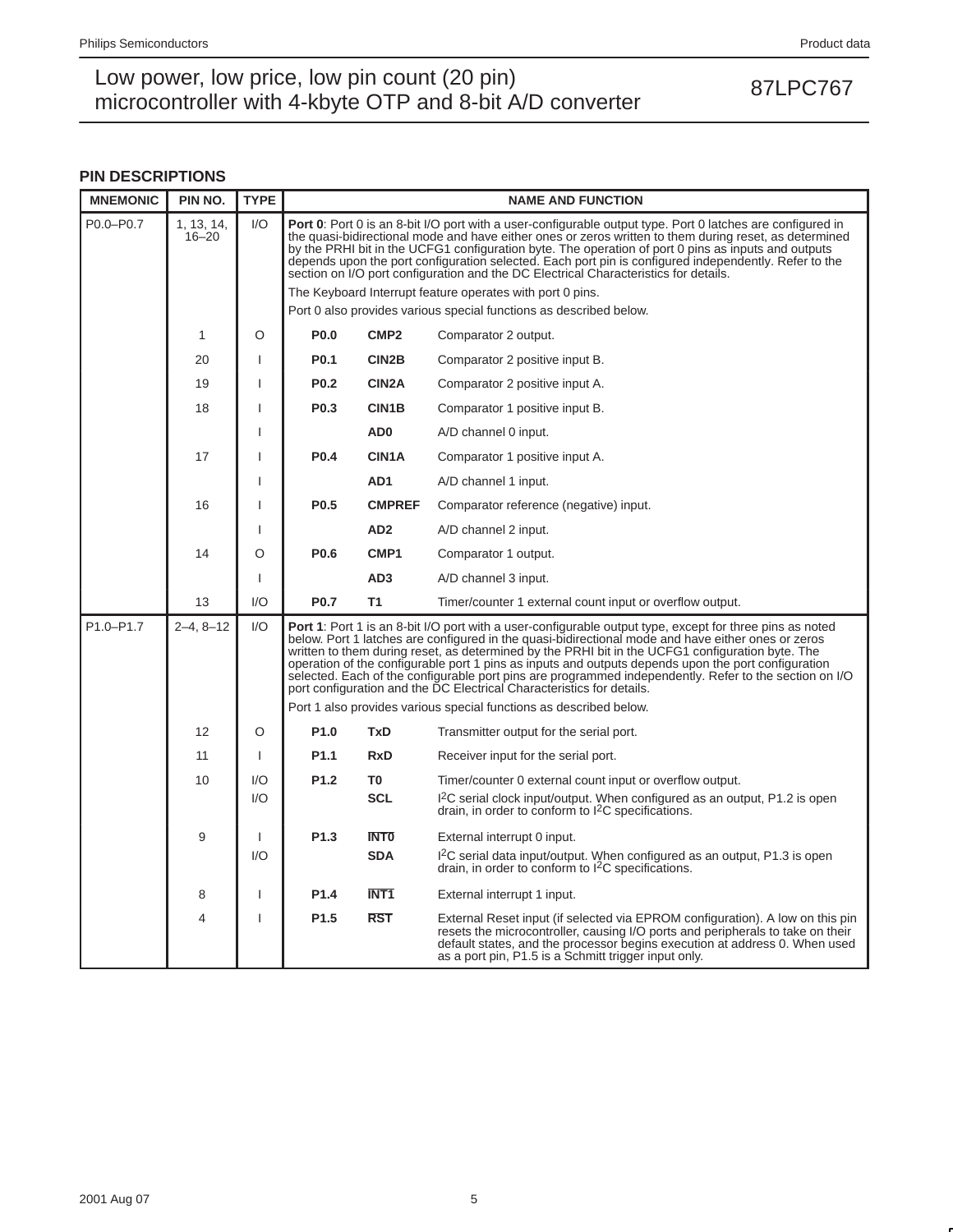## Low power, low price, low pin count (20 pin)<br>
misroecantrallar with 4 kb to OTD and 8 bit A/D converter 67 microcontroller with 4-kbyte OTP and 8-bit A/D converter

| $P2.0 - P2.1$         | 6, 7 | $\mathsf{U}\mathsf{O}$ |                  |                                                                                                                     | <b>Port 2:</b> Port 2 is a 2-bit I/O port with a user-configurable output type. Port 2 latches are configured in the<br>quasi-bidirectional mode and have either ones or zeros written to them during reset, as determined by<br>the PRHI bit in the UCFG1 configuration byte. The operation of port 2 pins as inputs and outputs<br>depends upon the port configuration selected. Each port pin is configured independently. Refer to the<br>section on I/O port configuration and the DC Electrical Characteristics for details.<br>Port 2 also provides various special functions as described below. |  |  |  |
|-----------------------|------|------------------------|------------------|---------------------------------------------------------------------------------------------------------------------|----------------------------------------------------------------------------------------------------------------------------------------------------------------------------------------------------------------------------------------------------------------------------------------------------------------------------------------------------------------------------------------------------------------------------------------------------------------------------------------------------------------------------------------------------------------------------------------------------------|--|--|--|
|                       |      | ∩                      | P <sub>2.0</sub> | X2                                                                                                                  | Output from the oscillator amplifier (when a crystal oscillator option is<br>selected via the EPROM configuration).                                                                                                                                                                                                                                                                                                                                                                                                                                                                                      |  |  |  |
|                       |      |                        |                  | <b>CLKOUT</b>                                                                                                       | CPU clock divided by 6 clock output when enabled via SFR bit and in conjunction with internal RC oscillator or external clock input.                                                                                                                                                                                                                                                                                                                                                                                                                                                                     |  |  |  |
|                       | 6    |                        | P <sub>2.1</sub> | X <sub>1</sub>                                                                                                      | Input to the oscillator circuit and internal clock generator circuits (when<br>selected via the EPROM configuration).                                                                                                                                                                                                                                                                                                                                                                                                                                                                                    |  |  |  |
| <b>V<sub>SS</sub></b> | 5    |                        |                  | Ground: 0 V reference.                                                                                              |                                                                                                                                                                                                                                                                                                                                                                                                                                                                                                                                                                                                          |  |  |  |
| V <sub>DD</sub>       | 15   |                        |                  | <b>Power Supply:</b> This is the power supply voltage for normal operation as well as Idle and<br>Power Down modes. |                                                                                                                                                                                                                                                                                                                                                                                                                                                                                                                                                                                                          |  |  |  |

### **SPECIAL FUNCTION REGISTERS**

| <b>Name</b>                       | <b>Description</b>                                                        | <b>SFR</b><br><b>Address</b> | <b>MSB</b>               |                          |                          | <b>Bit Functions and Addresses</b> |                          |                          |                 | <b>LSB</b>       | Reset<br>Value   |
|-----------------------------------|---------------------------------------------------------------------------|------------------------------|--------------------------|--------------------------|--------------------------|------------------------------------|--------------------------|--------------------------|-----------------|------------------|------------------|
|                                   |                                                                           |                              | <b>E7</b>                | E <sub>6</sub>           | E <sub>5</sub>           | E <sub>4</sub>                     | E <sub>3</sub>           | E <sub>2</sub>           | E1              | E <sub>0</sub>   |                  |
| ACC*                              | Accumulator                                                               | E <sub>0</sub> h             |                          |                          |                          |                                    |                          |                          |                 |                  | 00h              |
|                                   |                                                                           |                              | C <sub>7</sub>           | C <sub>6</sub>           | C <sub>5</sub>           | C <sub>4</sub>                     | C <sub>3</sub>           | C <sub>2</sub>           | C <sub>1</sub>  | CO               |                  |
| ADCON#*                           | A/D Control                                                               | C <sub>O</sub> h             | <b>ENADC</b>             | $\overline{a}$           | $\overline{\phantom{0}}$ | <b>ADCI</b>                        | <b>ADCS</b>              | <b>RCCLK</b>             | AADR1           | AADR0            | 00h              |
| AUXR1#                            | <b>Auxiliary Function Register</b>                                        | A <sub>2</sub> h             | <b>KBF</b>               | <b>BOD</b>               | <b>BOI</b>               | LPEP                               | <b>SRST</b>              | $\Omega$                 |                 | <b>DPS</b>       | 02h <sup>1</sup> |
|                                   |                                                                           |                              | F7                       | F <sub>6</sub>           | F <sub>5</sub>           | F <sub>4</sub>                     | F <sub>3</sub>           | F <sub>2</sub>           | F1              | F <sub>0</sub>   |                  |
| $B^*$                             | <b>B</b> register                                                         | F <sub>0</sub> h             |                          |                          |                          |                                    |                          |                          |                 |                  | 00h              |
| CMP1#                             | Comparator 1 control<br>register                                          | ACh                          | $\overline{\phantom{0}}$ | $\overline{\phantom{0}}$ | CE <sub>1</sub>          | CP <sub>1</sub>                    | CN <sub>1</sub>          | OE1                      | CO <sub>1</sub> | CMF1             | 00h <sup>1</sup> |
| CMP <sub>2#</sub>                 | Comparator 2 control<br>register                                          | ADh                          |                          |                          | CE <sub>2</sub>          | CP <sub>2</sub>                    | CN <sub>2</sub>          | OE <sub>2</sub>          | CO <sub>2</sub> | CMF <sub>2</sub> | 00h <sup>1</sup> |
| DAC0#                             | A/D Result                                                                | C <sub>5</sub> h             |                          |                          |                          |                                    |                          |                          |                 |                  | 00h              |
| DIVM#                             | CPU clock divide-by-M<br>control                                          | 95h                          |                          |                          |                          |                                    |                          |                          |                 |                  | 00h              |
| DPTR:<br><b>DPH</b><br><b>DPL</b> | Data pointer (2 bytes)<br>Data pointer high byte<br>Data pointer low byte | 83h<br>82h                   |                          |                          |                          |                                    |                          |                          |                 |                  | 00h<br>00h       |
|                                   |                                                                           |                              | <b>CF</b>                | <b>CE</b>                | <b>CD</b>                | CC                                 | CB                       | CA                       | C <sub>9</sub>  | C <sub>8</sub>   |                  |
| I2CFG#*                           | <sup>2</sup> C configuration register                                     | C8h/RD                       | <b>SLAVEN</b>            | <b>MASTRQ</b>            | $\mathbf{0}$             | <b>TIRUN</b>                       | $\overline{\phantom{0}}$ | $\overline{\phantom{0}}$ | CT <sub>1</sub> | CT <sub>0</sub>  | 00h <sup>1</sup> |
|                                   |                                                                           | C8h/WR                       | <b>SLAVEN</b>            | <b>MASTRQ</b>            | <b>CLRTI</b>             | <b>TIRUN</b>                       |                          | $\overline{\phantom{0}}$ | CT <sub>1</sub> | C <sub>T0</sub>  |                  |
|                                   |                                                                           |                              | DF                       | DE                       | <b>DD</b>                | DC                                 | DB                       | DA                       | D <sub>9</sub>  | D <sub>8</sub>   |                  |
| I2CON#*                           | $12C$ control register                                                    | D8h/RD                       | <b>RDAT</b>              | <b>ATN</b>               | <b>DRDY</b>              | <b>ARL</b>                         | <b>STR</b>               | <b>STP</b>               | <b>MASTER</b>   | $\overline{a}$   | 80h <sup>1</sup> |
|                                   |                                                                           | D8h/WR                       | <b>CXA</b>               | <b>IDLE</b>              | <b>CDR</b>               | CARL                               | <b>CSTR</b>              | <b>CSTP</b>              | <b>XSTR</b>     | <b>XSTP</b>      |                  |
| I2DAT#                            | I <sup>2</sup> C data register                                            | D9h/RD                       | <b>RDAT</b>              | $\mathbf{0}$             | $\mathbf{0}$             | $\mathbf 0$                        | $\Omega$                 | $\mathbf{0}$             | 0               | $\Omega$         | 80h              |
|                                   |                                                                           | D9h/WR                       | <b>XDAT</b>              | X                        | X                        | X                                  | X                        | X                        | X               | X                |                  |
|                                   |                                                                           |                              | AF                       | <b>AE</b>                | <b>AD</b>                | <b>AC</b>                          | AB                       | AA                       | A <sub>9</sub>  | A8               |                  |
| IEN <sub>0</sub> *                | Interrupt enable 0                                                        | A8h                          | EA                       | <b>EWD</b>               | EBO                      | ES                                 | ET <sub>1</sub>          | EX1                      | ET <sub>0</sub> | EX <sub>0</sub>  | 00h              |
|                                   |                                                                           |                              | EF                       | EE                       | <b>ED</b>                | EC                                 | EB                       | EA                       | E <sub>9</sub>  | E <sub>8</sub>   |                  |
| $IEN1#*$                          | Interrupt enable 1                                                        | E8h                          | ETI                      | $\overline{\phantom{0}}$ | EC <sub>1</sub>          | EAD                                | $\overline{\phantom{0}}$ | EC <sub>2</sub>          | <b>EKB</b>      | E12              | 00h <sup>1</sup> |
|                                   |                                                                           |                              | <b>BF</b>                | <b>BE</b>                | <b>BD</b>                | BC                                 | <b>BB</b>                | <b>BA</b>                | B <sub>9</sub>  | B <sub>8</sub>   |                  |
| $IPO*$                            | Interrupt priority 0                                                      | B <sub>8</sub> h             | $\overline{\phantom{0}}$ | <b>PWD</b>               | PBO                      | PS                                 | PT <sub>1</sub>          | PX1                      | PT <sub>0</sub> | PX <sub>0</sub>  | 00h <sup>1</sup> |
| IP0H#                             | Interrupt priority 0 high byte                                            | B7h                          | $\overline{\phantom{0}}$ | <b>PWDH</b>              | PBOH                     | <b>PSH</b>                         | PT <sub>1</sub> H        | PX1H                     | <b>PT0H</b>     | <b>PX0H</b>      | 00h <sup>1</sup> |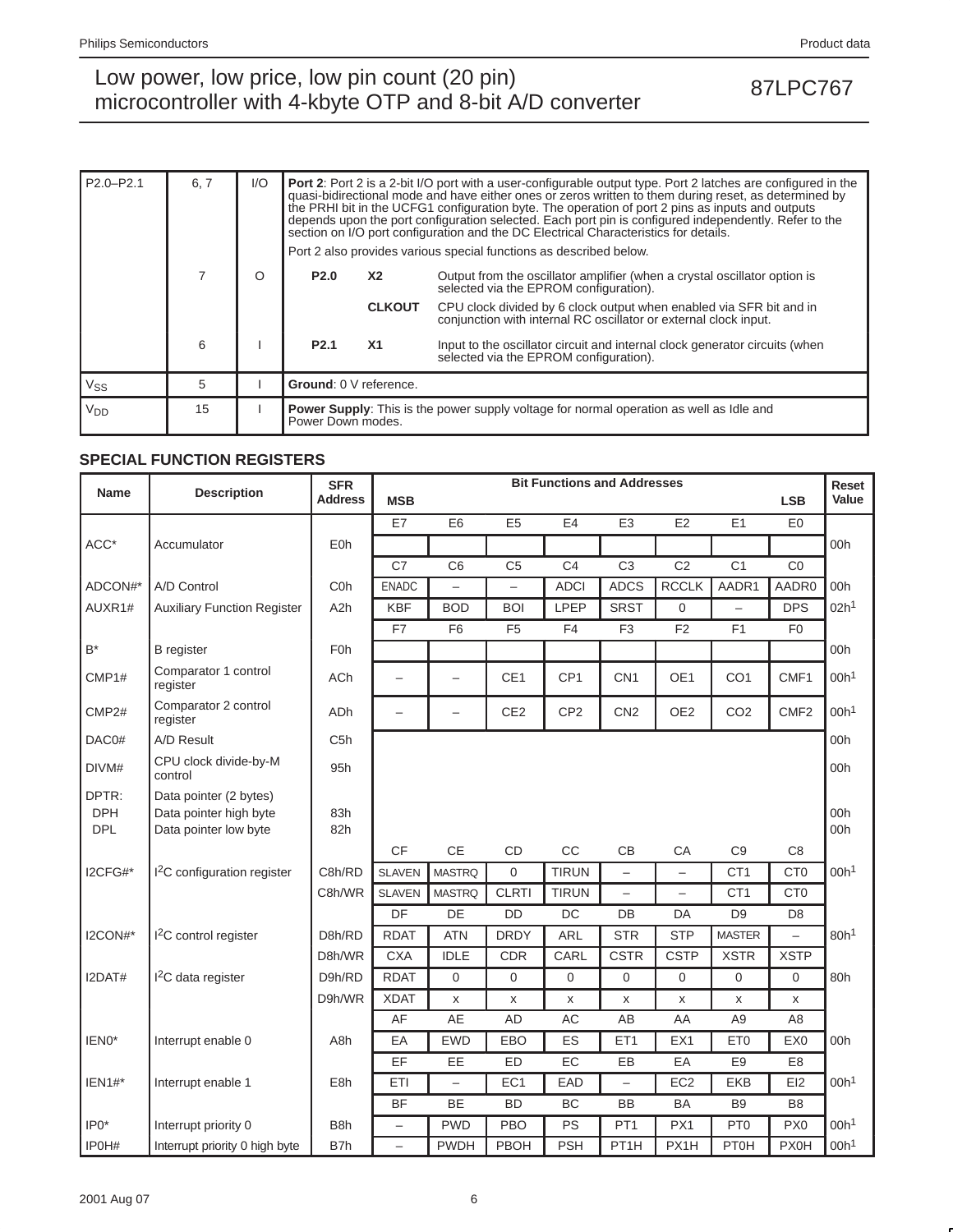## Low power, low price, low pin count (20 pin)<br>microsoptrollor with 4 kb/ts OTD and 8 bit 4 (D serverted and 20 pin 200 page 20 pin 200 page 20 pin 200 page 20 pin 200 page 20 pin 200 page 20 page 20 page 20 page 20 page 20 microcontroller with 4-kbyte OTP and 8-bit A/D converter

| <b>Name</b>     | <b>Description</b>                  | <b>SFR</b><br><b>Address</b> | <b>MSB</b>               | <b>Bit Functions and Addresses</b><br><b>LSB</b> |                          |                    |                          |                          | Reset<br>Value  |                   |                  |
|-----------------|-------------------------------------|------------------------------|--------------------------|--------------------------------------------------|--------------------------|--------------------|--------------------------|--------------------------|-----------------|-------------------|------------------|
|                 |                                     |                              | FF                       | <b>FE</b>                                        | <b>FD</b>                | FC                 | <b>FB</b>                | FA                       | F <sub>9</sub>  | F <sub>8</sub>    |                  |
| IP1*            | Interrupt priority 1                | F <sub>8</sub> h             | PTI                      |                                                  | PC <sub>1</sub>          | PAD                |                          | PC <sub>2</sub>          | <b>PKB</b>      | P <sub>12</sub>   | 00h <sup>1</sup> |
| IP1H#           | Interrupt priority 1 high byte      | F7h                          | PTIH                     | $\overline{\phantom{0}}$                         | PC1H                     | <b>PADH</b>        | $\overline{\phantom{0}}$ | PC <sub>2</sub> H        | <b>PKBH</b>     | PI <sub>2</sub> H | 00h <sup>1</sup> |
| KBI#            | Keyboard Interrupt                  | 86h                          |                          |                                                  |                          |                    |                          |                          |                 |                   | 00h              |
|                 |                                     |                              | 87                       | 86                                               | 85                       | 84                 | 83                       | 82                       | 81              | 80                |                  |
| $P0*$           | Port 0                              | 80h                          | T1                       | CMP1                                             | <b>CMPREF</b>            | CIN <sub>1</sub> A | CIN1B                    | CIN <sub>2</sub> A       | CIN2B           | CMP <sub>2</sub>  | Note 2           |
|                 |                                     |                              | 97                       | 96                                               | 95                       | 94                 | 93                       | 92                       | 91              | 90                |                  |
| $P1*$           | Port 1                              | 90h                          | (P1.7)                   | (P1.6)                                           | <b>RST</b>               | INT <sub>1</sub>   | <b>INTO</b>              | T <sub>0</sub>           | <b>RxD</b>      | <b>TxD</b>        | Note 2           |
|                 |                                     |                              | A7                       | A6                                               | A <sub>5</sub>           | A4                 | A3                       | A <sub>2</sub>           | A <sub>1</sub>  | A0                |                  |
| $P2*$           | Port 2                              | A0h                          |                          |                                                  |                          |                    |                          | $\overline{\phantom{0}}$ | X1              | X2                | Note 2           |
| <b>P0M1#</b>    | Port 0 output mode 1                | 84h                          | (P0M1.7)                 | (POM1.6)                                         |                          | (P0M1.4)           | (P0M1.3)                 | (P0M1.2)                 | (P0M1.1)        | (P0M1.0)          | 00h              |
| <b>P0M2#</b>    | Port 0 output mode 2                | 85h                          | (P0M2.7)                 | (P0M2.6)                                         | (P0M1.5)                 | (P0M2.4)           | (P0M2.3)                 |                          | (P0M2.1)        | (P0M2.0)          | 00H              |
| P1M1#           |                                     |                              |                          |                                                  | (P0M2.5)                 |                    |                          | (P0M2.2)                 |                 |                   | 00h <sup>1</sup> |
|                 | Port 1 output mode 1                | 91h                          | (P1M1.7)                 | (P1M1.6)                                         | $\overline{\phantom{0}}$ | $($ P1M1.4 $)$     |                          | $\overline{\phantom{0}}$ | $($ P1M1.1)     | $($ P1M1.0)       |                  |
| P1M2#           | Port 1 output mode 2                | 92h                          | (P1M2.7)                 | (P1M2.6)                                         | $\overline{\phantom{0}}$ | (P1M2.4)           |                          |                          | (P1M2.1)        | $($ P1M2.0)       | 00h <sup>1</sup> |
| P2M1#           | Port 2 output mode 1                | A4h                          | P <sub>2</sub> S         | P <sub>1</sub> S                                 | P <sub>0</sub> S         | <b>ENCLK</b>       | T <sub>1</sub> OE        | T0OE                     | (P2M1.1)        | (P2M1.0)          | 00h              |
| P2M2#           | Port 2 output mode 2                | A <sub>5</sub> h             | $\overline{\phantom{0}}$ | $\overline{\phantom{0}}$                         | $\overline{\phantom{0}}$ |                    |                          | $\overline{\phantom{0}}$ | (P2M2.1)        | (P2M2.0)          | 00h <sup>1</sup> |
| <b>PCON</b>     | Power control register              | 87h                          | SMOD1                    | SMOD0                                            | <b>BOF</b>               | <b>POF</b>         | GF1                      | GF <sub>0</sub>          | PD              | IDL               | Note 3           |
|                 |                                     |                              | D7                       | D <sub>6</sub>                                   | D <sub>5</sub>           | D <sub>4</sub>     | D <sub>3</sub>           | D <sub>2</sub>           | D <sub>1</sub>  | D <sub>0</sub>    |                  |
| PSW*            | Program status word                 | D <sub>0</sub> h             | <b>CY</b>                | <b>AC</b>                                        | F <sub>0</sub>           | RS <sub>1</sub>    | R <sub>S0</sub>          | OV                       | F1              | $\mathsf{P}$      | 00h              |
| PT0AD#          | Port 0 digital input disable        | F6h                          |                          |                                                  |                          |                    |                          |                          |                 |                   | 00h              |
|                 |                                     |                              |                          |                                                  |                          |                    |                          |                          |                 |                   |                  |
|                 |                                     |                              | 9F                       | 9E                                               | 9 <sub>D</sub>           | 9C                 | 9Β                       | <b>9A</b>                | 99              | 98                |                  |
| SCON*           | Serial port control                 | 98h                          | SM <sub>0</sub>          | SM <sub>1</sub>                                  | SM <sub>2</sub>          | <b>REN</b>         | TB8                      | RB <sub>8</sub>          | TI              | RI.               | 00h              |
| <b>SBUF</b>     | Serial port data buffer<br>register | 99h                          |                          |                                                  |                          |                    |                          |                          |                 |                   | xxh              |
| SADDR#          | Serial port address register        | A9h                          |                          |                                                  |                          |                    |                          |                          |                 |                   | 00h              |
| SADEN#          | Serial port address enable          | B9h                          |                          |                                                  |                          |                    |                          |                          |                 |                   | 00h              |
| <b>SP</b>       | Stack pointer                       | 81h                          |                          |                                                  |                          |                    |                          |                          |                 |                   | 07h              |
|                 |                                     |                              |                          |                                                  |                          |                    |                          |                          |                 |                   |                  |
|                 |                                     |                              | 8F                       | 8E                                               | 8D                       | 8C                 | 8B                       | 8A                       | 89              | 88                |                  |
| TCON*           | Timer 0 and 1 control               | 88h                          | TF1                      | TR <sub>1</sub>                                  | TF <sub>0</sub>          | TR <sub>0</sub>    | IE <sub>1</sub>          | IT <sub>1</sub>          | IE <sub>0</sub> | IT <sub>0</sub>   | 00h              |
| TH <sub>0</sub> | Timer 0 high byte                   | 8Ch                          |                          |                                                  |                          |                    |                          |                          |                 |                   | 00h              |
| TH <sub>1</sub> | Timer 1 high byte                   | 8Dh                          |                          |                                                  |                          |                    |                          |                          |                 |                   | 00h              |
| TL <sub>0</sub> | Timer 0 low byte                    | 8Ah                          |                          |                                                  |                          |                    |                          |                          |                 |                   | 00h              |
| TL <sub>1</sub> | Timer 1 low byte                    | 8Bh                          |                          |                                                  |                          |                    |                          |                          |                 |                   | 00h              |
| <b>TMOD</b>     | Timer 0 and 1 mode                  | 89h                          | <b>GATE</b>              | C/T                                              | M1                       | M <sub>0</sub>     | GATE                     | C/T                      | M1              | M <sub>0</sub>    | 00h              |
|                 |                                     |                              |                          |                                                  |                          |                    |                          |                          |                 |                   |                  |
| WDCON#          | Watchdog control register           | A7h                          | $\overline{\phantom{0}}$ |                                                  | <b>WDOVF</b>             | <b>WDRUN</b>       | <b>WDCLK</b>             | WDS2                     | WDS1            | WDS0              | Note 4           |
| WDRST#          | Watchdog reset register             | A6h                          |                          |                                                  |                          |                    |                          |                          |                 |                   | xxh              |

#### **NOTES:**

\* SFRs are bit addressable.

# SFRs are modified from or added to the 80C51 SFRs.

1. Unimplemented bits in SFRs are X (unknown) at all times. Ones should not be written to these bits since they may be used for other purposes in future derivatives. The reset value shown in the table for these bits is 0.

2. I/O port values at reset are determined by the PRHI bit in the UCFG1 configuration byte.

3. The PCON reset value is x x BOF POF–0 0 0 0b. The BOF and POF flags are not affected by reset. The POF flag is set by hardware upon power up. The BOF flag is set by the occurrence of a brownout reset/interrupt and upon power up.

4. The WDCON reset value is xx11 0000b for a Watchdog reset, xx01 0000b for all other reset causes if the watchdog is enabled, and xx00 0000b for all other reset causes if the watchdog is disabled.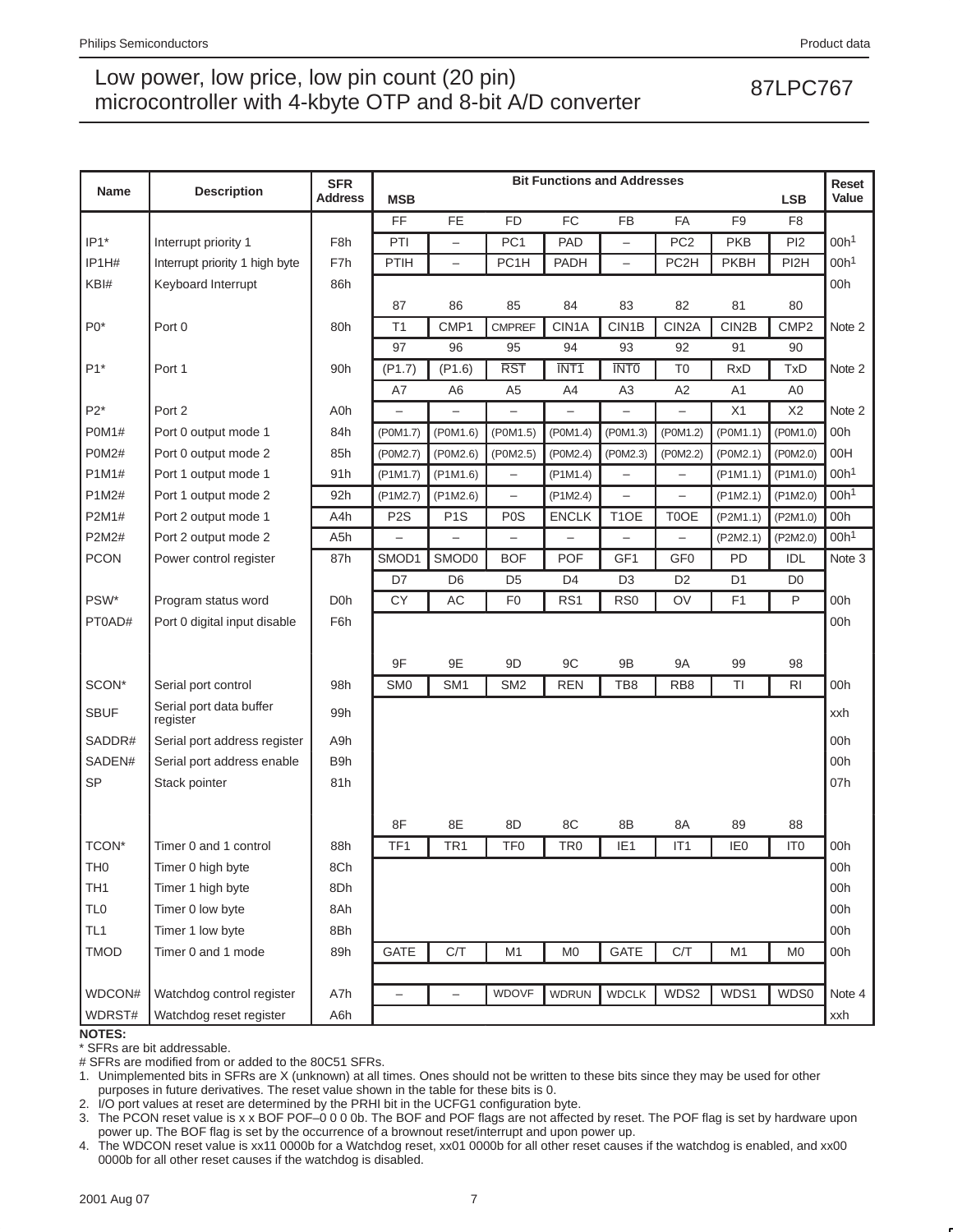### **FUNCTIONAL DESCRIPTION**

Details of 87LPC767 functions will be described in the following sections.

#### **Enhanced CPU**

The 87LPC767 uses an enhanced 80C51 CPU which runs at twice the speed of standard 80C51 devices. This means that the performance of the 87LPC767 running at 5 MHz is exactly the same as that of a standard 80C51 running at 10 MHz. A machine cycle consists of 6 oscillator cycles, and most instructions execute in 6 or 12 clocks. A user configurable option allows restoring standard 80C51 execution timing. In that case, a machine cycle becomes 12 oscillator cycles.

In the following sections, the term "CPU clock" is used to refer to the clock that controls internal instruction execution. This may sometimes be different from the externally applied clock, as in the case where the part is configured for standard 80C51 timing by means of the CLKR configuration bit or in the case where the clock is divided down via the setting of the DIVM register. These features are described in the Oscillator section.

### **Analog Functions**

The 87LPC767 incorporates analog peripheral functions: an Analog to Digital Converter and two Analog Comparators. In order to give the best analog function performance and to minimize power consumption, pins that are being used for analog functions must have the digital outputs and inputs disabled.

Digital outputs are disabled by putting the port output into the Input Only (high impedance) mode as described in the I/O Ports section.

Digital inputs on port 0 may be disabled through the use of the PT0AD register. Each bit in this register corresponds to one pin of Port 0. Setting the corresponding bit in PT0AD disables that pin's digital input. Port bits that have their digital inputs disabled will be read as 0 by any instruction that accesses the port.

### **Analog to Digital Converter**

The 87LPC767 incorporates a four channel, 8-bit A/D converter. The A/D inputs are alternate functions on four port 0 pins. Because the

device has a very limited number of pins, the A/D power supply and references are shared with the processor power pins,  $V_{DD}$  and  $V_{SS}$ . The A/D converter operates down to a  $V_{DD}$  supply of 3.0 V.

The A/D converter circuitry consists of a 4-input analog multiplexer and an 8-bit successive approximation ADC. The A/D employs a ratiometric potentiometer which guarantees DAC monotonicity.

The A/D converter is controlled by the special function register ADCON. Details of ADCON are shown in Figure 2. The A/D must be enabled by setting the ENADC bit at least 10 microseconds before a conversion is started, to allow time for the A/D to stabilize. Prior to the beginning of an A/D conversion, one analog input pin must be selected for conversion via the AADR1 and AADR0 bits. These bits cannot be changed while the A/D is performing a conversion.

An A/D conversion is started by setting the ADCS bit, which remains set while the conversion is in progress. When the conversion is complete, the ADCS bit is cleared and the ADCI bit is set. When ADCI is set, it will generate an interrupt if the interrupt system is enabled, the A/D interrupt is enabled (via the EAD bit in the IE1 register), and the A/D interrupt is the highest priority pending interrupt.

When a conversion is complete, the result is contained in the register DAC0. This value will not change until another conversion is started. Before another A/D conversion may be started, the ADCI bit must be cleared by software. The A/D channel selection may be changed by the same instruction that sets ADCS to start a new conversion, but not by the same instruction that clears ADCI.

The connections of the A/D converter are shown in Figure 3.

The ideal A/D result may be calculated as follows:

Result = 
$$
(V_{IN} - V_{SS}) \times \frac{256}{V_{DD} - V_{SS}}
$$
 (round result to the nearest integer)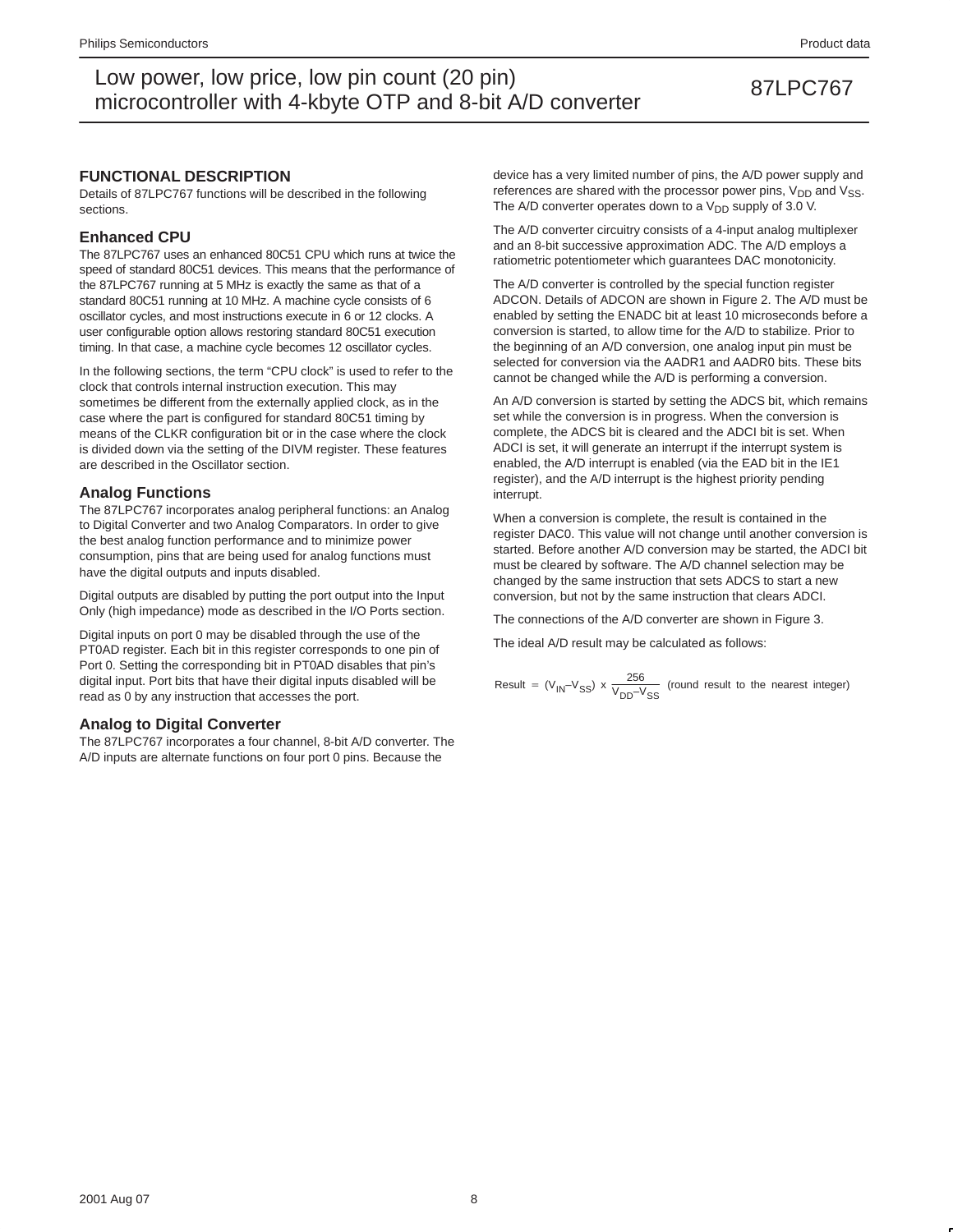| <b>ADCON</b>     | Address: C0h      | 7                                                                                                                                                                                                                                                                 | 6                                                                                                                                                                                                   | 5              | 4           | 3           | 2            | 1     | $\boldsymbol{0}$                                                                              |
|------------------|-------------------|-------------------------------------------------------------------------------------------------------------------------------------------------------------------------------------------------------------------------------------------------------------------|-----------------------------------------------------------------------------------------------------------------------------------------------------------------------------------------------------|----------------|-------------|-------------|--------------|-------|-----------------------------------------------------------------------------------------------|
| Bit addressable  |                   | <b>ENADC</b>                                                                                                                                                                                                                                                      |                                                                                                                                                                                                     | $\overline{a}$ | <b>ADCI</b> | <b>ADCS</b> | <b>RCCLK</b> | AADR1 | AADR0                                                                                         |
| Reset Value: 00h |                   |                                                                                                                                                                                                                                                                   |                                                                                                                                                                                                     |                |             |             |              |       |                                                                                               |
| <b>BIT</b>       | <b>SYMBOL</b>     | <b>FUNCTION</b>                                                                                                                                                                                                                                                   |                                                                                                                                                                                                     |                |             |             |              |       |                                                                                               |
| ADCON.7          | <b>ENADC</b>      | When ENADC = 1, the $A/D$ is enabled and conversions may take place. Must be set 10<br>microseconds before a conversion is started. ENADC cannot be cleared while ADCS or ADCI<br>are 1.                                                                          |                                                                                                                                                                                                     |                |             |             |              |       |                                                                                               |
| ADCON.6          |                   | Reserved for future use. Should not be set to 1 by user programs.                                                                                                                                                                                                 |                                                                                                                                                                                                     |                |             |             |              |       |                                                                                               |
| ADCON.5          |                   | Reserved for future use. Should not be set to 1 by user programs.                                                                                                                                                                                                 |                                                                                                                                                                                                     |                |             |             |              |       |                                                                                               |
| ADCON.4          | <b>ADCI</b>       | software.                                                                                                                                                                                                                                                         | A/D conversion complete/interrupt flag. This flag is set when an A/D conversion is completed.<br>This bit will cause a hardware interrupt if enabled and of sufficient priority. Must be cleared by |                |             |             |              |       |                                                                                               |
| ADCON.3          | <b>ADCS</b>       | A/D start. Setting this bit by software starts the conversion of the selected A/D input. ADCS<br>remains set while the A/D conversion is in progress and is cleared automatically upon<br>completion. While ADCS or ADCI are one, new start commands are ignored. |                                                                                                                                                                                                     |                |             |             |              |       |                                                                                               |
|                  | <b>ADCI, ADCS</b> | <b>A/D Status</b>                                                                                                                                                                                                                                                 |                                                                                                                                                                                                     |                |             |             |              |       |                                                                                               |
|                  | 0 <sub>0</sub>    | A/D not busy, a conversion can be started.                                                                                                                                                                                                                        |                                                                                                                                                                                                     |                |             |             |              |       |                                                                                               |
|                  | 0 <sub>1</sub>    | A/D busy, the start of a new conversion is blocked.                                                                                                                                                                                                               |                                                                                                                                                                                                     |                |             |             |              |       |                                                                                               |
|                  | 1 <sub>0</sub>    | An A/D conversion is complete. ADCI must be cleared prior to starting a new conversion.                                                                                                                                                                           |                                                                                                                                                                                                     |                |             |             |              |       |                                                                                               |
|                  | 11                | An A/D conversion is complete. ADCI must be cleared prior to starting a new conversion. This<br>state exists for one machine cycle as an A/D conversion is completed.                                                                                             |                                                                                                                                                                                                     |                |             |             |              |       |                                                                                               |
| ADCON.2          | <b>RCCLK</b>      | oscillator is used as the A/D clock. This bit is writable while ADCS and ADCI are 0.                                                                                                                                                                              |                                                                                                                                                                                                     |                |             |             |              |       | When $RCCLK = 0$ , the CPU clock is used as the A/D clock. When $RCCLK = 1$ , the internal RC |
| ADCON.1, 0       | AADR1,0           | Along with AADR0, selects the A/D channel to be converted. These bits can only be written<br>while ADCS and ADCI are 0.                                                                                                                                           |                                                                                                                                                                                                     |                |             |             |              |       |                                                                                               |
|                  | AADR1, AADR0      | A/D Input Selected                                                                                                                                                                                                                                                |                                                                                                                                                                                                     |                |             |             |              |       |                                                                                               |
|                  | 0 <sub>0</sub>    | AD0 (P0.3).                                                                                                                                                                                                                                                       |                                                                                                                                                                                                     |                |             |             |              |       |                                                                                               |
|                  | 0 1               | AD1 (P0.4).                                                                                                                                                                                                                                                       |                                                                                                                                                                                                     |                |             |             |              |       |                                                                                               |
|                  | 10                | AD2 (P0.5).                                                                                                                                                                                                                                                       |                                                                                                                                                                                                     |                |             |             |              |       |                                                                                               |
|                  | 11                | AD3 (P0.6).                                                                                                                                                                                                                                                       |                                                                                                                                                                                                     |                |             |             |              |       |                                                                                               |
|                  |                   |                                                                                                                                                                                                                                                                   |                                                                                                                                                                                                     |                |             |             |              |       | SU01354                                                                                       |

**Figure 2. A/D Control Register (ADCON)**

### **A/D Timing**

The A/D may be clocked in one of two ways. The default is to use the CPU clock as the A/D clock source. When used in this manner, the A/D completes a conversion in 31 machine cycles. The A/D may be operated up to the maximum CPU clock rate of 20 MHz, giving a conversion time of 9.3 µs. The formula for calculating A/D conversion time when the CPU clock runs the A/D is: 186 µs / CPU clock rate (in MHz). To obtain accurate A/D conversion results, the CPU clock must be at least 1 MHz.

The A/D may also be clocked by the on-chip RC oscillator, even if the RC oscillator is not used as the CPU clock. This is accomplished by setting the RCCLK bit in ADCON. This arrangement has several advantages. First, the A/D conversion time is faster at lower CPU clock rates. Also, the CPU may be run at speeds below 1 MHz without affecting A/D accuracy. Finally, the Power Down mode may be used to completely shut down the CPU and its oscillator, along

with other peripheral functions, in order to obtain the best possible A/D accuracy. This should not be used if the MCU uses an external clock source greater than 4 MHz.

When the A/D is operated from the RCCLK while the CPU is running from another clock source, 3 or 4 machine cycles are used to synchronize A/D operation. The time can range from a minimum of 3 machine cycles (at the CPU clock rate) + 108 RC clocks to a maximum of 4 machine cycles (at the CPU clock rate) + 112 RC clocks.

Example A/D conversion times at various CPU clock rates are shown in Table 1. In Table 1, maximum times for RCCLK = 1 use an RC clock frequency of 4.5 MHz (6 MHz - 25%). Minimum times for RCCLK = 1 use an RC clock frequency of 7.5 MHz (6 MHz + 25%). Nominal time assume an ideal RC clock frequency of 6 MHz and an average of 3.5 machine cycles at the CPU clock rate.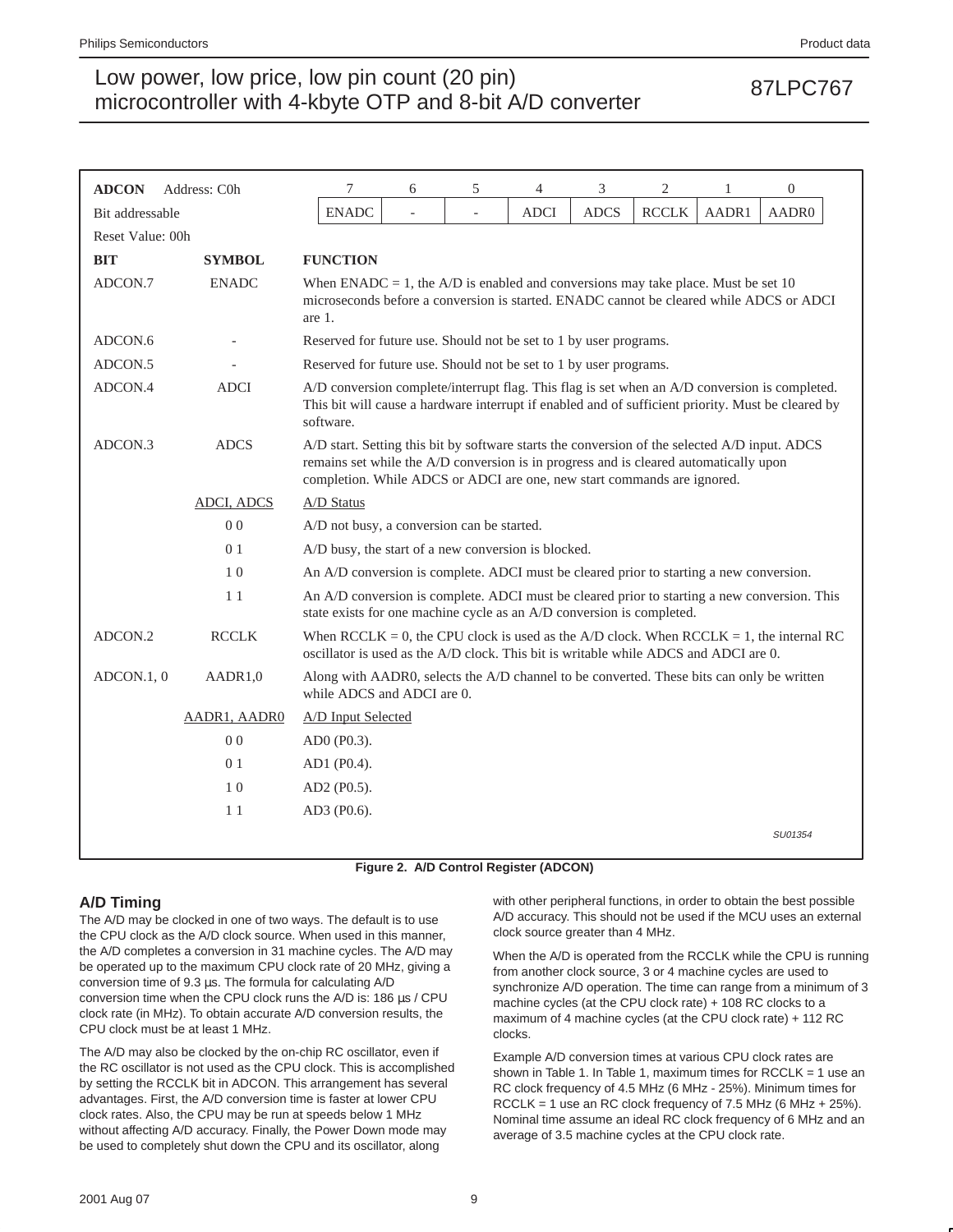|  |  |  | Table 1. Example A/D Conversion Times |  |
|--|--|--|---------------------------------------|--|
|--|--|--|---------------------------------------|--|

| <b>CPU Clock Rate</b> | $RCCLK = 0$          | $RCCLK = 1$                |                            |                            |  |  |  |  |
|-----------------------|----------------------|----------------------------|----------------------------|----------------------------|--|--|--|--|
|                       |                      | minimum                    | nominal                    | maximum                    |  |  |  |  |
| 32 kHz                | <b>NA</b>            | $563.4 \,\mu s$            | $659$ us                   | 757 us                     |  |  |  |  |
| 1 MHz                 | 186 us               | $32.4 \text{ }\mu\text{s}$ | $39.3 \text{ }\mu\text{s}$ | $48.9 \text{ }\mu\text{s}$ |  |  |  |  |
| 4 MHz                 | $46.5 \,\mu s$       | $18.9 \,\mu s$             | $23.6 \,\mu s$             | $30.1 \,\mu s$             |  |  |  |  |
| 11.0592 MHz           | $16.8 \,\mu s$       | 16 <sub>µ</sub>            | $20.2 \text{ }\mu\text{s}$ | $27.1 \,\mathrm{us}$       |  |  |  |  |
| 12 MHz                | $15.5 \,\mathrm{us}$ |                            |                            |                            |  |  |  |  |
| 16 MHz                | $11.6 \,\mathrm{us}$ |                            |                            |                            |  |  |  |  |
| 20 MHz                | $9.3 \mu s$          |                            |                            |                            |  |  |  |  |

Note: Do not clock ADC from the RC oscillator when MCU clock is greater than 4 MHz.





### **The A/D in Power Down and Idle Modes**

While using the CPU clock as the A/D clock source, the Idle mode may be used to conserve power and/or to minimize system noise during the conversion. CPU operation will resume and Idle mode terminate automatically when a conversion is complete if the A/D interrupt is active. In Idle mode, noise from the CPU itself is eliminated, but noise from the oscillator and any other on-chip peripherals that are running will remain.

The CPU may be put into Power Down mode when the A/D is clocked by the on-chip RC oscillator (RCCLK = 1). This mode gives the best possible A/D accuracy by eliminating most on-chip noise sources.

If the Power Down mode is entered while the A/D is running from the CPU clock (RCCLK = 0), the  $A/D$  will abort operation and will not wake up the CPU. The contents of DAC0 will be invalid when operation does resume.

When an A/D conversion is started, Power Down or Idle mode must be activated within two machine cycles in order to have the most accurate A/D result. These two machine cycles are counted at the CPU clock rate. When using the A/D with either Power Down or Idle mode, care must be taken to insure that the CPU is not restarted by another interrupt until the A/D conversion is complete. The possible causes of wakeup are different in Power Down and Idle modes.

A/D accuracy is also affected by noise generated elsewhere in the application, power supply noise, and power supply regulation. Since the 87LPC767 power pins are also used as the A/D reference and supply, the power supply has a very direct affect on the accuracy of A/D readings. Using the A/D without Power Down mode while the clock is divided through the use of CLKR or DIVM has an adverse effect on A/D accuracy.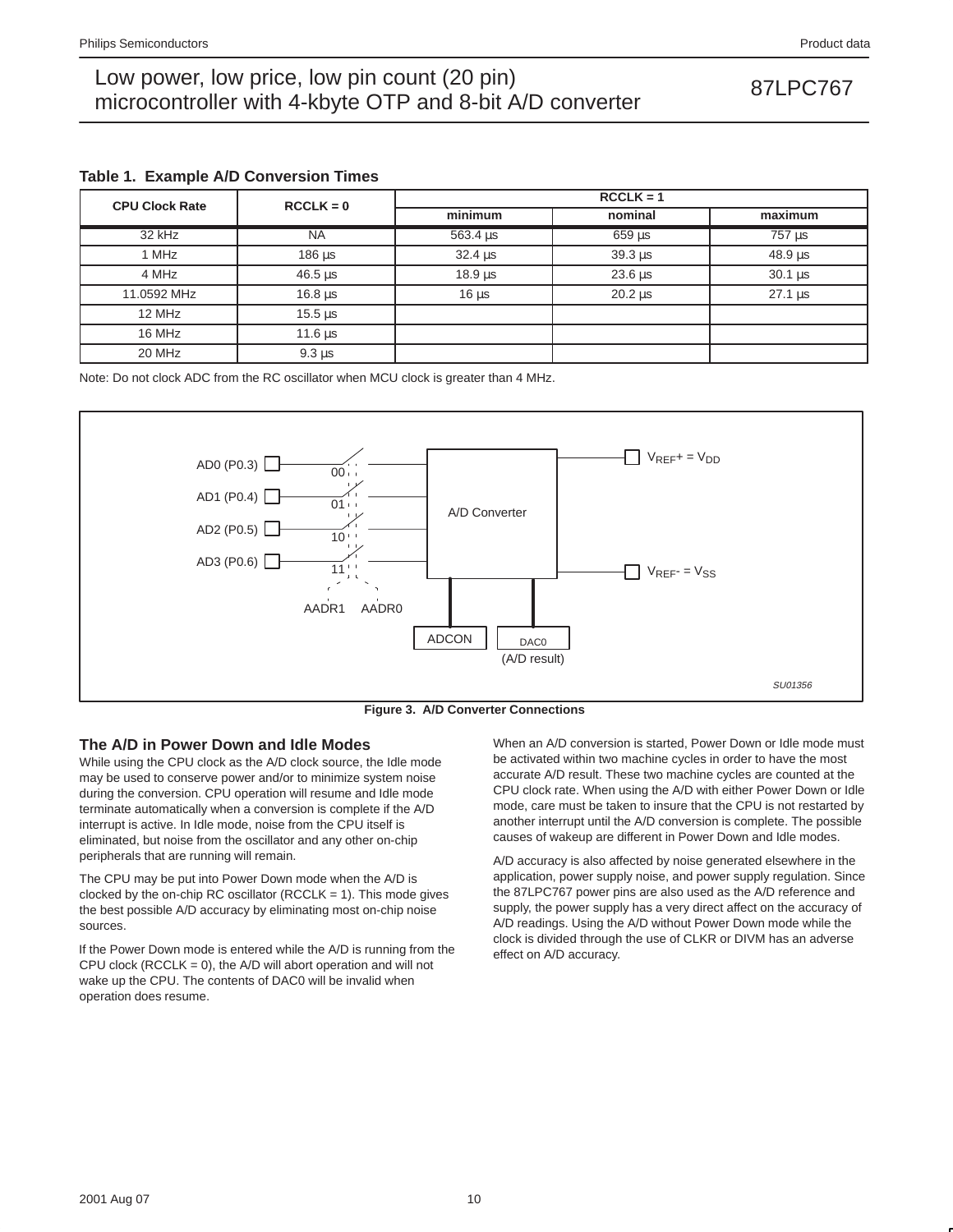### **Code Examples for the A/D**

The first piece of sample code shows an example of port configuration for use with the A/D. This example sets up the pins so that all four A/D channels may be used. Port configuration for analog functions is described in the section Analog Functions.

; Set up port pins for A/D conversion, without affecting other pins. mov PT0AD,#78h ; Disable digital inputs on A/D input pins. anl POM2,#87h ; Disable digital outputs on A/D input pins.<br>orl POM1,#78h ; Disable digital outputs on A/D input pins. orl POM1,#78h ; Disable digital outputs on A/D input pins.

Following is an example of using the A/D with interrupts. The routine ADStart begins an A/D conversion using the A/D channel number supplied in the accumulator. The channel number is not checked for validity. The A/D must previously have been enabled with sufficient time to allow for stabilization.

The interrupt handler routine reads the conversion value and returns it in memory address ADResult. The interrupt should be enabled prior to starting the conversion.

|            |          | ; Start A/D conversion.  |                                                                |
|------------|----------|--------------------------|----------------------------------------------------------------|
|            | ADStart: |                          |                                                                |
|            | orl      | ADCON, A                 | ; Add in the new channel number.                               |
|            | setb     | ADCS                     | ; Start an A/D conversion.                                     |
| $\ddot{i}$ | orl      | PCON,#01h                | ; The CPU could be put into Idle mode here.                    |
| $\ddot{i}$ | orl      | PCON, #02h               | ; The CPU could be put into Power Down mode here if RCCLK = 1. |
|            | ret      |                          |                                                                |
|            |          |                          |                                                                |
|            |          | ; A/D interrupt handler. |                                                                |
|            | ADInt:   |                          |                                                                |
|            | push     | ACC                      | ; Save accumulator.                                            |
|            | mov      | A, DAC0                  | ; Get A/D result,                                              |
|            | mov      | ADResult, A              | and save it in memory.                                         |
|            | clr      | ADCI                     | ; Clear the A/D completion flag.                               |
|            | anl      | ADCON,#0fch              | ; Clear the A/D channel number.                                |
|            | pop      | ACC                      | ; Restore accumulator.                                         |
|            | reti     |                          |                                                                |

Following is an example of using the A/D with polling. An A/D conversion is started using the channel number supplied in the accumulator. The channel number is not checked for validity. The A/D must previously have been enabled with sufficient time to allow for stabilization. The conversion result is returned in the accumulator.

| ADRead:   |              |                                  |
|-----------|--------------|----------------------------------|
| orl       | ADCON, A     | ; Add in the new channel number. |
| setb      | ADCS         | ; Start A/D conversion.          |
| $ADChk$ : |              |                                  |
| inb       | ADCI, ADChk  | ; Wait for ADCI to be set.       |
| mov       | A, DACO      | ; Get A/D result.                |
| c1r       | ADCI         | ; Clear the A/D completion flag. |
| anl       | ADCON, #0fch | ; Clear the A/D channel number.  |
| ret.      |              |                                  |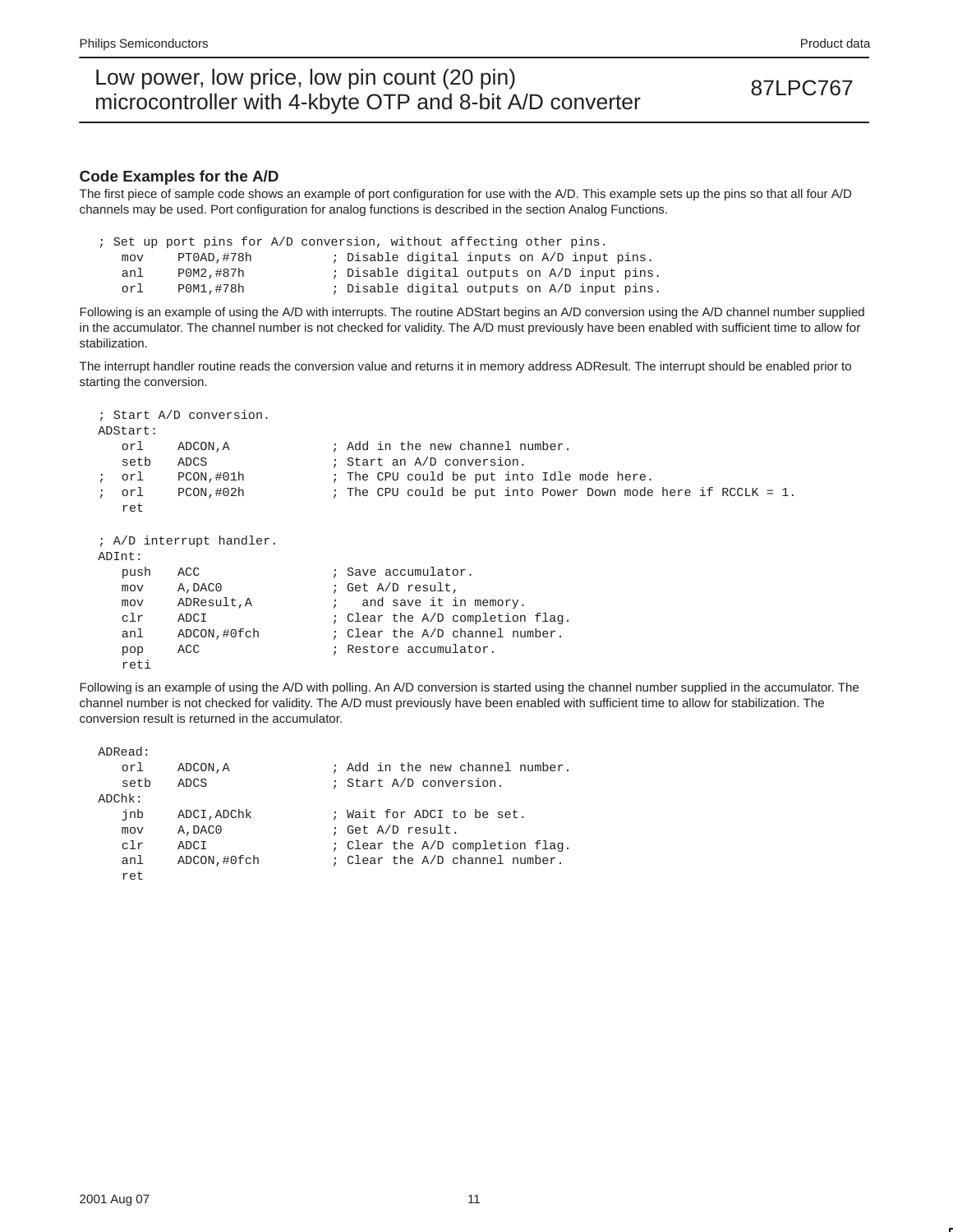### **Analog Comparators**

Two analog comparators are provided on the 87LPC767. Input and output options allow use of the comparators in a number of different configurations. Comparator operation is such that the output is a logical one (which may be read in a register and/or routed to a pin) when the positive input (one of two selectable pins) is greater than the negative input (selectable from a pin or an internal reference voltage). Otherwise the output is a zero. Each comparator may be configured to cause an interrupt when the output value changes.

#### **Comparator Configuration**

Each comparator has a control register, CMP1 for comparator 1 and CMP2 for comparator 2. The control registers are identical and are shown in Figure 4.

The overall connections to both comparators are shown in Figure 5. There are eight possible configurations for each comparator, as determined by the control bits in the corresponding CMPn register: CPn, CNn, and OEn. These configurations are shown in Figure 6. The comparators function down to a  $V_{DD}$  of 3.0 V.

When each comparator is first enabled, the comparator output and interrupt flag are not guaranteed to be stable for 10 microseconds. The corresponding comparator interrupt should not be enabled during that time, and the comparator interrupt flag must be cleared before the interrupt is enabled in order to prevent an immediate interrupt service.



**Figure 4. Comparator Control Registers (CMP1 and CMP2)**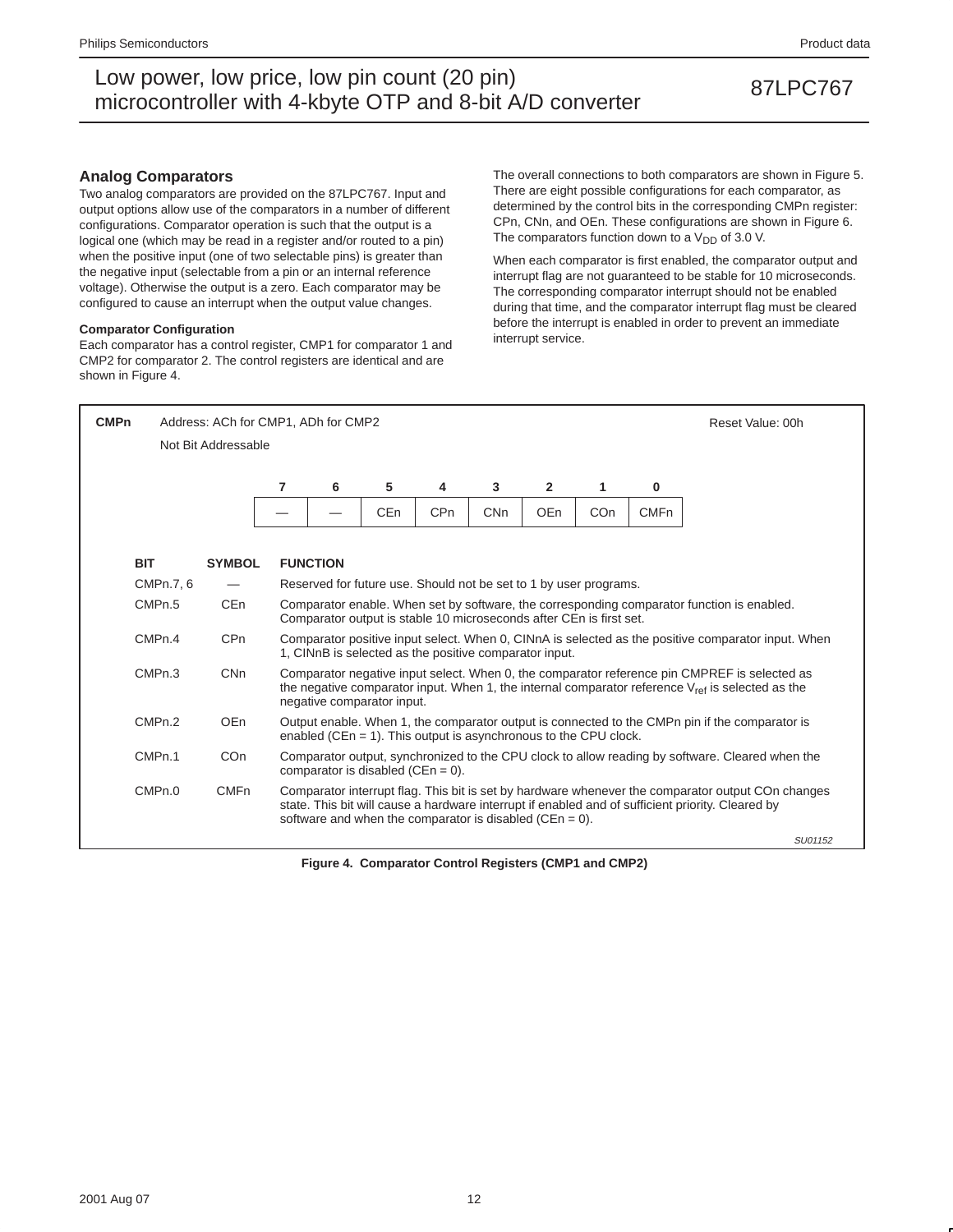

**Figure 5. Comparator Input and Output Connections**



**Figure 6. Comparator Configurations**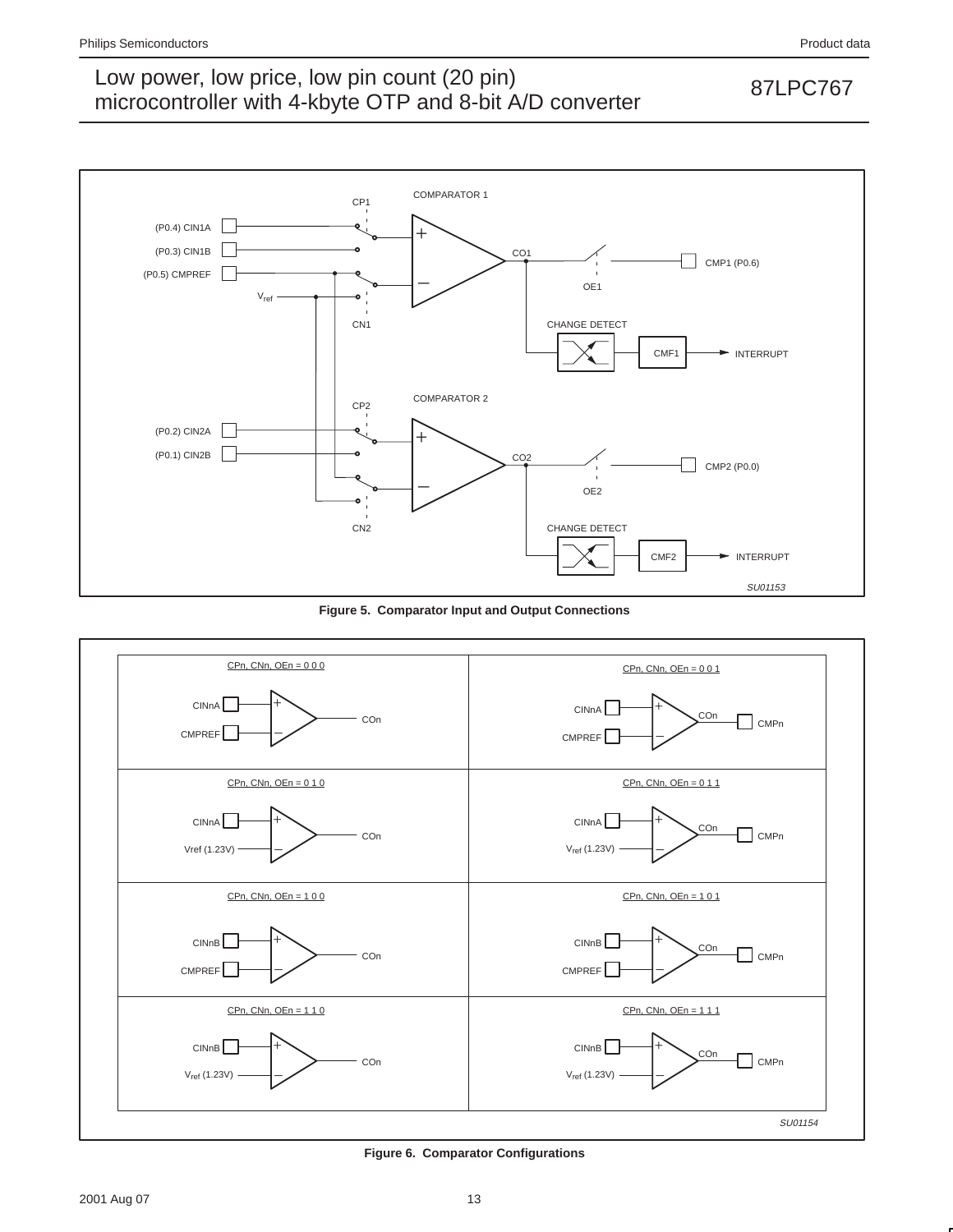#### **Internal Reference Voltage**

An internal reference voltage generator may supply a default reference when a single comparator input pin is used. The value of the internal reference voltage, referred to as  $V_{ref}$ , is 1.28 V  $\pm$ 10%.

#### **Comparator Interrupt**

Each comparator has an interrupt flag CMFn contained in its configuration register. This flag is set whenever the comparator output changes state. The flag may be polled by software or may be used to generate an interrupt. The interrupt will be generated when the corresponding enable bit ECn in the IEN1 register is set and the interrupt system is enabled via the EA bit in the IEN0 register.

#### **Comparators and Power Reduction Modes**

Either or both comparators may remain enabled when Power Down or Idle mode is activated. The comparators will continue to function in the power reduction mode. If a comparator interrupt is enabled, a change of the comparator output state will generate an interrupt and wake up the processor. If the comparator output to a pin is enabled, the pin should be configured in the push-pull mode in order to obtain fast switching times while in power down mode. The reason is that with the oscillator stopped, the temporary strong pull-up that normally occurs during switching on a quasi-bidirectional port pin does not take place.

Comparators consume power in Power Down and Idle modes, as well as in the normal operating mode. This fact should be taken into account when system power consumption is an issue.

#### **Comparator Configuration Example**

The code shown in Figure 7 is an example of initializing one comparator. Comparator 1 is configured to use the CIN1A and CMPREF inputs, outputs the comparator result to the CMP1 pin, and generates an interrupt when the comparator output changes.

The interrupt routine used for the comparator must clear the interrupt flag (CMF1 in this case) before returning.

| CmpInit: |             |                                                 |
|----------|-------------|-------------------------------------------------|
| mov      | PT0AD, #30h | ; Disable digital inputs on pins that are used  |
|          |             | for analog functions: CIN1A, CMPREF.            |
| anl      | POM2,#Ocfh  | ; Disable digital outputs on pins that are used |
| orl      | P0M1,#30h   | for analog functions: CIN1A, CMPREF.            |
| mov      | CMP1,#24h   | ; Turn on comparator 1 and set up for:          |
|          |             | - Positive input on CIN1A.                      |
|          |             | - Negative input from CMPREF pin.               |
|          |             | - Output to CMP1 pin enabled.                   |
| call     | delay10us   | ; The comparator has to start up for at         |
|          |             | least 10 microseconds before use.               |
| anl      | CMP1,#0feh  | : Clear comparator 1 interrupt flag.            |
| setb     | EC1         | ; Enable the comparator 1 interrupt. The        |
|          |             | priority is left at the current value.          |
| setb     | EA          | ; Enable the interrupt system (if needed).      |
| ret      |             | ; Return to caller.                             |
|          |             | SU01189                                         |

**Figure 7.**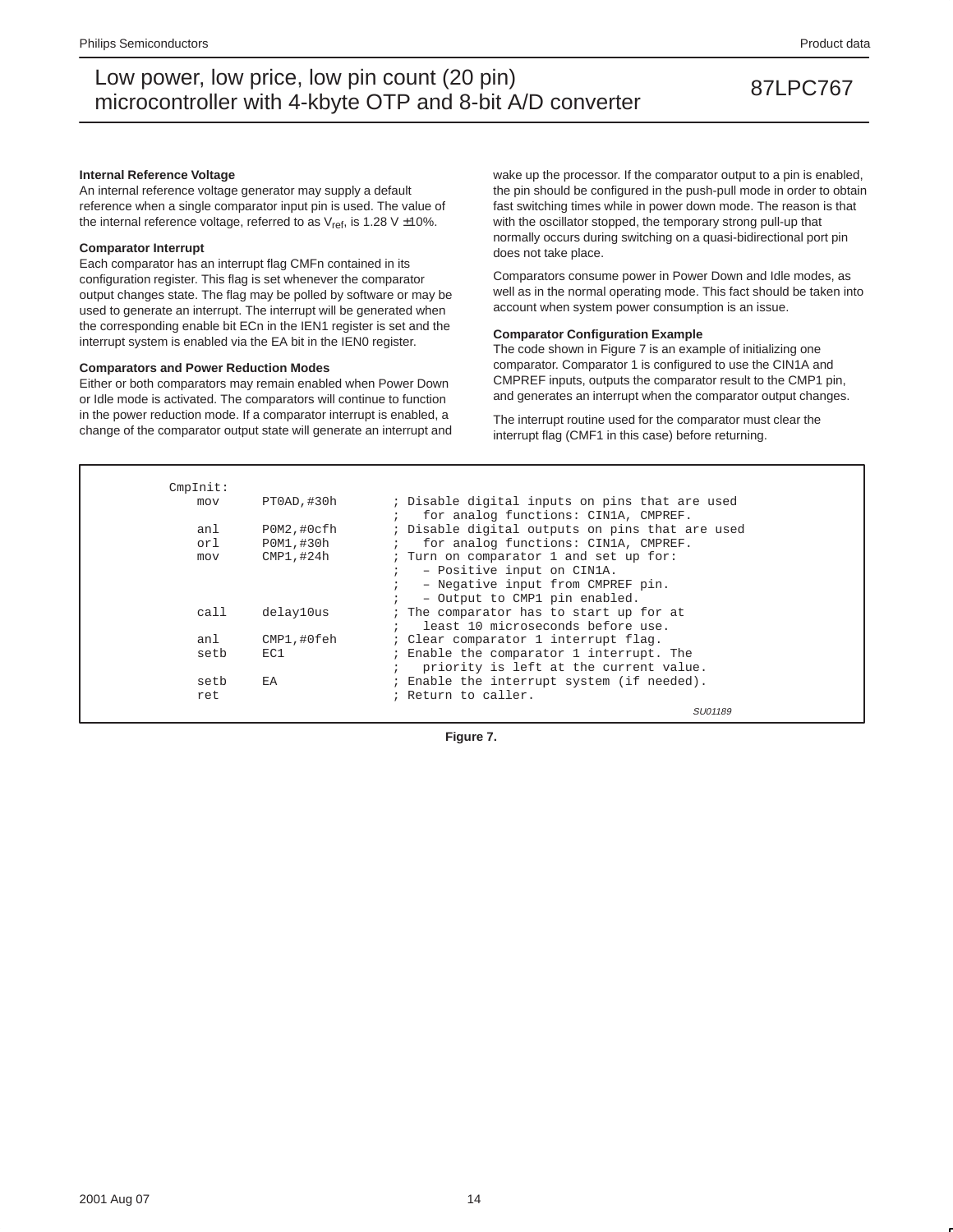### **I 2C Serial Interface**

The I<sup>2</sup>C bus uses two wires (SDA and SCL) to transfer information between devices connected to the bus. The main features of the bus are:

- Bidirectional data transfer between masters and slaves.
- Serial addressing of slaves (no added wiring).
- Acknowledgment after each transferred byte.
- Multimaster bus.
- Arbitration between simultaneously transmitting masters without corruption of serial data on bus.

The I<sup>2</sup>C subsystem includes hardware to simplify the software required to drive the I<sup>2</sup>C bus. The hardware is a single bit interface which in addition to including the necessary arbitration and framing error checks, includes clock stretching and a bus timeout timer. The interface is synchronized to software either through polled loops or interrupts.

Refer to the application note AN422, entitled "Using the 8XC751 Microcontroller as an I2C Bus Master" for additional discussion of the 8xC76x I<sup>2</sup>C interface and sample driver routines.

The 87LPC767 I2C implementation duplicates that of the 87C751 and 87C752 except for the following details:

- The interrupt vector addresses for both the I2C interrupt and the Timer I interrupt.
- The I2C SFR addresses (I2CON, !2CFG, I2DAT).
- $\bullet$  The location of the I<sup>2</sup>C interrupt enable bit and the name of the SFR it is located within (EI2 is Bit 0 in IEN1).
- The location of the Timer I interrupt enable bit and the name of the SFR it is located within (ETI is Bit 7 in IEN1).
- The I<sup>2</sup>C and Timer I interrupts have a settable priority.

Timer I is used to both control the timing of the  $1<sup>2</sup>C$  bus and also to detect a "bus locked" condition, by causing an interrupt when nothing happens on the I2C bus for an inordinately long period of time while a transmission is in progress. If this interrupt occurs, the program has the opportunity to attempt to correct the fault and resume I2C operation.

Six time spans are important in I<sup>2</sup>C operation and are insured by timer I:

- The MINIMUM HIGH time for SCL when this device is the master.
- The MINIMUM LOW time for SCL when this device is a master. This is not very important for a single-bit hardware interface like this one, because the SCL low time is stretched until the software responds to the  $1<sup>2</sup>C$  flags. The software response time normally meets or exceeds the MIN LO time. In cases where the software responds within MIN HI + MIN LO) time, timer I will ensure that the minimum time is met.
- The MINIMUM SCL HIGH TO SDA HIGH time in a stop condition.
- The MINIMUM SDA HIGH TO SDA LOW time between I<sup>2</sup>C stop and start conditions (4.7ms, see  $1<sup>2</sup>C$  specification).
- The MINIMUM SDA LOW TO SCL LOW time in a start condition.
- The MAXIMUM SCL CHANGE time while an I2C frame is in progress. A frame is in progress between a start condition and the following stop condition. This time span serves to detect a lack of software response on this device as well as external I<sup>2</sup>C

problems. SCL "stuck low" indicates a faulty master or slave. SCL "stuck high" may mean a faulty device, or that noise induced onto the I2C bus caused all masters to withdraw from I2C arbitration.

The first five of these times are 4.7 ms (see  $1<sup>2</sup>C$  specification) and are covered by the low order three bits of timer I. Timer I is clocked by the 87LPC767 CPU clock. Timer I can be pre-loaded with one of four values to optimize timing for different oscillator frequencies. At lower frequencies, software response time is increased and will degrade maximum performance of the I2C bus. See special function register I2CFG description for prescale values (CT0, CT1).

The MAXIMUM SCL CHANGE time is important, but its exact span is not critical. The complete 10 bits of timer I are used to count out the maximum time. When  $1<sup>2</sup>C$  operation is enabled, this counter is cleared by transitions on the SCL pin. The timer does not run between I2C frames (i.e., whenever reset or stop occurred more recently than the last start). When this counter is running, it will carry out after 1020 to 1023 machine cycles have elapsed since a change on SCL. A carry out causes a hardware reset of the I2C interface and generates an interrupt if the Timer I interrupt is enabled. In cases where the bus hang-up is due to a lack of software response by this device, the reset releases SCL and allows I2C operation among other devices to continue.

Timer I is enabled to run, and will reset the I2C interface upon overflow, if the TIRUN bit in the I2CFG register is set. The Timer I interrupt may be enabled via the ETI bit in IEN1, and its priority set by the PTIH and PTI bits in the Ip1H and IP1 registers respectively.

#### **I 2C Interrupts**

If I2C interrupts are enabled (EA and EI2 are both set to 1), an I2C interrupt will occur whenever the ATN flag is set by a start, stop, arbitration loss, or data ready condition (refer to the description of ATN following). In practice, it is not efficient to operate the I2C interface in this fashion because the I2C interrupt service routine would somehow have to distinguish between hundreds of possible conditions. Also, since I<sup>2</sup>C can operate at a fairly high rate, the software may execute faster if the code simply waits for the I2C interface.

Typically, the I2C interrupt should only be used to indicate a start condition at an idle slave device, or a stop condition at an idle master device (if it is waiting to use the  $I<sup>2</sup>C$  bus). This is accomplished by enabling the I2C interrupt only during the aforementioned conditions.

#### **Reading I2CON**

- RDAT The data from SDA is captured into "Receive DATa" whenever a rising edge occurs on SCL. RDAT is also available (with seven low-order zeros) in the I2DAT register. The difference between reading it here and there is that reading I2DAT clears DRDY, allowing the I<sup>2</sup>C to proceed on to another bit. Typically, the first seven bits of a received byte are read from I2DAT, while the 8th is read here. Then I2DAT can be written to send the Acknowledge bit and clear DRDY.
- ATN "ATteNtion" is 1 when one or more of DRDY, ARL, STR, or STP is 1. Thus, ATN comprises a single bit that can be tested to release the I<sup>2</sup>C service routine from a "wait loop."
- DRDY "Data ReaDY" (and thus ATN) is set when a rising edge occurs on SCL, except at idle slave. DRDY is cleared by writing  $CDR = 1$ , or by writing or reading the I2DAT register. The following low period on SCL is stretched until the program responds by clearing DRDY.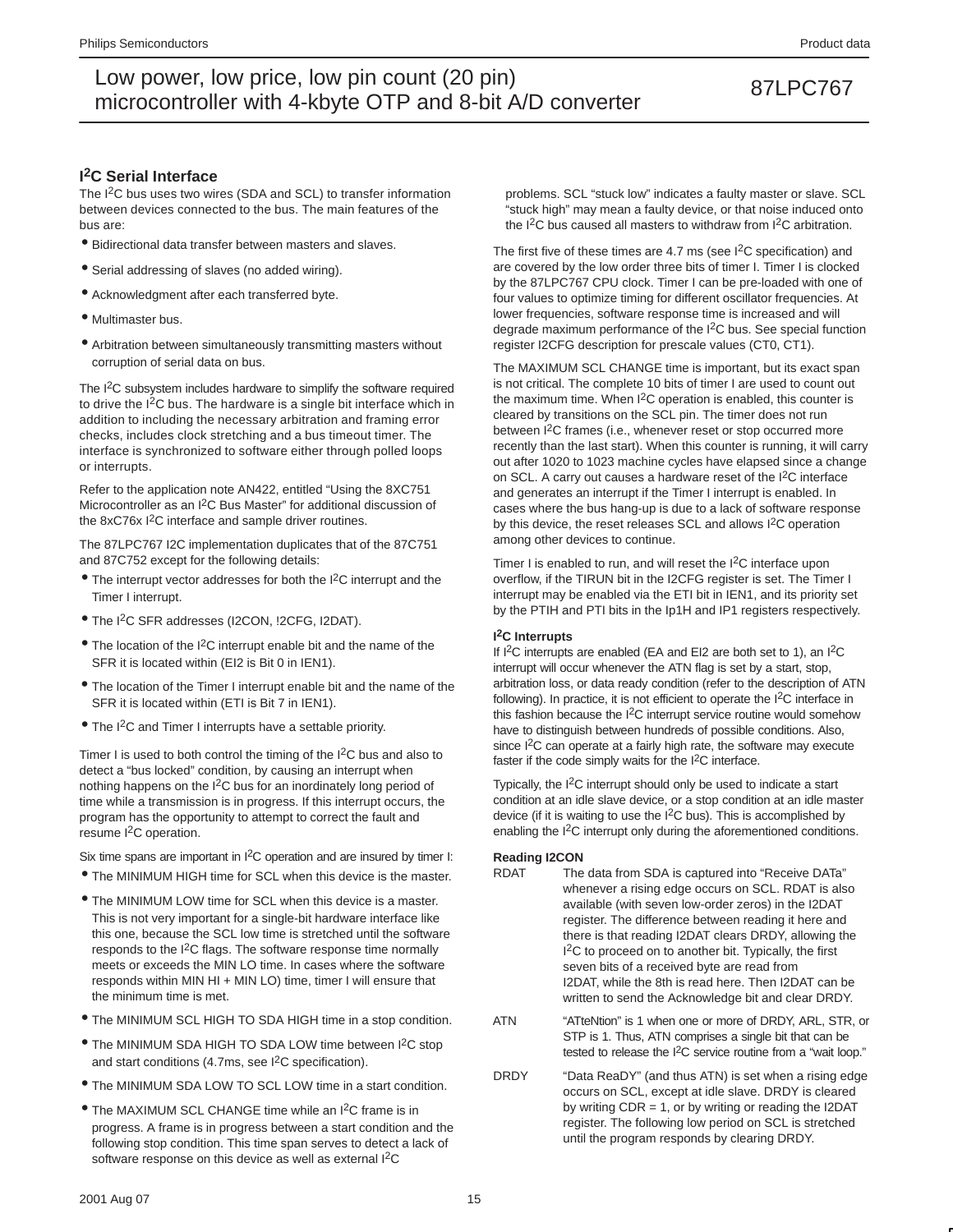## Low power, low price, low pin count (20 pin)<br>
misroecantrallar with 4 kb to OTD and 8 bit A/D converter 67 microcontroller with 4-kbyte OTP and 8-bit A/D converter

| <b>I2CON</b> |                            | Address: D8h                                                                       |                |                                                                                                                                    |                                                                 |      |             |              |                                                                                         |             | Reset Value: 81h                                                                                                                                                                                                                                                   |
|--------------|----------------------------|------------------------------------------------------------------------------------|----------------|------------------------------------------------------------------------------------------------------------------------------------|-----------------------------------------------------------------|------|-------------|--------------|-----------------------------------------------------------------------------------------|-------------|--------------------------------------------------------------------------------------------------------------------------------------------------------------------------------------------------------------------------------------------------------------------|
|              |                            | Bit Addressable*                                                                   |                |                                                                                                                                    |                                                                 |      |             |              |                                                                                         |             |                                                                                                                                                                                                                                                                    |
|              |                            |                                                                                    |                |                                                                                                                                    |                                                                 |      |             |              |                                                                                         |             |                                                                                                                                                                                                                                                                    |
|              |                            |                                                                                    | $\overline{7}$ | 6                                                                                                                                  | 5                                                               | 4    | 3           | $\mathbf{2}$ | 1                                                                                       | 0           |                                                                                                                                                                                                                                                                    |
|              |                            | <b>READ</b>                                                                        | <b>RDAT</b>    | <b>ATN</b>                                                                                                                         | <b>DRDY</b>                                                     | ARL  | <b>STR</b>  | <b>STP</b>   | <b>MASTER</b>                                                                           |             |                                                                                                                                                                                                                                                                    |
|              |                            | <b>WRITE</b>                                                                       | <b>CXA</b>     | <b>IDLE</b>                                                                                                                        | <b>CDR</b>                                                      | CARL | <b>CSTR</b> | <b>CSTP</b>  | <b>XSTR</b>                                                                             | <b>XSTP</b> |                                                                                                                                                                                                                                                                    |
|              |                            |                                                                                    |                |                                                                                                                                    |                                                                 |      |             |              |                                                                                         |             |                                                                                                                                                                                                                                                                    |
| <b>BIT</b>   |                            | <b>SYMBOL</b>                                                                      |                | <b>FUNCTION</b>                                                                                                                    |                                                                 |      |             |              |                                                                                         |             |                                                                                                                                                                                                                                                                    |
|              | I2CON.7                    | <b>RDAT</b>                                                                        |                |                                                                                                                                    | Read: the most recently received data bit.                      |      |             |              |                                                                                         |             |                                                                                                                                                                                                                                                                    |
|              | $\mathfrak{c}\mathfrak{c}$ | <b>CXA</b>                                                                         |                |                                                                                                                                    | Write: clears the transmit active flag.                         |      |             |              |                                                                                         |             |                                                                                                                                                                                                                                                                    |
|              | I2CON.6                    | <b>ATN</b>                                                                         |                |                                                                                                                                    |                                                                 |      |             |              | Read: ATN = 1 if any of the flags DRDY, ARL, STP, or STP = 1.                           |             |                                                                                                                                                                                                                                                                    |
|              | $\alpha$                   | <b>IDLE</b>                                                                        |                | Write: in the $1^2C$ slave mode, writing a 1 to this bit causes the $1^2C$ hardware to ignore the bus until it<br>is needed again. |                                                                 |      |             |              |                                                                                         |             |                                                                                                                                                                                                                                                                    |
|              | <b>I2CON.5</b>             | <b>DRDY</b>                                                                        |                | Read: Data Ready flag, set when there is a rising edge on SCL.                                                                     |                                                                 |      |             |              |                                                                                         |             |                                                                                                                                                                                                                                                                    |
|              | $\mathfrak{c}\mathfrak{c}$ | <b>CDR</b>                                                                         |                | Write: writing a 1 to this bit clears the DRDY flag.                                                                               |                                                                 |      |             |              |                                                                                         |             |                                                                                                                                                                                                                                                                    |
|              | I2CON.4                    | <b>ARL</b>                                                                         |                |                                                                                                                                    |                                                                 |      |             |              | Read: Arbitration Loss flag, set when arbitration is lost while in the transmit mode.   |             |                                                                                                                                                                                                                                                                    |
|              | $\mathfrak{g}$             | CARL                                                                               |                |                                                                                                                                    | Write: writing a 1 to this bit clears the CARL flag.            |      |             |              |                                                                                         |             |                                                                                                                                                                                                                                                                    |
|              | IZCON.3                    | <b>STR</b>                                                                         |                |                                                                                                                                    |                                                                 |      |             |              | Read: Start flag, set when a start condition is detected at a master or non-idle slave. |             |                                                                                                                                                                                                                                                                    |
|              | $\mathbf{f}$               | <b>CSTR</b>                                                                        |                |                                                                                                                                    | Write: writing a 1 to this bit clears the STR flag.             |      |             |              |                                                                                         |             |                                                                                                                                                                                                                                                                    |
|              | I2CON.2                    | <b>STP</b>                                                                         |                |                                                                                                                                    |                                                                 |      |             |              | Read: Stop flag, set when a stop condition is detected at a master or non-idle slave.   |             |                                                                                                                                                                                                                                                                    |
|              | Ġ.                         | <b>CSTP</b>                                                                        |                |                                                                                                                                    | Write: writing a 1 to this bit clears the STP flag.             |      |             |              |                                                                                         |             |                                                                                                                                                                                                                                                                    |
|              | <b>I2CON.1</b>             | <b>MASTER</b>                                                                      |                |                                                                                                                                    | Read: indicates whether this device is currently as bus master. |      |             |              |                                                                                         |             |                                                                                                                                                                                                                                                                    |
|              | $\Omega$                   | <b>XSTR</b>                                                                        |                |                                                                                                                                    |                                                                 |      |             |              | Write: writing a 1 to this bit causes a repeated start condition to be generated.       |             |                                                                                                                                                                                                                                                                    |
|              | I2CON.0                    |                                                                                    |                | Read: undefined.                                                                                                                   |                                                                 |      |             |              |                                                                                         |             |                                                                                                                                                                                                                                                                    |
|              | $\mathbf{a}$               | <b>XSTP</b>                                                                        |                |                                                                                                                                    |                                                                 |      |             |              | Write: writing a 1 to this bit causes a stop condition to be generated.                 |             |                                                                                                                                                                                                                                                                    |
|              |                            | are different. Testing of I2CON bits via the JB and JNB instructions is supported. |                |                                                                                                                                    |                                                                 |      |             |              |                                                                                         |             | * Due to the manner in which bit addressing is implemented in the 80C51 family, the I2CON register should never be altered by<br>use of the SETB, CLR, CPL, MOV (bit), or JBC instructions. This is due to the fact that read and write functions of this register |
|              |                            |                                                                                    |                |                                                                                                                                    |                                                                 |      |             |              |                                                                                         |             | SU01155                                                                                                                                                                                                                                                            |

### **Figure 8. I2C Control Register (I2CON)**

| <b>I2DAT</b> | Address: D9h |                     |             |                                                                                                                          |   |   |                                                       |                |   |   | Reset Value: xxh                                                                                  |
|--------------|--------------|---------------------|-------------|--------------------------------------------------------------------------------------------------------------------------|---|---|-------------------------------------------------------|----------------|---|---|---------------------------------------------------------------------------------------------------|
|              |              | Not Bit Addressable |             |                                                                                                                          |   |   |                                                       |                |   |   |                                                                                                   |
|              |              |                     | 7           | 6                                                                                                                        | 5 | 4 | 3                                                     | $\overline{2}$ | 1 | 0 |                                                                                                   |
|              |              | <b>READ</b>         | <b>RDAT</b> |                                                                                                                          |   |   |                                                       |                |   |   |                                                                                                   |
|              |              | <b>WRITE</b>        | <b>XDAT</b> |                                                                                                                          |   |   |                                                       |                |   |   |                                                                                                   |
|              |              |                     |             |                                                                                                                          |   |   |                                                       |                |   |   |                                                                                                   |
|              | <b>BIT</b>   | <b>SYMBOL</b>       |             | <b>FUNCTION</b>                                                                                                          |   |   |                                                       |                |   |   |                                                                                                   |
|              | I2DAT.7      | <b>RDAT</b>         |             |                                                                                                                          |   |   | I2DAT also clears DRDY and the Transmit Active state. |                |   |   | Read: the most recently received data bit, captured from SDA at every rising edge of SCL. Reading |
|              | 66           | <b>XDAT</b>         |             | Write: sets the data for the next transmitted bit. Writing I2DAT also clears DRDY and sets the<br>Transmit Active state. |   |   |                                                       |                |   |   |                                                                                                   |
|              | $I2DAT.6-0$  |                     | Unused.     |                                                                                                                          |   |   |                                                       |                |   |   | <b>SU01156</b>                                                                                    |

**Figure 9. I2C Data Register (I 2DAT)**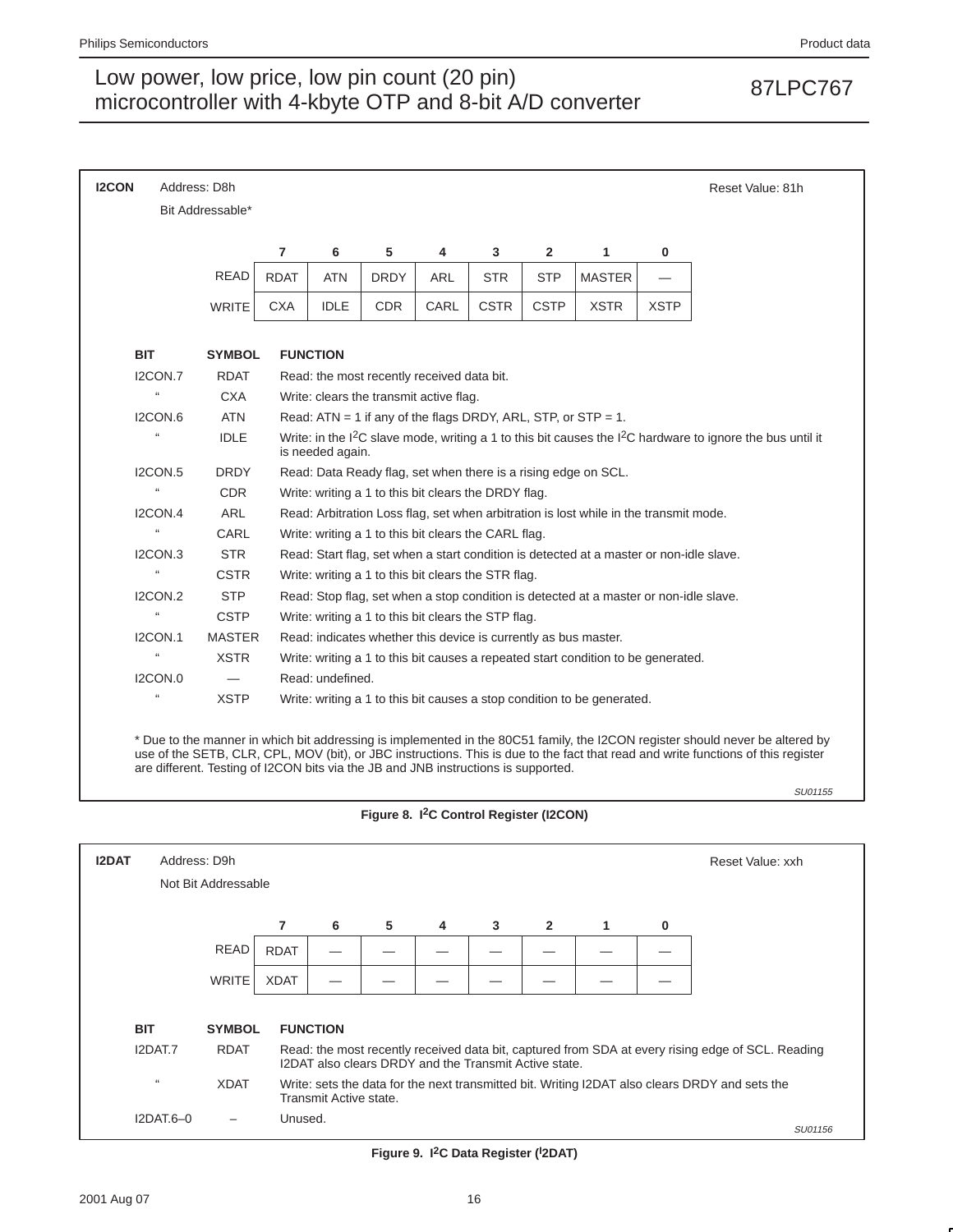#### **Checking ATN and DRDY**

When a program detects  $ATN = 1$ , it should next check DRDY. If  $DRDY = 1$ , then if it receives the last bit, it should capture the data from RDAT (in I2DAT or I2CON). Next, if the next bit is to be sent, it should be written to I2DAT. One way or another, it should clear DRDY and then return to monitoring ATN. Note that if any of ARL, STR, or STP is set, clearing DRDY will not release SCL to high, so that the I<sup>2</sup>C will not go on to the next bit. If a program detects  $ATN = 1$ , and  $DRDY = 0$ , it should go on to examine  $ARL$ ,  $STR$ , and STP.

ARL "Arbitration Loss" is 1 when transmit Active was set, but this device lost arbitration to another transmitter. Transmit Active is cleared when ARL is 1. There are four separate cases in which ARL is set.

> 1. If the program sent a 1 or repeated start, but another device sent a 0, or a stop, so that SDA is 0 at the rising edge of SCL. (If the other device sent a stop, the setting of ARL will be followed shortly by STP being set.)

2. If the program sent a 1, but another device sent a repeated start, and it drove SDA low before SCL could be driven low. (This type of ARL is always accompanied by  $STR = 1.$ )

3. In master mode, if the program sent a repeated start, but another device sent a 1, and it drove SCL low before this device could drive SDA low.

4. In master mode, if the program sent stop, but it could not be sent because another device sent a 0.

- STR "STaRt" is set to a 1 when an I<sup>2</sup>C start condition is detected at a non-idle slave or at a master. (STR is not set when an idle slave becomes active due to a start bit; the slave has nothing useful to do until the rising edge of SCL sets DRDY.)
- STP "SToP" is set to 1 when an I<sup>2</sup>C stop condition is detected at a non-idle slave or at a master. (STP is not set for a stop condition at an idle slave.)
- MASTER "MASTER" is 1 if this device is currently a master on the I2C. MASTER is set when MASTRQ is 1 and the bus is not busy (i.e., if a start bit hasn't been received since reset or a "Timer I" time-out, or if a stop has been received since the last start). MASTER is cleared when ARL is set, or after the software writes  $MASTRQ = 0$  and then  $XSTP = 1$ .

#### **Writing I2CON**

Typically, for each bit in an I2C message, a service routine waits for ATN = 1. Based on DRDY, ARL, STR, and STP, and on the current bit position in the message, it may then write I2CON with one or more of the following bits, or it may read or write the I2DAT register.

CXA Writing a 1 to "Clear Xmit Active" clears the Transmit Active state. (Reading the I2DAT register also does this.)

#### **Regarding Transmit Active**

Transmit Active is set by writing the I2DAT register, or by writing I2CON with  $XSTR = 1$  or  $XSTP = 1$ . The  $I^2C$  interface will only drive the SDA line low when Transmit Active is set, and the ARL bit will only be set to 1 when Transmit Active is set. Transmit Active is cleared by reading the I2DAT register, or by writing I2CON with CXA = 1. Transmit Active is automatically cleared when ARL is 1.

- IDLE Writing 1 to "IDLE" causes a slave's  $I^2C$  hardware to ignore the  $I<sup>2</sup>C$  until the next start condition (but if MASTRQ is 1, then a stop condition will cause this device to become a master).
- CDR Writing a 1 to "Clear Data Ready" clears DRDY. (Reading or writing the I2DAT register also does this.)
- CARL Writing a 1 to "Clear Arbitration Loss" clears the ARL bit.
- CSTR Writing a 1 to "Clear STaRt" clears the STR bit.
- CSTP Writing a 1 to "Clear SToP" clears the STP bit. Note that if one or more of DRDY, ARL, STR, or STP is 1, the low time of SCL is stretched until the service routine responds by clearing them.
- XSTR Writing 1s to "Xmit repeated STaRt" and CDR tells the I<sup>2</sup>C hardware to send a repeated start condition. This should only be at a master. Note that XSTR need not and should not be used to send an "initial" (non-repeated) start; it is sent automatically by the I2C hardware. Writing XSTR = 1 includes the effect of writing I2DAT with XDAT = 1; it sets Transmit Active and releases SDA to high during the SCL low time. After SCL goes high, the I<sup>2</sup>C hardware waits for the suitable minimum time and then drives SDA low to make the start condition.
- XSTP Writing 1s to "Xmit SToP" and CDR tells the I2C hardware to send a stop condition. This should only be done at a master. If there are no more messages to initiate, the service routine should clear the MASTRQ bit in I2CFG to 0 before writing XSTP with 1. Writing XSTP = 1 includes the effect of writing I2DAT with XDAT = 0; it sets Transmit Active and drives SDA low during the SCL low time. After SCL goes high, the I<sup>2</sup>C hardware waits for the suitable minimum time and then releases SDA to high to make the stop condition.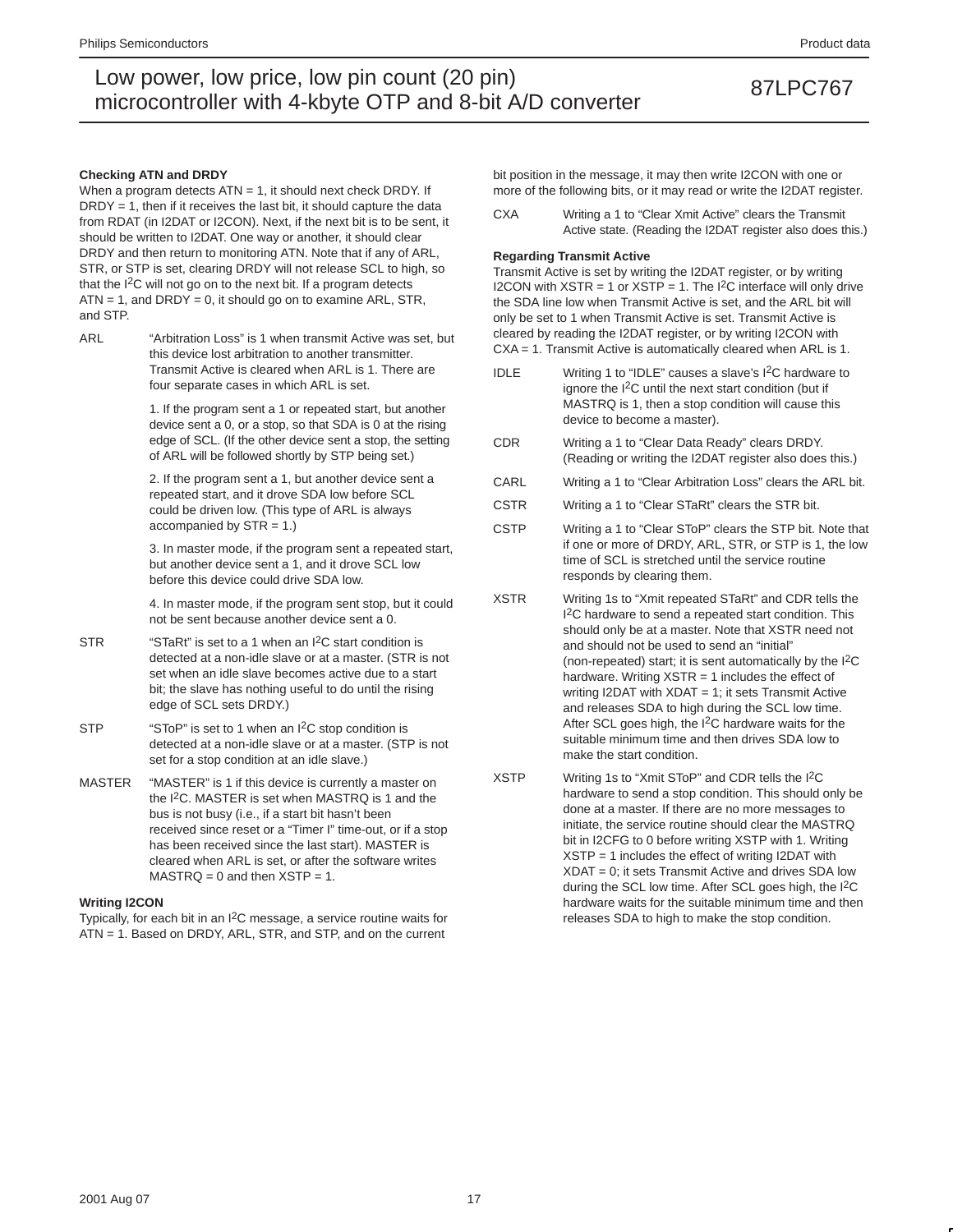| <b>I2CFG</b> | Address: C8h        |               |               |                                                                                                                                                                                                                                                                                                                                                                                                                                                                                             |              |              |   |                |                 |                 | Reset Value: 00h                                                                                    |
|--------------|---------------------|---------------|---------------|---------------------------------------------------------------------------------------------------------------------------------------------------------------------------------------------------------------------------------------------------------------------------------------------------------------------------------------------------------------------------------------------------------------------------------------------------------------------------------------------|--------------|--------------|---|----------------|-----------------|-----------------|-----------------------------------------------------------------------------------------------------|
|              | Not Bit Addressable |               |               |                                                                                                                                                                                                                                                                                                                                                                                                                                                                                             |              |              |   |                |                 |                 |                                                                                                     |
|              |                     |               | 7             | 6                                                                                                                                                                                                                                                                                                                                                                                                                                                                                           | 5            | 4            | 3 | $\overline{2}$ | 1               | 0               |                                                                                                     |
|              |                     |               | <b>SLAVEN</b> | <b>MASTRQ</b>                                                                                                                                                                                                                                                                                                                                                                                                                                                                               | <b>CLRTI</b> | <b>TIRUN</b> |   |                | CT <sub>1</sub> | C <sub>T0</sub> |                                                                                                     |
|              |                     |               |               |                                                                                                                                                                                                                                                                                                                                                                                                                                                                                             |              |              |   |                |                 |                 |                                                                                                     |
| <b>BIT</b>   |                     | <b>SYMBOL</b> |               | <b>FUNCTION</b>                                                                                                                                                                                                                                                                                                                                                                                                                                                                             |              |              |   |                |                 |                 |                                                                                                     |
|              | I2CFG.7             | <b>SLAVEN</b> |               | Slave Enable. Writing a 1 this bit enables the slave functions of the I <sup>2</sup> C subsystem. If SLAVEN and<br>MASTRQ are 0, the $\overline{I}^2C$ hardware is disabled. This bit is cleared to 0 by reset and by an $I^2C$<br>time-out.                                                                                                                                                                                                                                                |              |              |   |                |                 |                 |                                                                                                     |
|              | ICFG.6              | <b>MASTRO</b> |               | Master Request. Writing a 1 to this bit requests mastership of the $I^2C$ bus. If a transmission is in<br>progress when this bit is changed from 0 to 1, action is delayed until a stop condition is detected. A<br>start condition is sent and DRDY is set (thus making $ATN = 1$ and generating an $1^2C$ interrupt).<br>When a master wishes to release mastership status of the I <sup>2</sup> C, it writes a 1 to XSTP in I2CON.<br>MASTRQ is cleared by an I <sup>2</sup> C time-out. |              |              |   |                |                 |                 |                                                                                                     |
|              | ICFG.5              | <b>CLRTI</b>  |               |                                                                                                                                                                                                                                                                                                                                                                                                                                                                                             |              |              |   |                |                 |                 | Writing a 1 to this bit clears the Timer I overflow flag. This bit position always reads as a 0.    |
|              | ICFG.4              | <b>TIRUN</b>  |               | and MASTER, this bit determines operational modes as shown in Table 1.                                                                                                                                                                                                                                                                                                                                                                                                                      |              |              |   |                |                 |                 | Writing a 1 to this bit lets Timer I run; a zero stops and clears it. Together with SLAVEN, MASTRQ, |
|              | I2CFG.2, 3          |               |               | Reserved for future use. Should not be set to 1 by user programs.                                                                                                                                                                                                                                                                                                                                                                                                                           |              |              |   |                |                 |                 |                                                                                                     |
|              | I2CFG.1, 0 CT1, CT0 |               |               | These two bits are programmed as a function of the CPU clock rate, to optimize the MIN HI and LO<br>time of SCL when this device is a master on the I <sup>2</sup> C. The time value determined by these bits<br>controls both of these parameters, and also the timing for stop and start conditions.                                                                                                                                                                                      |              |              |   |                |                 |                 |                                                                                                     |
|              |                     |               |               |                                                                                                                                                                                                                                                                                                                                                                                                                                                                                             |              |              |   |                |                 |                 | SU01157                                                                                             |

#### **Figure 10. I2C Configuration Register (I2CFG)**

#### **Regarding Software Response Time**

Because the 87LPC767 can run at 20 MHz, and because the I2C interface is optimized for high-speed operation, it is quite likely that an  $I<sup>2</sup>C$  service routine will sometimes respond to DRDY (which is set at a rising edge of SCL) and write I2DAT before SCL has gone low again. If XDAT were applied directly to SDA, this situation would produce an I<sup>2</sup>C protocol violation. The programmer need not worry about this possibility because XDAT is applied to SDA only when SCL is low.

Conversely, a program that includes an I2C service routine may take a long time to respond to DRDY. Typically, an I<sup>2</sup>C routine operates on a flag-polling basis during a message, with interrupts from other peripheral functions enabled. If an interrupt occurs, it will delay the response of the I<sup>2</sup>C service routine. The programmer need not worry about this very much either, because the I<sup>2</sup>C hardware stretches the SCL low time until the service routine responds. The only constraint on the response is that it must not exceed the Timer I time-out.

Values to be used in the CT1 and CT0 bits are shown in Table 2. To allow the  $12C$  bus to run at the maximum rate for a particular oscillator frequency, compare the actual oscillator rate to the  $f<sub>OSC</sub>$ max column in the table. The value for CT1 and CT0 is found in the

first line of the table where CPU clock max is greater than or equal to the actual frequency.

Table 2 also shows the machine cycle count for various settings of CT1/CT0. This allows calculation of the actual minimum high and low times for SCL as follows:

SCL min high/low time (in microseconds) =  $\frac{6 \times$  Min Time Count

For instance, at an 8 MHz frequency, with CT1/CT0 set to 1 0, the minimum SCL high and low times will be 5.25  $\mu$ s.

Table 2 also shows the Timer I timeout period (given in machine cycles) for each CT1/CT0 combination. The timeout period varies because of the way in which minimum SCL high and low times are measured. When the I2C interface is operating, Timer I is pre-loaded at every SCL transition with a value dependent upon CT1/CT0. The pre-load value is chosen such that a minimum SCL high or low time has elapsed when Timer I reaches a count of 008 (the actual value pre-loaded into Timer I is 8 minus the machine cycle count).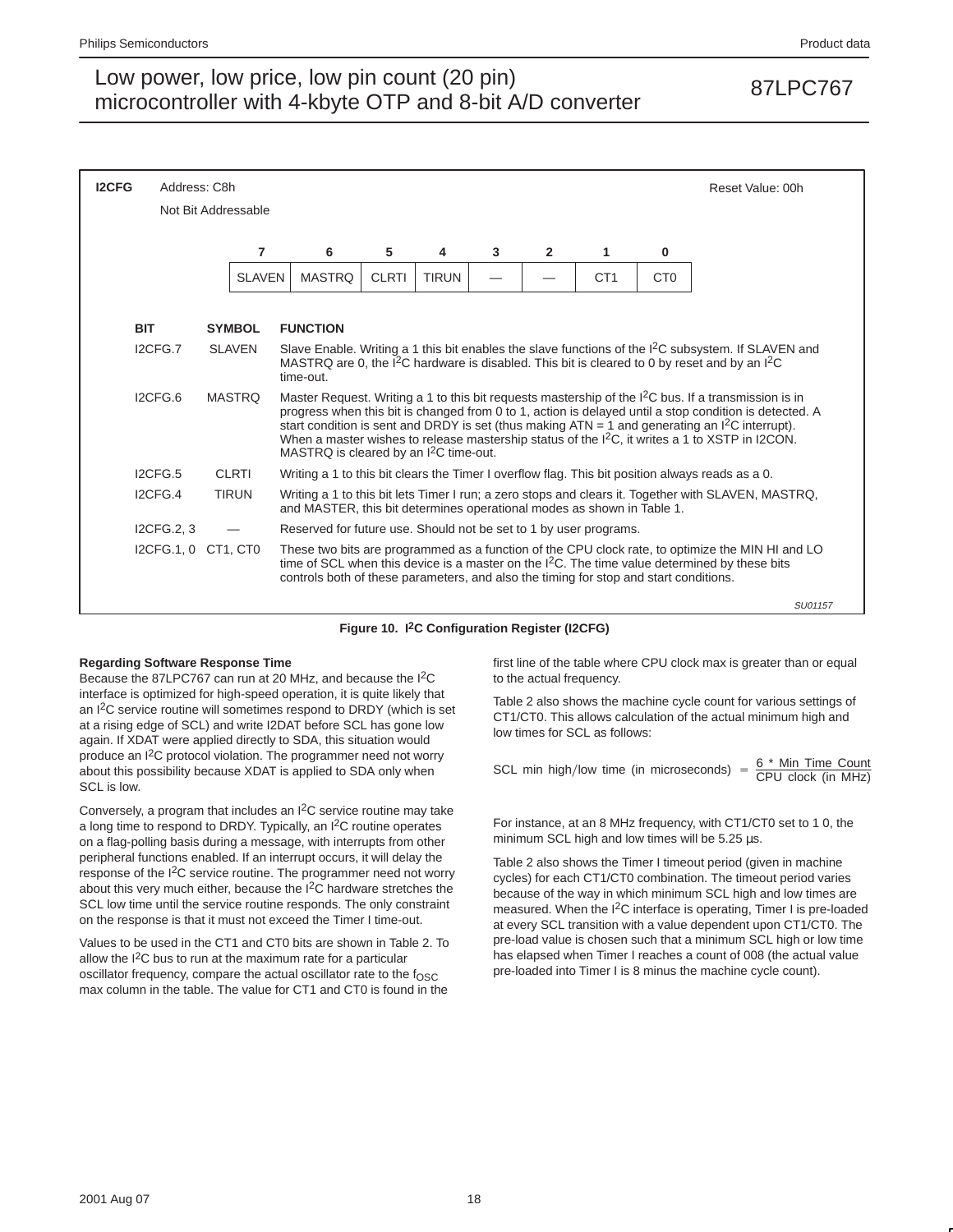### **Table 1. Interaction of TIRUN with SLAVEN, MASTRQ, and MASTER**

| <b>SLAVEN.</b><br><b>MASTRQ.</b><br><b>MASTER</b> | <b>TIRUN</b> | <b>OPERATING MODE</b>                                                                                                                                                                                                                                                             |
|---------------------------------------------------|--------------|-----------------------------------------------------------------------------------------------------------------------------------------------------------------------------------------------------------------------------------------------------------------------------------|
| All 0                                             | $\Omega$     | The <sup>2</sup> C interface is disabled. Timer I is cleared and does not run. This is the state assumed after a reset. If an <sup>2</sup> C<br>application wants to ignore the I <sup>2</sup> C at certain times, it should write SLAVEN, MASTRQ, and TIRUN all to zero.         |
| All <sub>0</sub>                                  |              | The I <sup>2</sup> C interface is disabled.                                                                                                                                                                                                                                       |
| Any or all 1                                      | 0            | The I <sup>2</sup> C interface is enabled. The 3 low-order bits of Timer I run for min-time generation, but the hi-order bits do<br>not, so that there is no checking for I <sup>2</sup> C being "hung." This configuration can be used for very slow I <sup>2</sup> C operation. |
| Any or all 1                                      |              | The $1^2C$ interface is enabled. Timer I runs during frames on the $1^2C$ , and is cleared by transitions on SCL, and by<br>Start and Stop conditions. This is the normal state for I <sup>2</sup> C operation.                                                                   |

### **Table 2. CT1, CT0 Values**

| CT1, CT0 | <b>Min Time Count</b><br>(Machine Cycles) | <b>CPU Clock Max</b><br>(for 100 kHz $l^2C$ ) | <b>Timeout Period</b><br>(Machine Cycles) |  |  |
|----------|-------------------------------------------|-----------------------------------------------|-------------------------------------------|--|--|
|          |                                           | 8.4 MHz                                       | 1023                                      |  |  |
|          |                                           | 7.2 MHz                                       | 1022                                      |  |  |
| ი ი      |                                           | 6.0 MHz                                       | 1021                                      |  |  |
|          |                                           | 4.8 MHz                                       | 1020                                      |  |  |

### **Interrupts**

The 87LPC767 uses a four priority level interrupt structure. This allows great flexibility in controlling the handling of the 87LPC767's many interrupt sources. The 87LPC767 supports up to 13 interrupt sources.

Each interrupt source can be individually enabled or disabled by setting or clearing a bit in registers IEN0 or IEN1. The IEN0 register also contains a global disable bit, EA, which disables all interrupts at once.

Each interrupt source can be individually programmed to one of four priority levels by setting or clearing bits in the IP0, IP0H, IP1, and IP1H registers. An interrupt service routine in progress can be interrupted by a higher priority interrupt, but not by another interrupt

of the same or lower priority. The highest priority interrupt service cannot be interrupted by any other interrupt source. So, if two requests of different priority levels are received simultaneously, the request of higher priority level is serviced.

If requests of the same priority level are received simultaneously, an internal polling sequence determines which request is serviced. This is called the arbitration ranking. Note that the arbitration ranking is only used to resolve simultaneous requests of the same priority level.

Table 3 summarizes the interrupt sources, flag bits, vector addresses, enable bits, priority bits, arbitration ranking, and whether each interrupt may wake up the CPU from Power Down mode.

### **Table 3. Summary of Interrupts**

| <b>Description</b>          | Interrupt<br>Flag Bit(s) | <b>Vector</b><br><b>Address</b> | Interrupt<br>Enable Bit(s) | Interrupt<br>Priority | <b>Arbitration</b><br>Ranking | <b>Power Down</b><br>Wakeup |
|-----------------------------|--------------------------|---------------------------------|----------------------------|-----------------------|-------------------------------|-----------------------------|
| External Interrupt 0        | IE0                      | 0003h                           | EX0 (IEN0.0)               | IP0H.0, IP0.0         | 1 (highest)                   | Yes                         |
| Timer 0 Interrupt           | TF0                      | 000Bh                           | ETO (IENO.1)               | IP0H.1, IP0.1         | 4                             | No                          |
| <b>External Interrupt 1</b> | IE <sub>1</sub>          | 0013h                           | EX1 (IEN0.2)               | IP0H.2, IP0.2         | $\overline{7}$                | Yes                         |
| Timer 1 Interrupt           | TF <sub>1</sub>          | 001Bh                           | ET1 (IEN0.3)               | IP0H.3, IP0.3         | 10                            | <b>No</b>                   |
| Serial Port Tx and Rx       | <b>TI &amp; RI</b>       | 0023h                           | $ES$ (IENO.4)              | IP0H.4, IP0.4         | 12                            | <b>No</b>                   |
| <b>Brownout Detect</b>      | <b>BOD</b>               | 002Bh                           | EBO (IEN0.5)               | IP0H.5, IP0.5         | 2                             | <b>Yes</b>                  |
| $I2C$ Interrupt             | <b>ATN</b>               | 0033h                           | EI2 (IEN1.0)               | IP1H.0. IP1.0         | 5                             | No                          |
| <b>KBI</b> Interrupt        | <b>KBF</b>               | 003Bh                           | <b>EKB (IEN1.1)</b>        | IP1H.1, IP1.1         | 8                             | Yes                         |
| Comparator 2 interrupt      | CMF <sub>2</sub>         | 0043h                           | EC2 (IEN1.2)               | IP1H.2, IP1.2         | 11                            | Yes                         |
| Watchdog Timer              | <b>WDOVF</b>             | 0053h                           | EWD (IEN0.6)               | IP0H.6, IP0.6         | 3                             | <b>Yes</b>                  |
| A/D Converter               | <b>ADCI</b>              | 005Bh                           | <b>EAD (IEN1.4)</b>        | IP1H.4, IP1.4         | 6                             | Yes                         |
| Comparator 1 interrupt      | CMF1                     | 0063h                           | EC1 (IEN1.5)               | IP1H.5, IP1.5         | 9                             | Yes                         |
| Timer I                     |                          | 0073h                           | ETI (IEN1.7)               | IP1H.7, IP1.7         | 13 (lowest)                   | No                          |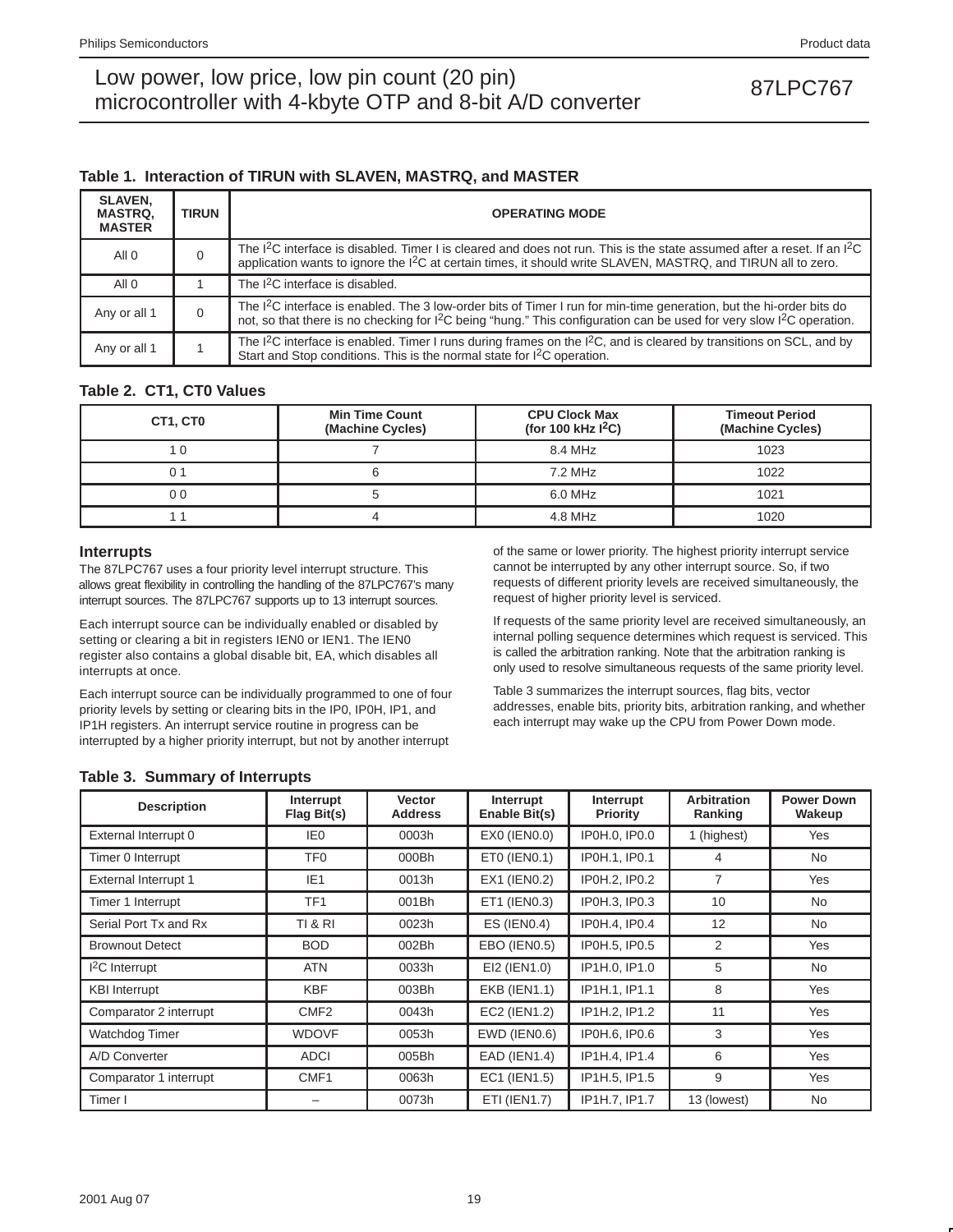#### **External Interrupt Inputs**

The 87LPC767 has two individual interrupt inputs as well as the Keyboard Interrupt function. The latter is described separately elsewhere in this section. The two interrupt inputs are identical to those present on the standard 80C51 microcontroller.

The external sources can be programmed to be level-activated or transition-activated by setting or clearing bit IT1 or IT0 in Register TCON. If ITn = 0, external interrupt n is triggered by a detected low at the  $\overline{\text{INTn}}$  pin. If ITn = 1, external interrupt n is edge triggered. In this mode if successive samples of the INTn pin show a high in one cycle and a low in the next cycle, interrupt request flag IEn in TCON is set, causing an interrupt request.

Since the external interrupt pins are sampled once each machine cycle, an input high or low should hold for at least 6 CPU Clocks to ensure proper sampling. If the external interrupt is

transition-activated, the external source has to hold the request pin high for at least one machine cycle, and then hold it low for at least one machine cycle. This is to ensure that the transition is seen and that interrupt request flag IEn is set. IEn is automatically cleared by the CPU when the service routine is called.

If the external interrupt is level-activated, the external source must hold the request active until the requested interrupt is actually generated. If the external interrupt is still asserted when the interrupt service routine is completed another interrupt will be generated. It is not necessary to clear the interrupt flag IEn when the interrupt is level sensitive, it simply tracks the input pin level.

If an external interrupt is enabled when the 87LPC767 is put into Power Down or Idle mode, the interrupt will cause the processor to wake up and resume operation. Refer to the section on Power Reduction Modes for details.



**Figure 11. Interrupt Sources, Interrupt Enables, and Power Down Wakeup Sources**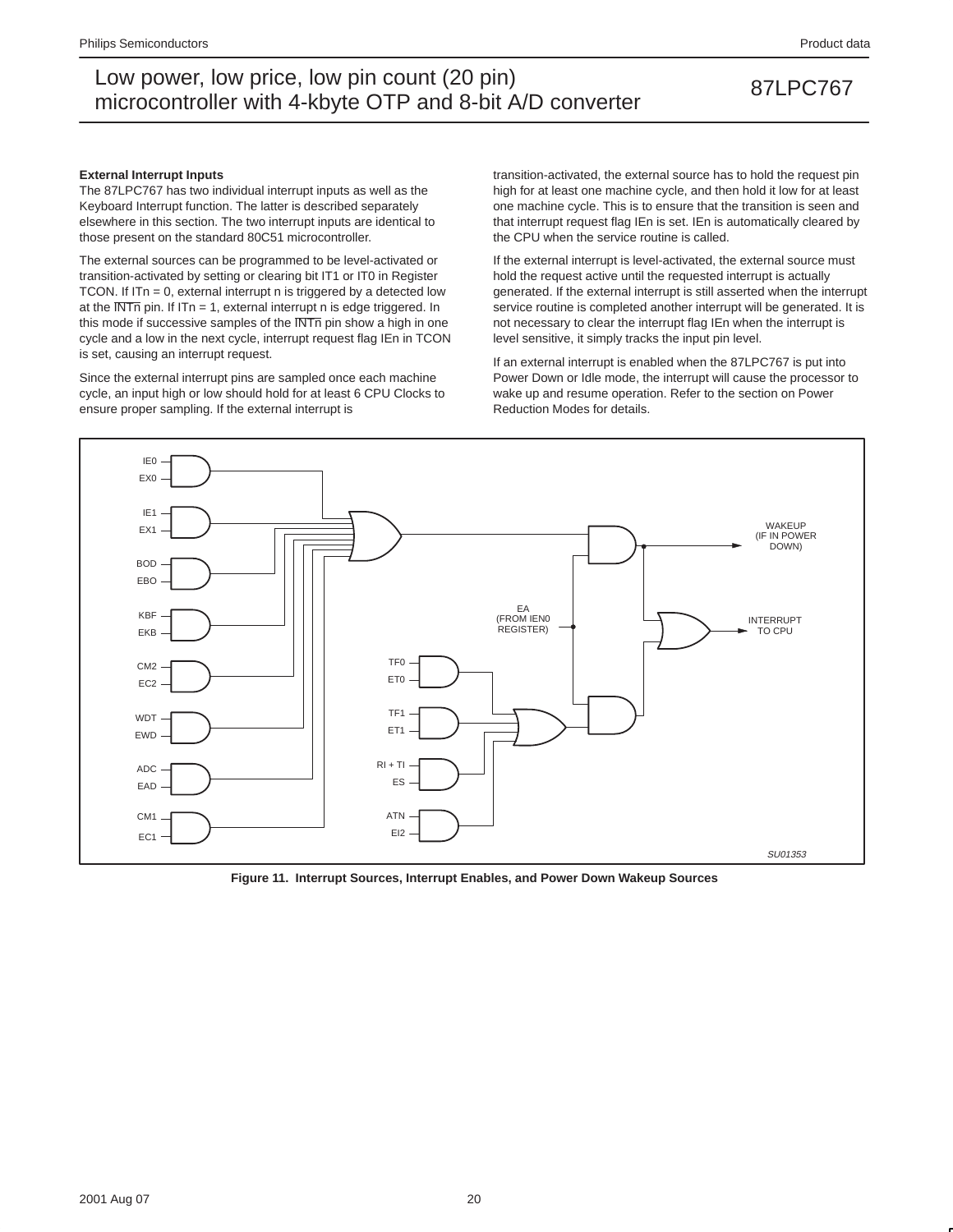### **I/O Ports**

The 87LPC767 has 3 I/O ports, port 0, port 1, and port 2. The exact number of I/O pins available depend upon the oscillator and reset options chosen. At least 15 pins of the 87LPC767 may be used as I/Os when a two-pin external oscillator and an external reset circuit are used. Up to 18 pins may be available if fully on-chip oscillator and reset configurations are chosen.

All but three I/O port pins on the 87LPC767 may be software configured to one of four types on a bit-by-bit basis, as shown in Table 4. These are: quasi-bidirectional (standard 80C51 port outputs), push-pull, open drain, and input only. Two configuration registers for each port choose the output type for each port pin.

### **Table 4. Port Output Configuration Settings**

| PxM1.y | PxM2.y | <b>Port Output Mode</b>     |  |  |  |
|--------|--------|-----------------------------|--|--|--|
|        |        | Quasi-bidirectional         |  |  |  |
|        |        | Push-Pull                   |  |  |  |
|        |        | Input Only (High Impedance) |  |  |  |
|        |        | Open Drain                  |  |  |  |

### **Quasi-Bidirectional Output Configuration**

The default port output configuration for standard 87LPC767 I/O ports is the quasi-bidirectional output that is common on the 80C51 and most of its derivatives. This output type can be used as both an input and output without the need to reconfigure the port. This is possible because when the port outputs a logic high, it is weakly driven, allowing an external device to pull the pin low. When the pin is pulled low, it is driven strongly and able to sink a fairly large current. These features are somewhat similar to an open drain output except that there are three pull-up transistors in the quasi-bidirectional output that serve different purposes.

One of these pull-ups, called the "very weak" pull-up, is turned on whenever the port latch for the pin contains a logic 1. The very weak pull-up sources a very small current that will pull the pin high if it is left floating.

A second pull-up, called the "weak" pull-up, is turned on when the port latch for the pin contains a logic 1 and the pin itself is also at a logic 1 level. This pull-up provides the primary source current for a quasi-bidirectional pin that is outputting a 1. If a pin that has a logic 1 on it is pulled low by an external device, the weak pull-up turns off, and only the very weak pull-up remains on. In order to pull the pin low under these conditions, the external device has to sink enough current to overpower the weak pull-up and take the voltage on the port pin below its input threshold.

The third pull-up is referred to as the "strong" pull-up. This pull-up is used to speed up low-to-high transitions on a quasi-bidirectional port pin when the port latch changes from a logic 0 to a logic 1. When this occurs, the strong pull-up turns on for a brief time, two CPU clocks, in order to pull the port pin high quickly. Then it turns off again.

The quasi-bidirectional port configuration is shown in Figure 12.



**Figure 12. Quasi-Bidirectional Output**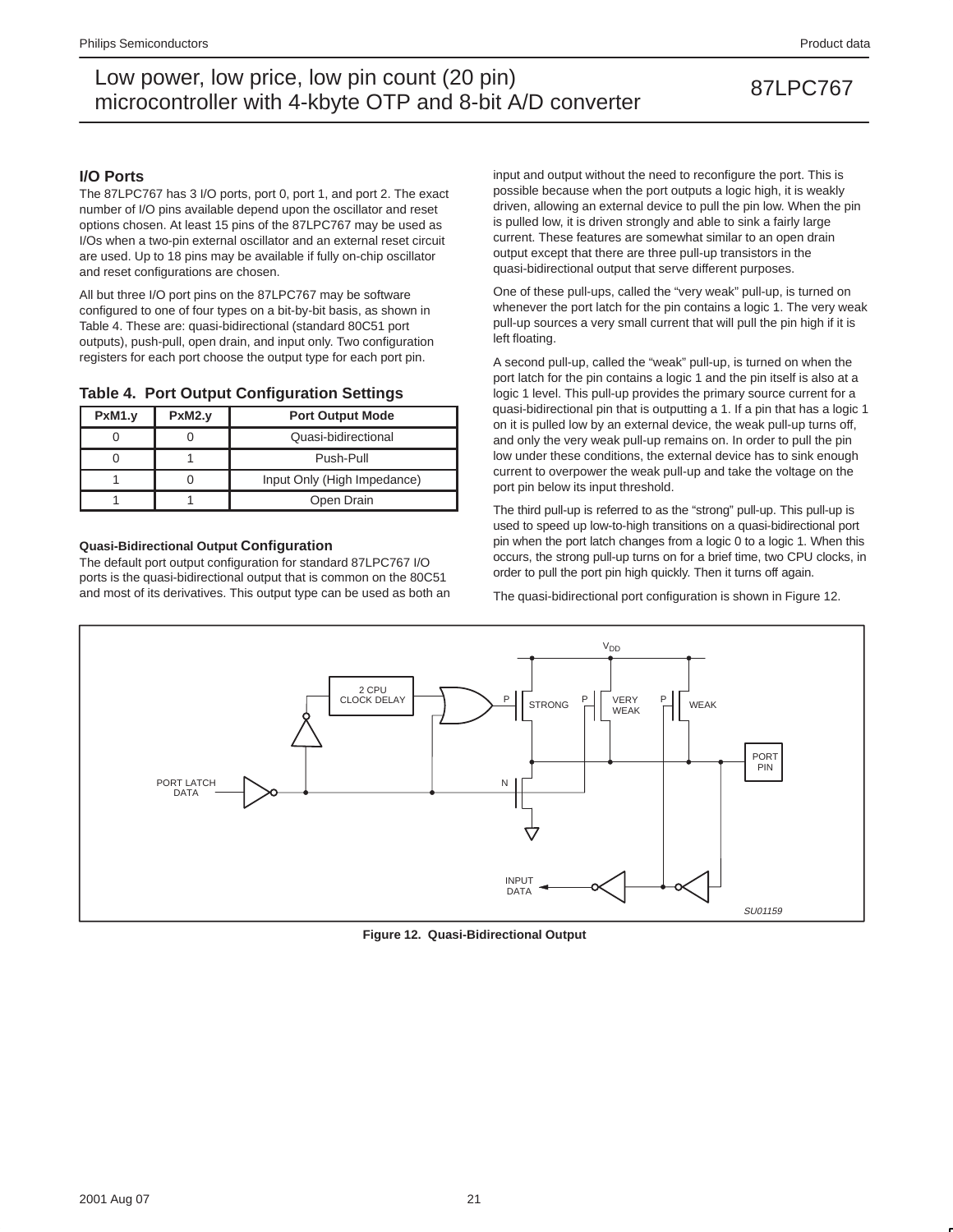#### **Open Drain Output Configuration**

The open drain output configuration turns off all pull-ups and only drives the pull-down transistor of the port driver when the port latch contains a logic 0. To be used as a logic output, a port configured in this manner must have an external pull-up, typically a resistor tied to  $V<sub>DD</sub>$ . The pull-down for this mode is the same as for the quasi-bidirectional mode.

The open drain port configuration is shown in Figure 13.

#### **Push-Pull Output Configuration**

The push-pull output configuration has the same pull-down structure as both the open drain and the quasi-bidirectional output modes, but provides a continuous strong pull-up when the port latch contains a logic 1. The push-pull mode may be used when more source current is needed from a port output.

The push-pull port configuration is shown in Figure 14.

The three port pins that cannot be configured are P1.2, P1.3, and P1.5. The port pins P1.2 and P1.3 are permanently configured as open drain outputs. They may be used as inputs by writing ones to their respective port latches. P1.5 may be used as a Schmitt trigger input if the 87LPC767 has been configured for an internal reset and is not using the external reset input function RST.

Additionally, port pins P2.0 and P2.1 are disabled for both input and output if one of the crystal oscillator options is chosen. Those options are described in the Oscillator section.

The value of port pins at reset is determined by the PRHI bit in the UCFG1 register. Ports may be configured to reset high or low as needed for the application. When port pins are driven high at reset, they are in quasi-bidirectional mode and therefore do not source large amounts of current.

Every output on the 87LPC767 may potentially be used as a 20 mA sink LED drive output. However, there is a maximum total output current for all ports which must not be exceeded.

All ports pins of the 87LPC767 have slew rate controlled outputs. This is to limit noise generated by quickly switching output signals. The slew rate is factory set to approximately 10 ns rise and fall times.

The bits in the P2M1 register that are not used to control configuration of P2.1 and P2.0 are used for other purposes. These bits can enable Schmitt trigger inputs on each I/O port, enable toggle outputs from Timer 0 and Timer 1, and enable a clock output if either the internal RC oscillator or external clock input is being used. The last two functions are described in the Timer/Counters and Oscillator sections respectively. The enable bits for all of these functions are shown in Figure 15.

Each I/O port of the 87LPC767 may be selected to use TTL level inputs or Schmitt inputs with hysteresis. A single configuration bit determines this selection for the entire port. Port pins P1.2, P1.3, and P1.5 always have a Schmitt trigger input.



**Figure 13. Open Drain Output**



**Figure 14. Push-Pull Output**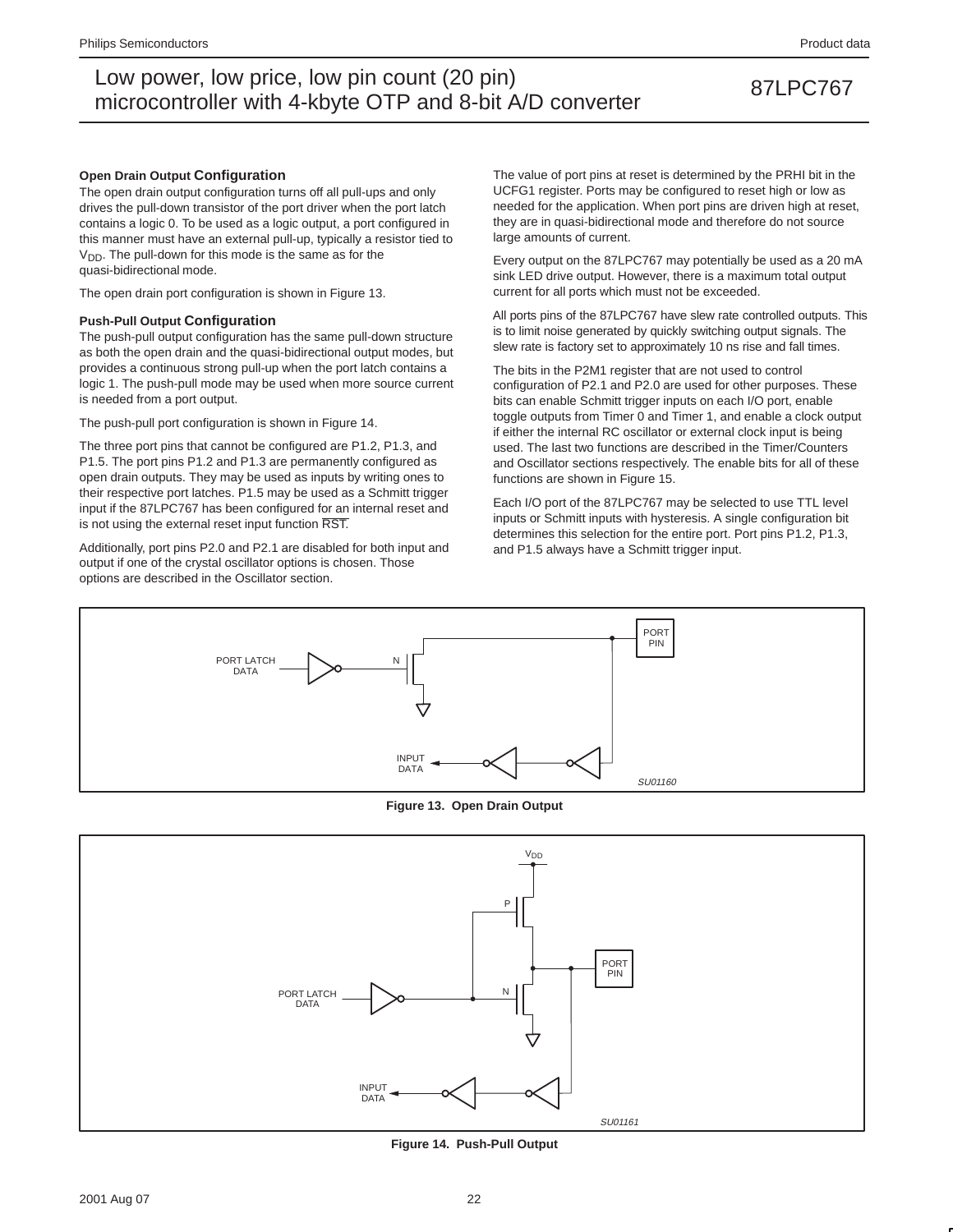

**Figure 15. Port 2 Mode Register 1 (P2M1)**

### **Keyboard Interrupt (KBI)**

The Keyboard Interrupt function is intended primarily to allow a single interrupt to be generated when any key is pressed on a keyboard or keypad connected to specific pins of the 87LPC767, as shown in Figure 16. This interrupt may be used to wake up the CPU from Idle or Power Down modes. This feature is particularly useful in handheld, battery powered systems that need to carefully manage power consumption yet also need to be convenient to use.

The 87LPC767 allows any or all pins of port 0 to be enabled to cause this interrupt. Port pins are enabled by the setting of bits in the KBI register, as shown in Figure 17. The Keyboard Interrupt Flag (KBF) in the AUXR1 register is set when any enabled pin is pulled low while the KBI interrupt function is active. An interrupt will generated if it has been enabled. Note that the KBF bit must be cleared by software.

Due to human time scales and the mechanical delay associated with keyswitch closures, the KBI feature will typically allow the interrupt service routine to poll port 0 in order to determine which key was pressed, even if the processor has to wake up from Power Down mode. Refer to the section on Power Reduction Modes for details.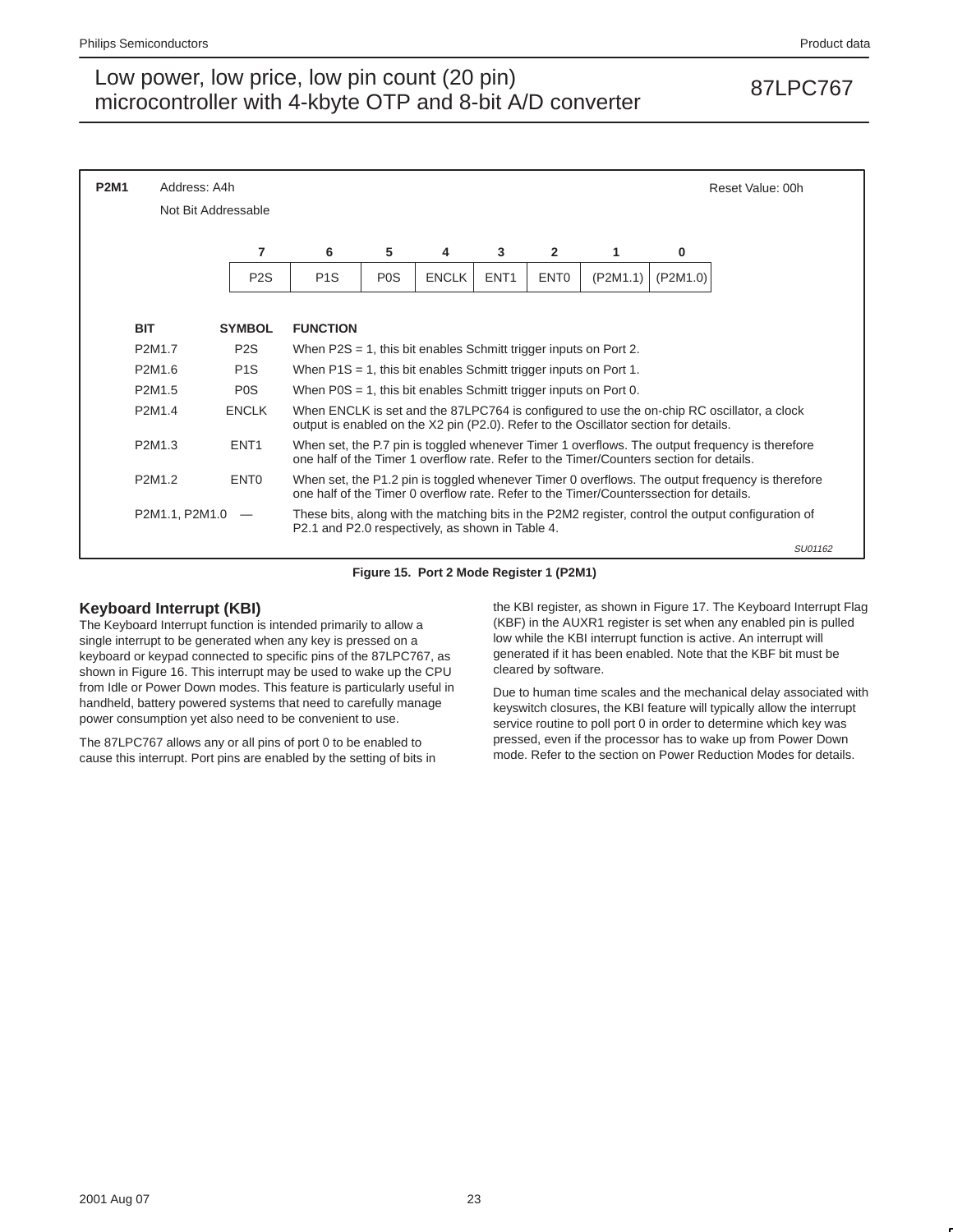## Low power, low price, low pin count (20 pin)<br>
misroecantrallar with 4 kb to OTD and 8 bit A/D converter 67 microcontroller with 4-kbyte OTP and 8-bit A/D converter



**Figure 16. Keyboard Interrupt**

| <b>KBI</b> |                                     | Address: 86h                                               |               |                                                            |                                                            |       |       |              |       |       | Reset Value: 00h                                                                                                               |  |
|------------|-------------------------------------|------------------------------------------------------------|---------------|------------------------------------------------------------|------------------------------------------------------------|-------|-------|--------------|-------|-------|--------------------------------------------------------------------------------------------------------------------------------|--|
|            |                                     | Not Bit Addressable                                        |               |                                                            |                                                            |       |       |              |       |       |                                                                                                                                |  |
|            |                                     |                                                            | 7             | 6                                                          | 5                                                          |       |       |              |       |       |                                                                                                                                |  |
|            |                                     |                                                            |               |                                                            |                                                            | 4     | 3     | $\mathbf{2}$ | 1     | 0     |                                                                                                                                |  |
|            |                                     |                                                            | KBI.7         | KBI.6                                                      | KBI.5                                                      | KBI.4 | KBI.3 | KBI.2        | KBI.1 | KBI.0 |                                                                                                                                |  |
|            |                                     |                                                            |               |                                                            |                                                            |       |       |              |       |       |                                                                                                                                |  |
|            | <b>BIT</b>                          |                                                            | <b>SYMBOL</b> | <b>FUNCTION</b>                                            |                                                            |       |       |              |       |       |                                                                                                                                |  |
|            | KBI.7                               | When set, enables P0.7 as a cause of a Keyboard Interrupt. |               |                                                            |                                                            |       |       |              |       |       |                                                                                                                                |  |
|            | KBI.6                               |                                                            |               |                                                            | When set, enables P0.6 as a cause of a Keyboard Interrupt. |       |       |              |       |       |                                                                                                                                |  |
|            | KBI.5                               |                                                            |               |                                                            | When set, enables P0.5 as a cause of a Keyboard Interrupt. |       |       |              |       |       |                                                                                                                                |  |
|            | KBI.4                               |                                                            |               | When set, enables P0.4 as a cause of a Keyboard Interrupt. |                                                            |       |       |              |       |       |                                                                                                                                |  |
|            | KBI.3                               |                                                            |               | When set, enables P0.3 as a cause of a Keyboard Interrupt. |                                                            |       |       |              |       |       |                                                                                                                                |  |
|            | KBI.2                               |                                                            |               | When set, enables P0.2 as a cause of a Keyboard Interrupt. |                                                            |       |       |              |       |       |                                                                                                                                |  |
|            | KBI.1                               |                                                            |               | When set, enables P0.1 as a cause of a Keyboard Interrupt. |                                                            |       |       |              |       |       |                                                                                                                                |  |
|            | KBI.0                               |                                                            |               | When set, enables P0.0 as a cause of a Keyboard Interrupt. |                                                            |       |       |              |       |       |                                                                                                                                |  |
|            |                                     |                                                            |               |                                                            |                                                            |       |       |              |       |       |                                                                                                                                |  |
|            |                                     |                                                            |               |                                                            |                                                            |       |       |              |       |       | Note: the Keyboard Interrupt must be enabled in order for the settings of the KBI register to be effective. The interrupt flag |  |
|            | (KBF) is located at bit 7 of AUXR1. |                                                            |               |                                                            |                                                            |       |       |              |       |       |                                                                                                                                |  |
|            |                                     |                                                            |               |                                                            |                                                            |       |       |              |       |       | SU01164                                                                                                                        |  |

**Figure 17. Keyboard Interrupt Register (KBI)**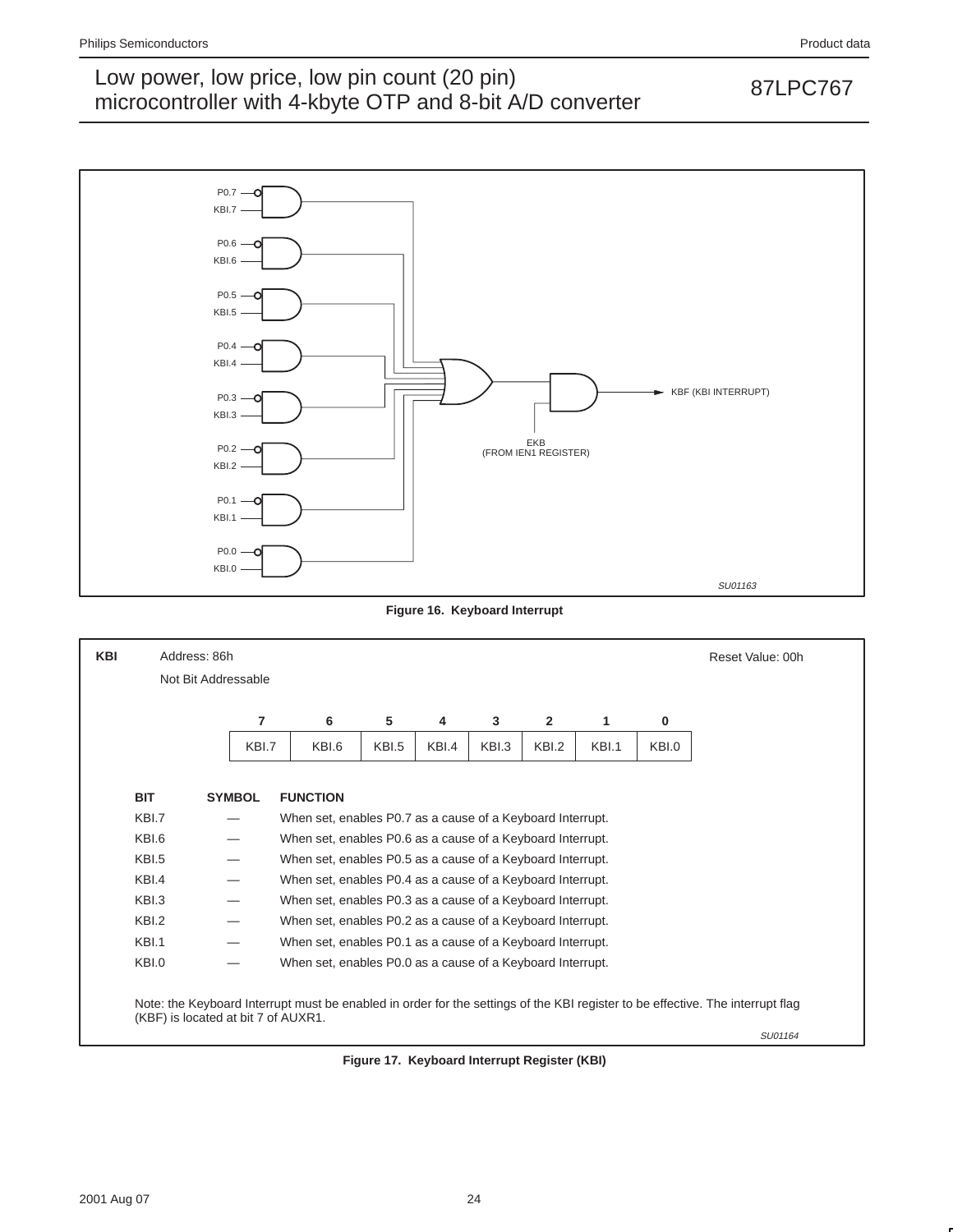### **Oscillator**

The 87LPC767 provides several user selectable oscillator options, allowing optimization for a range of needs from high precision to lowest possible cost. These are configured when the EPROM is

programmed. Basic oscillator types that are supported include: low, medium, and high speed crystals, covering a range from 20 kHz to 20 MHz; ceramic resonators; and on-chip RC oscillator.

#### **Low Frequency Oscillator Option**

This option supports an external crystal in the range of 20 kHz to 100 kHz.

Table 5 shows capacitor values that may be used with a quartz crystal in this mode.

#### **Table 5. Recommended oscillator capacitors for use with the low frequency oscillator option**

| <b>Oscillator</b> |                    | $V_{DD}$ = 2.7 to 4.5 V |                    | $V_{DD} = 4.5$ to 6.0 V |                      |                    |  |
|-------------------|--------------------|-------------------------|--------------------|-------------------------|----------------------|--------------------|--|
| Frequency         | <b>Lower Limit</b> | <b>Optimal Value</b>    | <b>Upper Limit</b> | <b>Lower Limit</b>      | <b>Optimal Value</b> | <b>Upper Limit</b> |  |
| 20 kHz            | 15pF               | 15pF                    | 33 pF              | 33 pF                   | 33 pF                | 47 pF              |  |
| 32 kHz            | 15pF               | 15pF                    | 33 pF              | 33 pF                   | 33 pF                | 47 pF              |  |
| 100 kHz           | 15 pF              | 15pF                    | 33 pF              | 15pF                    | 15pF                 | 33 pF              |  |

#### **Medium Frequency Oscillator Option**

This option supports an external crystal in the range of 100 kHz to 4 MHz. Ceramic resonators are also supported in this configuration.

Table 6 shows capacitor values that may be used with a quartz crystal in this mode.

### **Table 6. Recommended oscillator capacitors for use with the medium frequency oscillator option**

| <b>Oscillator Frequency</b> | $V_{DD}$ = 2.7 to 4.5 V |                      |                    |  |  |  |  |  |
|-----------------------------|-------------------------|----------------------|--------------------|--|--|--|--|--|
|                             | <b>Lower Limit</b>      | <b>Optimal Value</b> | <b>Upper Limit</b> |  |  |  |  |  |
| 100 kHz                     | 33 pF                   | 33 pF                | 47 pF              |  |  |  |  |  |
| 1 MHz                       | 15pF                    | 15pF                 | 33 pF              |  |  |  |  |  |
| 4 MHz                       | 15pF                    | 15pF                 | 33 pF              |  |  |  |  |  |

#### **High Frequency Oscillator Option**

This option supports an external crystal in the range of 4 to 20 MHz. Ceramic resonators are also supported in this configuration.

Table 7 shows capacitor values that may be used with a quartz crystal in this mode.

### **Table 7. Recommended oscillator capacitors for use with the high frequency oscillator option**

| <b>Oscillator</b><br><b>Frequency</b> |                          | $V_{DD}$ = 2.7 to 4.5 V |                          | $V_{DD} = 4.5$ to 6.0 V |                      |                    |  |  |
|---------------------------------------|--------------------------|-------------------------|--------------------------|-------------------------|----------------------|--------------------|--|--|
|                                       | <b>Lower Limit</b>       | <b>Optimal Value</b>    | <b>Upper Limit</b>       | <b>Lower Limit</b>      | <b>Optimal Value</b> | <b>Upper Limit</b> |  |  |
| 4 MHz                                 | 15pF                     | 33 pF                   | 47 pF                    | 15pF                    | 33 pF                | 68 pF              |  |  |
| 8 MHz                                 | 15pF                     | 15pF                    | 33 pF                    | 15pF                    | 33 pF                | 47 pF              |  |  |
| 16 MHz                                | $\overline{\phantom{0}}$ | $\qquad \qquad$         | $\overline{\phantom{0}}$ | 15pF                    | 15pF                 | 33 pF              |  |  |
| 20 MHz                                | -                        |                         | -                        | 15pF                    | 15pF                 | 33 pF              |  |  |

#### **On-Chip RC Oscillator Option**

The on-chip RC oscillator option has a typical frequency of 6 MHz and can be divided down for slower operation through the use of the DIVM register. Note that the on-chip oscillator has a  $\pm 25\%$  frequency tolerance and for that reason may not be suitable for use in some applications. A clock output on the X2/P2.0 pin may be enabled when the on-chip RC oscillator is used.

#### **External Clock Input Option**

In this configuration, the processor clock is input from an external source driving the X1/P2.1 pin. The rate may be from 0 Hz up to 20 MHz when  $V_{DD}$  is above 4.5 V and up to 10 MHz when  $V_{DD}$  is below 4.5 V. When the external clock input mode is used, the X2/P2.0 pin may be used as a standard port pin. A clock output on the X2/P2.0 pin may be enabled when the external clock input is used.

#### **Clock Output**

The 87LPC767 supports a clock output function when either the on-chip RC oscillator or external clock input options are selected. This allows external devices to synchronize to the 87LPC767. When enabled, via the ENCLK bit in the P2M1 register, the clock output appears on the X2/CLKOUT pin whenever the on-chip oscillator is running, including in Idle mode. The frequency of the clock output is 1/6 of the CPU clock rate. If the clock output is not needed in Idle mode, it may be turned off prior to entering Idle, saving additional power. The clock output may also be enabled when the external clock input option is selected.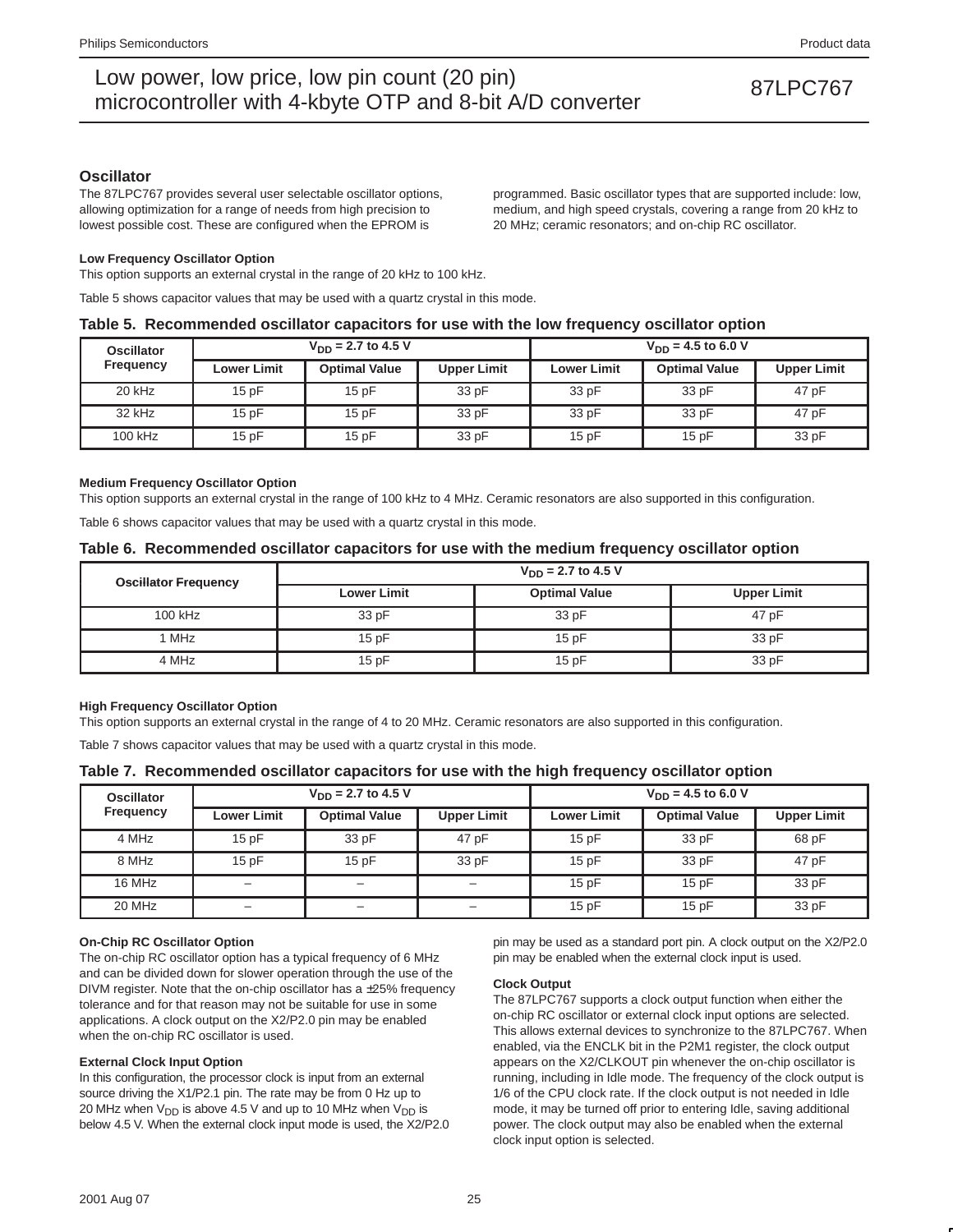

**Figure 18. Using the Crystal Oscillator**



**Figure 19. Using an External Clock Input**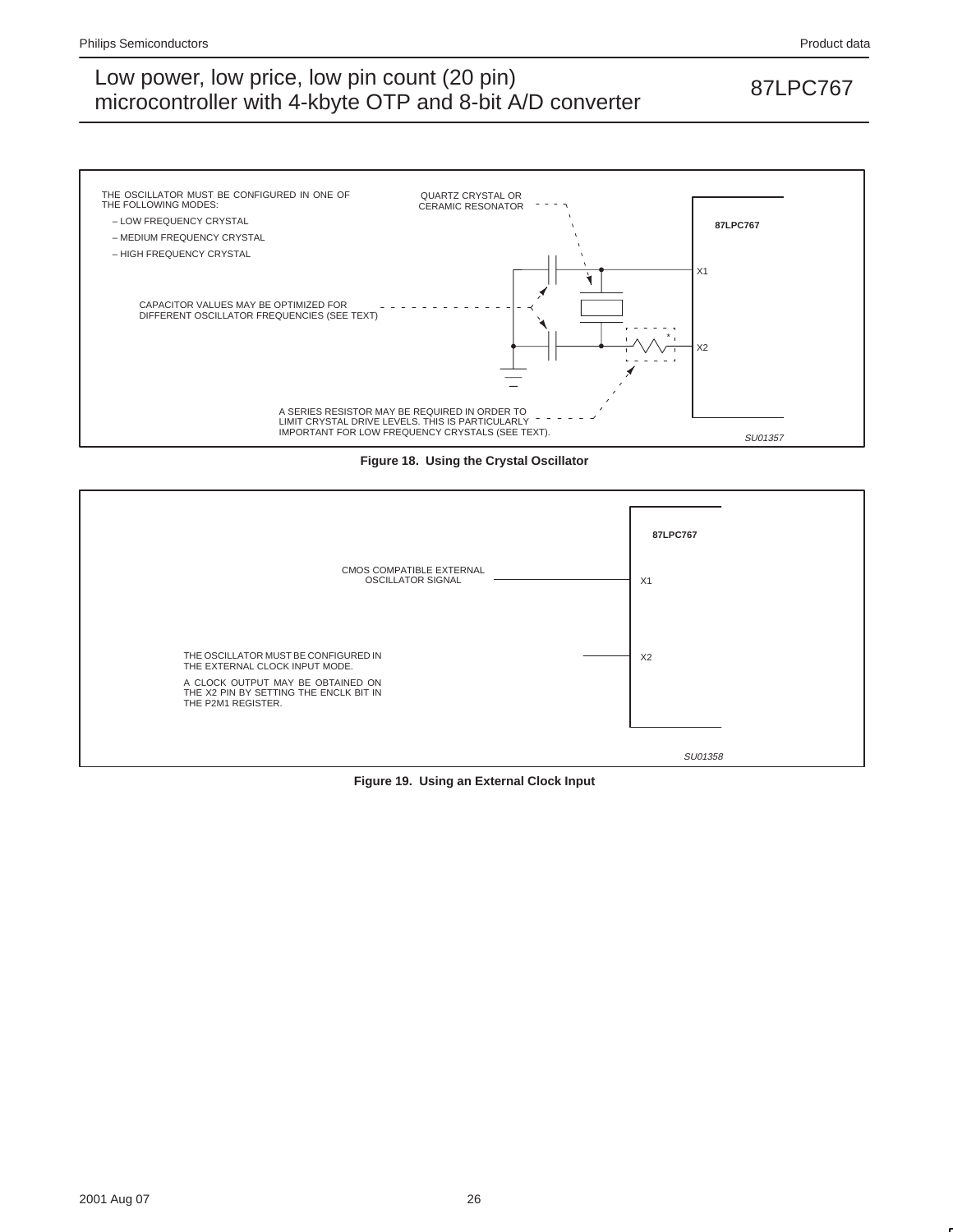

**Figure 20. Block Diagram of Oscillator Control**

### **CPU Clock Modification: CLKR and DIVM**

For backward compatibility, the CLKR configuration bit allows setting the 87LPC767 instruction and peripheral timing to match standard 80C51 timing by dividing the CPU clock by two. Default timing for the 87LPC767 is 6 CPU clocks per machine cycle while standard 80C51 timing is 12 clocks per machine cycle. This division also applies to peripheral timing, allowing 80C51 code that is oscillator frequency and/or timer rate dependent. The CLKR bit is located in the EPROM configuration register UCFG1, described under EPROM Characteristics

In addition to this, the CPU clock may be divided down from the oscillator rate by a programmable divider, under program control. This function is controlled by the DIVM register. If the DIVM register is set to zero (the default value), the CPU will be clocked by either the unmodified oscillator rate, or that rate divided by two, as determined by the previously described CLKR function.

When the DIVM register is set to some value N (between 1 and 255), the CPU clock is divided by  $2 * (N + 1)$ . Clock division values from 4 through 512 are thus possible. This feature makes it possible to temporarily run the CPU at a lower rate, reducing power consumption, in a manner similar to Idle mode. By dividing the clock, the CPU can retain the ability to respond to events other than those that can cause interrupts (i.e., events that allow exiting the Idle mode) by executing its normal program at a lower rate. This can allow bypassing the oscillator startup time in cases where Power Down mode would otherwise be used. The value of DIVM may be changed by the program at any time without interrupting code execution.

### **Power Monitoring Functions**

The 87LPC767 incorporates power monitoring functions designed to prevent incorrect operation during initial power up and power loss or reduction during operation. This is accomplished with two hardware functions: Power-On Detect and Brownout Detect.

#### **Brownout Detection**

The Brownout Detect function allows preventing the processor from failing in an unpredictable manner if the power supply voltage drops below a certain level. The default operation is for a brownout detection to cause a processor reset, however it may alternatively be configured to generate an interrupt by setting the BOI bit in the AUXR1 register (AUXR1.5).

The 87LPC767 allows selection of two Brownout levels: 2.5 V or 3.8 V. When  $V_{DD}$  drops below the selected voltage, the brownout detector triggers and remains active until  $V_{DD}$  is returns to a level above the Brownout Detect voltage. When Brownout Detect causes a processor reset, that reset remains active as long as  $V_{DD}$  remains below the Brownout Detect voltage. When Brownout Detect generates an interrupt, that interrupt occurs once as  $V_{DD}$  crosses from above to below the Brownout Detect voltage. For the interrupt to be processed, the interrupt system and the BOI interrupt must both be enabled (via the EA and EBO bits in IEN0).

When Brownout Detect is activated, the BOF flag in the PCON register is set so that the cause of processor reset may be determined by software. This flag will remain set until cleared by software.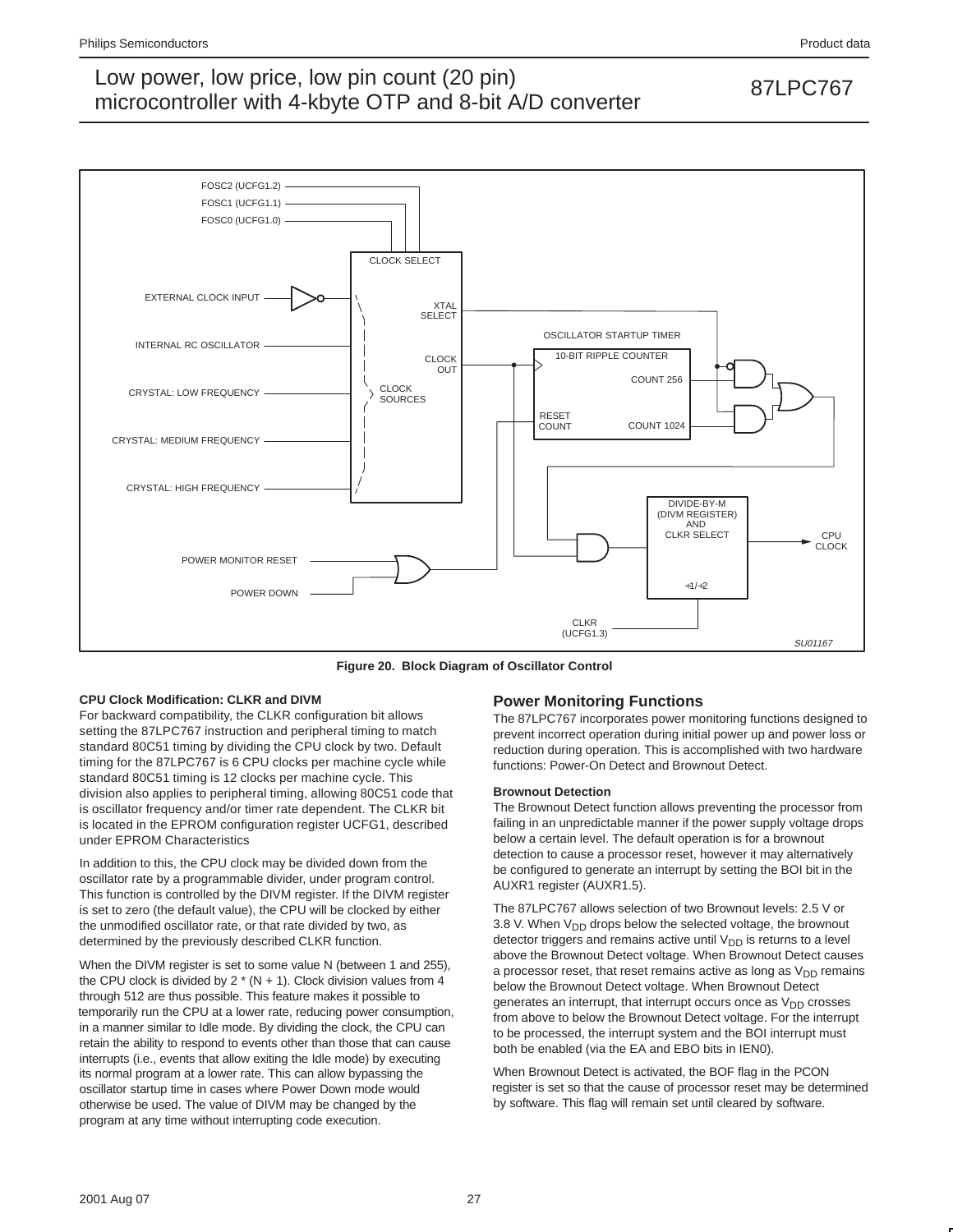For correct activation of Brownout Detect, the  $V_{DD}$  fall time must be no faster than 50 mV/ $\mu$ s. When V<sub>DD</sub> is restored, is should not rise faster than 2 mV/µs in order to insure a proper reset.

The brownout voltage (2.5 V or 3.8 V) is selected via the BOV bit in the EPROM configuration register UCFG1. When unprogrammed (BOV = 1), the brownout detect voltage is 2.5 V. When programmed  $(BOV = 0)$ , the brownout detect voltage is 3.8 V.

If the Brownout Detect function is not required in an application, it may be disabled, thus saving power. Brownout Detect is disabled by setting the control bit BOD in the AUXR1 register (AUXR1.6).

#### **Power On Detection**

The Power On Detect has a function similar to the Brownout Detect, but is designed to work as power comes up initially, before the power supply voltage reaches a level where Brownout Detect can work. When this feature is activated, the POF flag in the PCON register is set to indicate an initial power up condition. The POF flag will remain set until cleared by software.

### **Power Reduction Modes**

The 87LPC767 supports Idle and Power Down modes of power reduction.

#### **Idle Mode**

The Idle mode leaves peripherals running in order to allow them to activate the processor when an interrupt is generated. Any enabled interrupt source or Reset may terminate Idle mode. Idle mode is entered by setting the IDL bit in the PCON register (see Figure 21).

#### **Power Down Mode**

The Power Down mode stops the oscillator in order to absolutely minimize power consumption. Power Down mode is entered by setting the PD bit in the PCON register (see Figure 21).

The processor can be made to exit Power Down mode via Reset or one of the interrupt sources shown in Table 5. This will occur if the interrupt is enabled and its priority is higher than any interrupt currently in progress.

In Power Down mode, the power supply voltage may be reduced to the RAM keep-alive voltage  $V_{RAM}$ . This retains the RAM contents at the point where Power Down mode was entered. SFR contents are not guaranteed after  $V_{DD}$  has been lowered to  $V_{RAM}$ , therefore it is recommended to wake up the processor via Reset in this case. V<sub>DD</sub> must be raised to within the operating range before the Power Down mode is exited. Since the watchdog timer has a separate oscillator, it may reset the processor upon overflow if it is running during Power Down.

Note that if the Brownout Detect reset is enabled, the processor will be put into reset as soon as  $V_{DD}$  drops below the brownout voltage. If Brownout Detect is configured as an interrupt and is enabled, it will wake up the processor from Power Down mode when  $V_{DD}$  drops below the brownout voltage.

When the processor wakes up from Power Down mode, it will start the oscillator immediately and begin execution when the oscillator is stable. Oscillator stability is determined by counting 1024 CPU clocks after start-up when one of the crystal oscillator configurations is used, or 256 clocks after start-up for the internal RC or external clock input configurations.

Some chip functions continue to operate and draw power during Power Down mode, increasing the total power used during Power Down. These include the Brownout Detect, Watchdog Timer, Comparators, and A/D converter.

| <b>PCON</b> | Address: 87h<br>Reset Value:<br>Not Bit Addressable |                   |                                                                                  |            |            |                 |                 | • 30h for a Power On reset<br>• 20h for a Brownout reset<br>• 00h for other reset sources |     |                                                                                                                                                                                                 |
|-------------|-----------------------------------------------------|-------------------|----------------------------------------------------------------------------------|------------|------------|-----------------|-----------------|-------------------------------------------------------------------------------------------|-----|-------------------------------------------------------------------------------------------------------------------------------------------------------------------------------------------------|
|             |                                                     | 7                 | 6                                                                                | 5          | 4          | 3               | $\mathbf{2}$    | 1                                                                                         | 0   |                                                                                                                                                                                                 |
|             |                                                     | SMOD <sub>1</sub> | SMOD <sub>0</sub>                                                                | <b>BOF</b> | <b>POF</b> | GF <sub>1</sub> | GF <sub>0</sub> | <b>PD</b>                                                                                 | IDL |                                                                                                                                                                                                 |
| <b>BIT</b>  |                                                     | <b>SYMBOL</b>     | <b>FUNCTION</b>                                                                  |            |            |                 |                 |                                                                                           |     |                                                                                                                                                                                                 |
|             | PCON.7                                              | SMOD1             | When set, this bit doubles the UART baud rate for modes 1, 2, and 3.             |            |            |                 |                 |                                                                                           |     |                                                                                                                                                                                                 |
|             | PCON.6                                              | SMOD <sub>0</sub> | SCON.7 is the FE (Framing Error) flag. See Figure 26 for additional information. |            |            |                 |                 |                                                                                           |     | This bit selects the function of bit 7 of the SCON SFR. When 0, SCON.7 is the SM0 bit. When 1,                                                                                                  |
|             | PCON <sub>.5</sub>                                  | <b>BOF</b>        | information.                                                                     |            |            |                 |                 |                                                                                           |     | Brown Out Flag. Set automatically when a brownout reset or interrupt has occurred. Also set at<br>power on. Cleared by software. Refer to the Power Monitoring Functions section for additional |
|             | PCON.4                                              | <b>POF</b>        | to the Power Monitoring Functions section for additional information.            |            |            |                 |                 |                                                                                           |     | Power On Flag. Set automatically when a power-on reset has occurred. Cleared by software. Refer                                                                                                 |
|             | PCON <sub>.3</sub>                                  | GF <sub>1</sub>   |                                                                                  |            |            |                 |                 |                                                                                           |     | General purpose flag 1. May be read or written by user software, but has no effect on operation.                                                                                                |
|             | PCON.2                                              | GF <sub>0</sub>   |                                                                                  |            |            |                 |                 |                                                                                           |     | General purpose flag 0. May be read or written by user software, but has no effect on operation.                                                                                                |
|             | PCON.1                                              | <b>PD</b>         | Power Down mode is terminated (see text).                                        |            |            |                 |                 |                                                                                           |     | Power Down control bit. Setting this bit activates Power Down mode operation. Cleared when the                                                                                                  |
|             | PCON.0                                              | <b>IDL</b>        | terminated (see text).                                                           |            |            |                 |                 |                                                                                           |     | Idle mode control bit. Setting this bit activates Idle mode operation. Cleared when the Idle mode is<br>SU01168                                                                                 |

**Figure 21. Power Control Register (PCON)**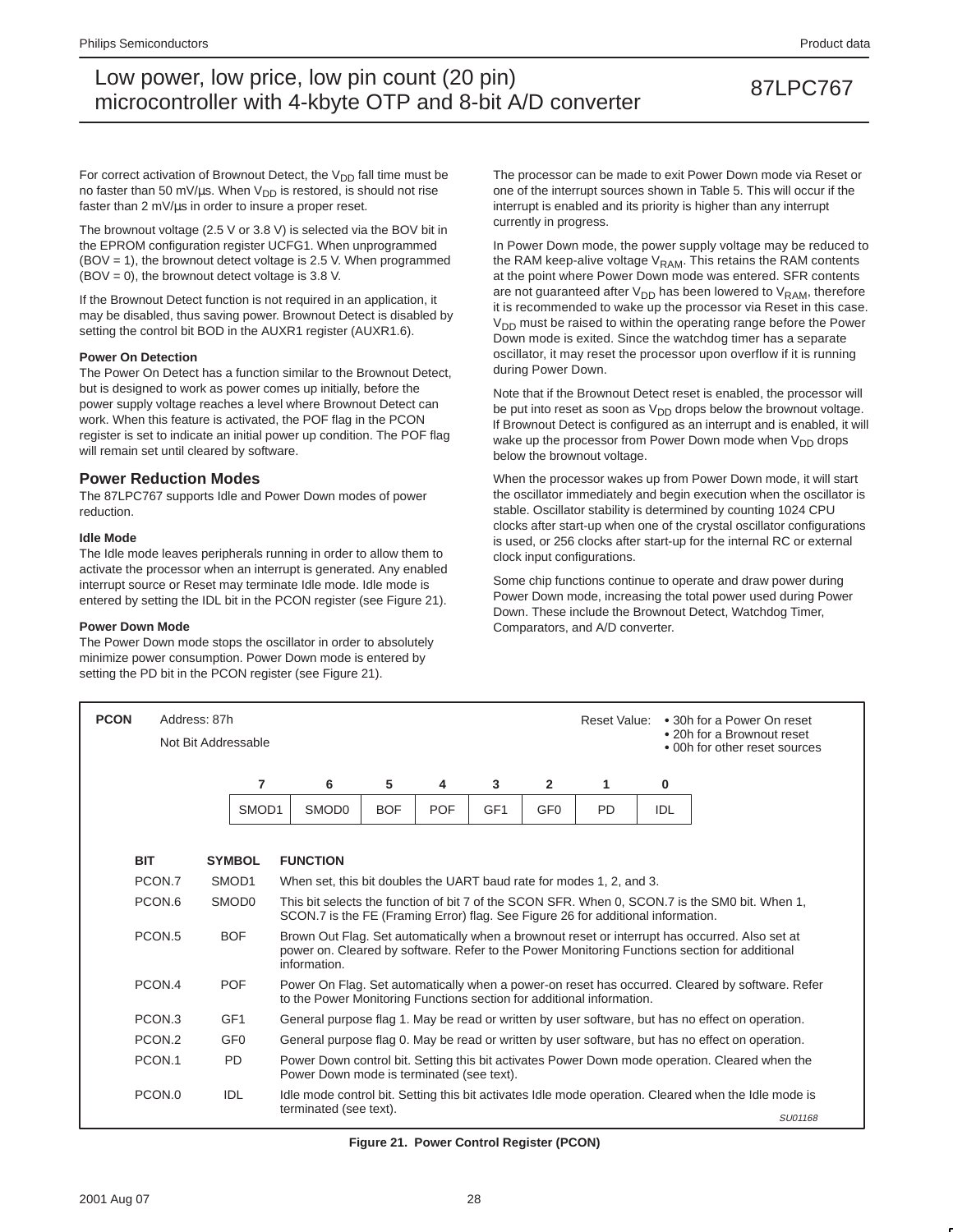## Low power, low price, low pin count (20 pin)<br>
misroecantrallar with 4 kb to OTD and 8 bit A/D converter 67 microcontroller with 4-kbyte OTP and 8-bit A/D converter

### **Table 8. Sources of Wakeup from Power Down Mode**

| <b>Wakeup Source</b>             | <b>Conditions</b>                                                                                                                                                                   |
|----------------------------------|-------------------------------------------------------------------------------------------------------------------------------------------------------------------------------------|
| External Interrupt 0 or 1        | The corresponding interrupt must be enabled.                                                                                                                                        |
| Keyboard Interrupt               | The keyboard interrupt feature must be enabled and properly set up. The corresponding interrupt must be<br>enabled.                                                                 |
| Comparator 1 or 2                | The comparator(s) must be enabled and properly set up. The corresponding interrupt must be enabled.                                                                                 |
| Watchdog Timer Reset             | The watchdog timer must be enabled via the WDTE bit in the UCFG1 EPROM configuration byte.                                                                                          |
| Watchdog Timer Interrupt         | The WDTE bit in the UCFG1 EPROM configuration byte must not be set. The corresponding interrupt must<br>be enabled.                                                                 |
| <b>Brownout Detect Reset</b>     | The BOD bit in AUXR1 must not be set (brownout detect not disabled). The BOI bit in AUXR1 must not be<br>set (brownout interrupt disabled).                                         |
| <b>Brownout Detect Interrupt</b> | The BOD bit in AUXR1 must not be set (brownout detect not disabled). The BOI bit in AUXR1 must be set<br>(brownout interrupt enabled). The corresponding interrupt must be enabled. |
| Reset Input                      | The external reset input must be enabled.                                                                                                                                           |
| A/D converter                    | Must use internal RC clock (RCCLK = 1) for A/D converter to work in Power Down mode. The A/D must be<br>enabled and properly set up. The corresponding interrupt must be enabled.   |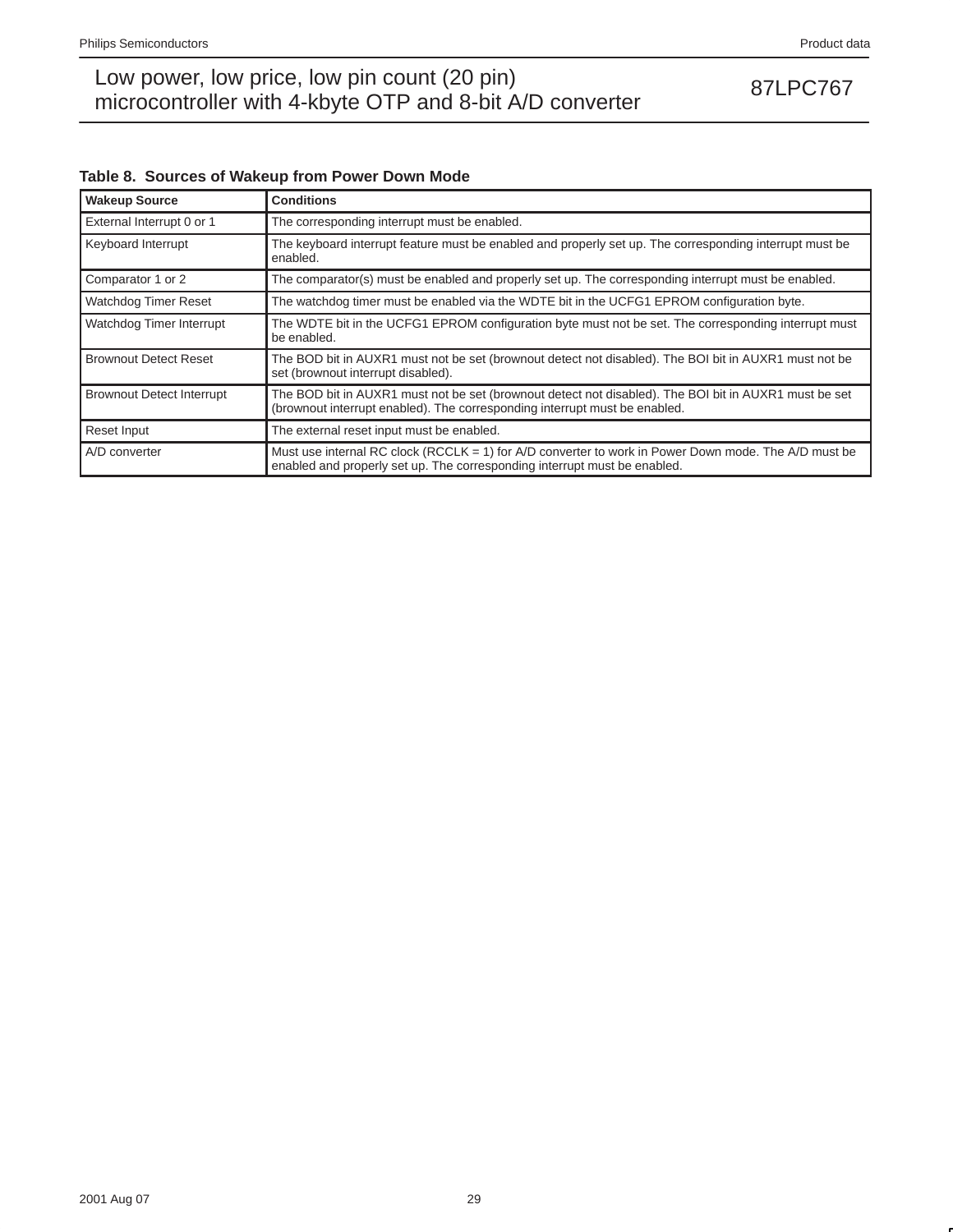#### **Low Voltage EPROM Operation**

The EPROM array contains some analog circuits that are not required when  $V_{DD}$  is less than 4 V, but are required for a  $V_{DD}$ greater than 4 V. The LPEP bit (AUXR.4), when set by software, will power down these analog circuits resulting in a reduced supply current. LPEP is cleared only by power-on reset, so it may be set ONLY for applications that always operate with  $V_{DD}$  less than 4 V.

microcontroller with 4-kbyte OTP and 8-bit A/D converter

#### **Reset**

The 87LPC767 has an active low reset input when configured for an external reset. A fully internal reset may also be configured which provides a reset when power is initially applied to the device. The watchdog timer can act as an oscillator fail detect because it uses an independent, fully on-chip oscillator.

The external reset input is disabled, and fully internal reset generation enabled, by programming the RPD bit in the EPROM configuration register UCFG1 to 0. EPROM configuration is described in the section EPROM Characteristics



**Figure 22. Typical External Reset Circuits**



**Figure 23. Block Diagram Showing Reset Sources**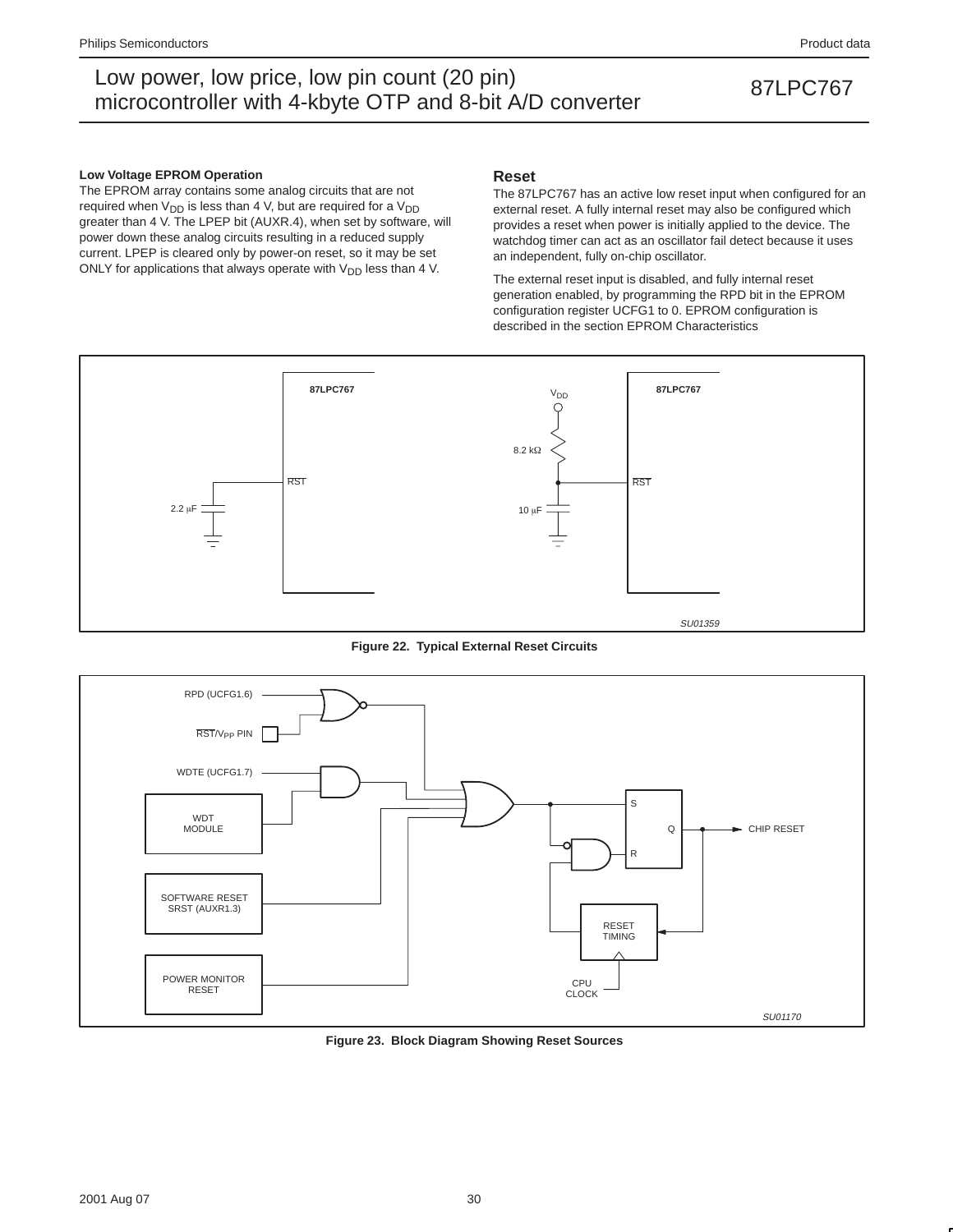### **Timer/Counters**

The 87LPC767 has two general purpose counter/timers which are upward compatible with the standard 80C51 Timer 0 and Timer 1. Both can be configured to operate either as timers or event counters (see Figure 24). An option to automatically toggle the T0 and/or T1 pins upon timer overflow has been added.

In the "Timer" function, the register is incremented every machine cycle. Thus, one can think of it as counting machine cycles. Since a machine cycle consists of 6 CPU clock periods, the count rate is 1/6 of the CPU clock frequency. Refer to the section Enhanced CPU for a description of the CPU clock.

In the "Counter" function, the register is incremented in response to a 1-to-0 transition at its corresponding external input pin, T0 or T1. In this function, the external input is sampled once during every

machine cycle. When the samples of the pin state show a high in one cycle and a low in the next cycle, the count is incremented. The new count value appears in the register during the cycle following the one in which the transition was detected. Since it takes 2 machine cycles (12 CPU clocks) to recognize a 1-to-0 transition, the maximum count rate is 1/6 of the CPU clock frequency. There are no restrictions on the duty cycle of the external input signal, but to ensure that a given level is sampled at least once before it changes, it should be held for at least one full machine cycle.

The "Timer" or "Counter" function is selected by control bits C/T in the Special Function Register TMOD. In addition to the "Timer" or "Counter" selection, Timer 0 and Timer 1 have four operating modes, which are selected by bit-pairs (M1, M0) in TMOD. Modes 0, 1, and 2 are the same for both Timers/Counters. Mode 3 is different. The four operating modes are described in the following text.

| <b>TMOD</b> | Address: 89h     |                     |                                                                           |                                                                                                                                                                |                |             |                  |    |                | Reset Value: 00h                                                                                                                                                                                              |  |  |  |
|-------------|------------------|---------------------|---------------------------------------------------------------------------|----------------------------------------------------------------------------------------------------------------------------------------------------------------|----------------|-------------|------------------|----|----------------|---------------------------------------------------------------------------------------------------------------------------------------------------------------------------------------------------------------|--|--|--|
|             |                  | Not Bit Addressable |                                                                           |                                                                                                                                                                |                |             |                  |    |                |                                                                                                                                                                                                               |  |  |  |
|             |                  |                     |                                                                           |                                                                                                                                                                |                |             |                  |    |                |                                                                                                                                                                                                               |  |  |  |
|             |                  | $\overline{7}$      | 6                                                                         | 5                                                                                                                                                              | 4              | 3           | $\mathbf{2}$     | 1  | 0              |                                                                                                                                                                                                               |  |  |  |
|             |                  | <b>GATE</b>         | СĀ                                                                        | M1                                                                                                                                                             | M <sub>0</sub> | <b>GATE</b> | $C/\overline{T}$ | M1 | M <sub>0</sub> |                                                                                                                                                                                                               |  |  |  |
|             |                  |                     |                                                                           |                                                                                                                                                                |                |             |                  |    |                |                                                                                                                                                                                                               |  |  |  |
|             | <b>BIT</b>       | <b>SYMBOL</b>       | <b>FUNCTION</b>                                                           |                                                                                                                                                                |                |             |                  |    |                |                                                                                                                                                                                                               |  |  |  |
|             | TMOD.7           | <b>GATE</b>         |                                                                           |                                                                                                                                                                |                |             |                  |    |                | Gating control for Timer 1. When set, Timer/Counter is enabled only while the INT1 pin is high and<br>the TR1 control pin is set. When cleared, Timer 1 is enabled when the TR1 control bit is set.           |  |  |  |
|             | TMOD.6           | C/T                 |                                                                           | Timer or Counter Selector for Timer 1. Cleared for Timer operation (input from internal system clock.)<br>Set for Counter operation (input from T1 input pin). |                |             |                  |    |                |                                                                                                                                                                                                               |  |  |  |
|             | <b>TMOD.5, 4</b> | M1, M0              |                                                                           | Mode Select for Timer 1 (see table below).                                                                                                                     |                |             |                  |    |                |                                                                                                                                                                                                               |  |  |  |
|             | TMOD.3           | <b>GATE</b>         |                                                                           |                                                                                                                                                                |                |             |                  |    |                | Gating control for Timer 0. When set, Timer/Counter is enabled only while the INTO pin is high and<br>the TR0 control pin is set. When cleared, Timer 0 is enabled when the TR0 control bit is set.           |  |  |  |
|             | TMOD.2           | C/T                 | Set for Counter operation (input from T0 input pin).                      |                                                                                                                                                                |                |             |                  |    |                | Timer or Counter Selector for Timer 0. Cleared for Timer operation (input from internal system clock.)                                                                                                        |  |  |  |
|             | <b>TMOD.1, 0</b> | M1, M0              | Mode Select for Timer 0 (see table below).                                |                                                                                                                                                                |                |             |                  |    |                |                                                                                                                                                                                                               |  |  |  |
|             |                  | M1, M0              | <b>Timer Mode</b>                                                         |                                                                                                                                                                |                |             |                  |    |                |                                                                                                                                                                                                               |  |  |  |
|             |                  | 0 <sub>0</sub>      | 8048 Timer "TLn" serves as 5-bit prescaler.                               |                                                                                                                                                                |                |             |                  |    |                |                                                                                                                                                                                                               |  |  |  |
|             |                  | 0 <sub>1</sub>      | 16-bit Timer/Counter "THn" and "TLn" are cascaded; there is no prescaler. |                                                                                                                                                                |                |             |                  |    |                |                                                                                                                                                                                                               |  |  |  |
|             |                  | 10                  |                                                                           |                                                                                                                                                                |                |             |                  |    |                | 8-bit auto-reload Timer/Counter. THn holds a value which is loaded into TLn when it overflows.                                                                                                                |  |  |  |
|             |                  | 11                  | text). Timer 1 in this mode is stopped.                                   |                                                                                                                                                                |                |             |                  |    |                | Timer 0 is a dual 8-bit Timer/Counter in this mode. TL0 is an 8-bit Timer/Counter controlled by the<br>standard Timer 0 control bits. THO is an 8-bit timer only, controlled by the Timer 1 control bits (see |  |  |  |
|             |                  |                     |                                                                           |                                                                                                                                                                |                |             |                  |    |                | SU01171                                                                                                                                                                                                       |  |  |  |

**Figure 24. Timer/Counter Mode Control Register (TMOD)**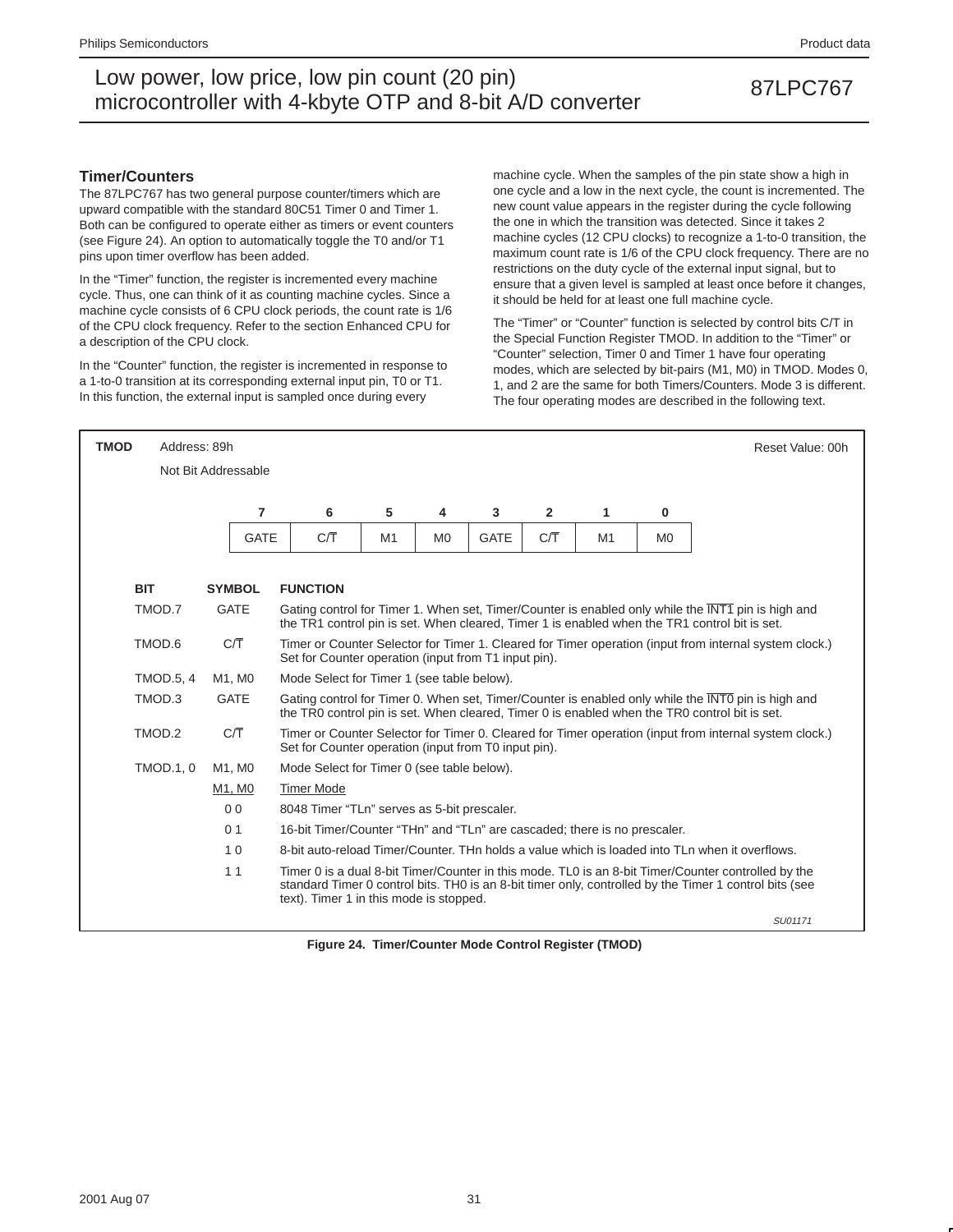#### **Mode 0**

Putting either Timer into Mode 0 makes it look like an 8048 Timer, which is an 8-bit Counter with a divide-by-32 prescaler. Figure 26 shows Mode 0 operation.

In this mode, the Timer register is configured as a 13-bit register. As the count rolls over from all 1s to all 0s, it sets the Timer interrupt flag TFn. The count input is enabled to the Timer when TRn = 1 and either GATE = 0 or  $\overline{\text{INTn}}$  = 1. (Setting GATE = 1 allows the Timer to be controlled by external input  $\overline{\text{INTn}}$ , to facilitate pulse width

measurements). TRn is a control bit in the Special Function Register TCON (Figure 25). The GATE bit is in the TMOD register.

The 13-bit register consists of all 8 bits of THn and the lower 5 bits of TLn. The upper 3 bits of TLn are indeterminate and should be ignored. Setting the run flag (TRn) does not clear the registers.

Mode 0 operation is the same for Timer 0 and Timer 1. See Figure 26. There are two different GATE bits, one for Timer 1 (TMOD.7) and one for Timer 0 (TMOD.3).

| <b>TCON</b> | Address: 88h       | <b>Bit Addressable</b> |                                                                                  |                                                                                                                                                            |                 |                 |                 |                 |                 | Reset Value: 00h                                                                                  |  |  |  |
|-------------|--------------------|------------------------|----------------------------------------------------------------------------------|------------------------------------------------------------------------------------------------------------------------------------------------------------|-----------------|-----------------|-----------------|-----------------|-----------------|---------------------------------------------------------------------------------------------------|--|--|--|
|             |                    |                        |                                                                                  |                                                                                                                                                            |                 |                 |                 |                 |                 |                                                                                                   |  |  |  |
|             |                    | 7                      | 6                                                                                | 5                                                                                                                                                          | 4               | 3               | $\overline{2}$  | 1               | $\bf{0}$        |                                                                                                   |  |  |  |
|             |                    | TF <sub>1</sub>        | TR <sub>1</sub>                                                                  | TF <sub>0</sub>                                                                                                                                            | TR <sub>0</sub> | IE <sub>1</sub> | IT <sub>1</sub> | IE <sub>0</sub> | IT <sub>0</sub> |                                                                                                   |  |  |  |
|             |                    |                        |                                                                                  |                                                                                                                                                            |                 |                 |                 |                 |                 |                                                                                                   |  |  |  |
| <b>BIT</b>  |                    | <b>SYMBOL</b>          | <b>FUNCTION</b>                                                                  |                                                                                                                                                            |                 |                 |                 |                 |                 |                                                                                                   |  |  |  |
|             | TCON.7             | TF <sub>1</sub>        |                                                                                  | Timer 1 overflow flag. Set by hardware on Timer/Counter overflow. Cleared by hardware when the<br>interrupt is processed, or by software.                  |                 |                 |                 |                 |                 |                                                                                                   |  |  |  |
|             | TCON.6             | TR <sub>1</sub>        | Timer 1 Run control bit. Set/cleared by software to turn Timer/Counter 1 on/off. |                                                                                                                                                            |                 |                 |                 |                 |                 |                                                                                                   |  |  |  |
|             | TCON <sub>.5</sub> | TF <sub>0</sub>        | processor vectors to the interrupt routine, or by software.                      |                                                                                                                                                            |                 |                 |                 |                 |                 | Timer 0 overflow flag. Set by hardware on Timer/Counter overflow. Cleared by hardware when the    |  |  |  |
|             | TCON.4             | TR <sub>0</sub>        | Timer 0 Run control bit. Set/cleared by software to turn Timer/Counter 0 on/off. |                                                                                                                                                            |                 |                 |                 |                 |                 |                                                                                                   |  |  |  |
|             | TCON.3             | IE <sub>1</sub>        | hardware when the interrupt is processed, or by software.                        |                                                                                                                                                            |                 |                 |                 |                 |                 | Interrupt 1 Edge flag. Set by hardware when external interrupt 1 edge is detected. Cleared by     |  |  |  |
|             | TCON.2             | IT1                    | external interrupts.                                                             |                                                                                                                                                            |                 |                 |                 |                 |                 | Interrupt 1 Type control bit. Set/cleared by software to specify falling edge/low level triggered |  |  |  |
|             | TCON.1             | IE <sub>0</sub>        |                                                                                  | Interrupt 0 Edge flag. Set by hardware when external interrupt 0 edge is detected. Cleared by<br>hardware when the interrupt is processed, or by software. |                 |                 |                 |                 |                 |                                                                                                   |  |  |  |
|             | TCON.0             | IT <sub>0</sub>        |                                                                                  |                                                                                                                                                            |                 |                 |                 |                 |                 | Interrupt 0 Type control bit. Set/cleared by software to specify falling edge/low level triggered |  |  |  |
|             |                    |                        | external interrupts.                                                             |                                                                                                                                                            |                 |                 |                 |                 |                 | SU01172                                                                                           |  |  |  |

**Figure 25. Timer/Counter Control Register (TCON)**



**Figure 26. Timer/Counter 0 or 1 in Mode 0 (13-Bit Counter)**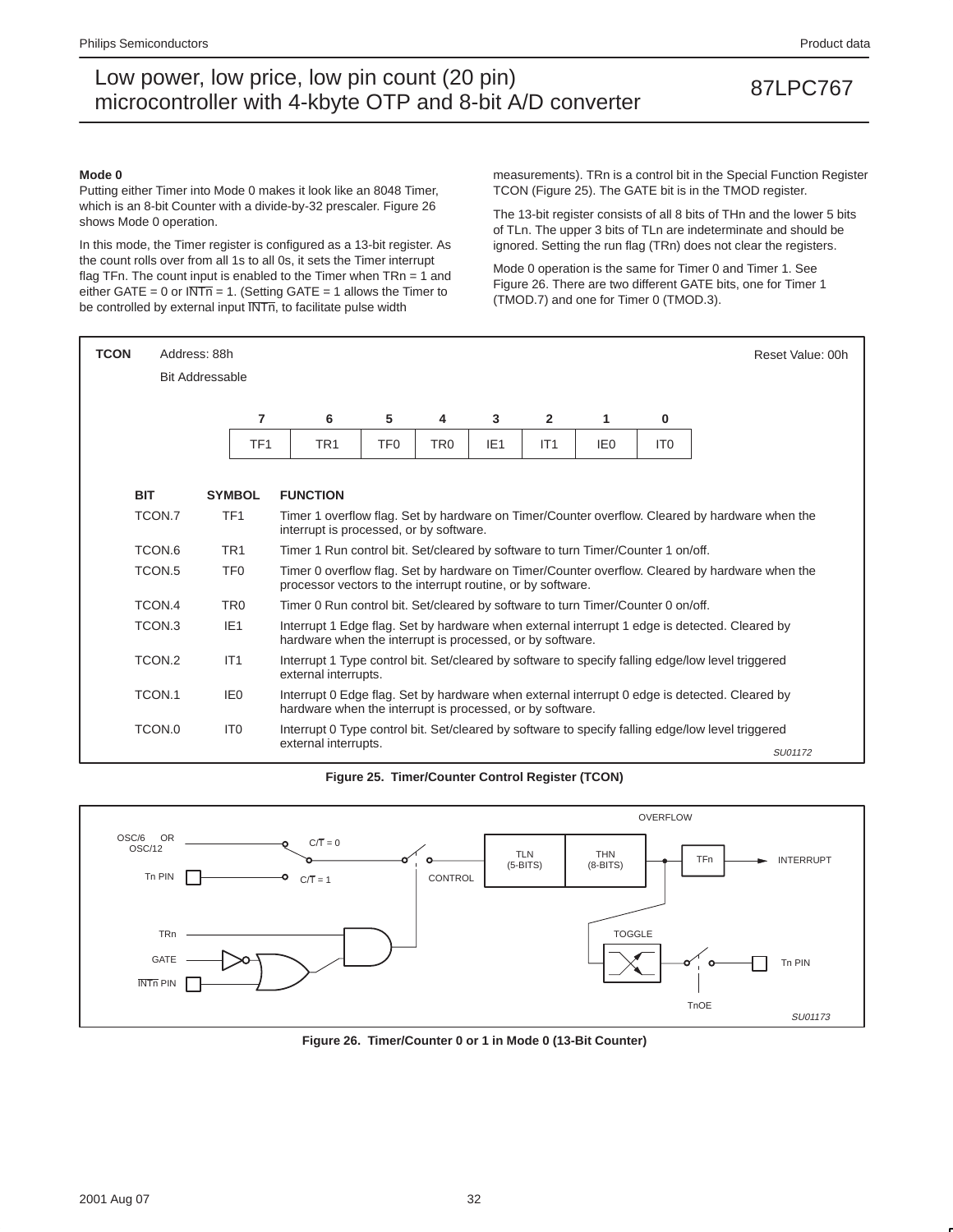#### **Mode 1**

Mode 1 is the same as Mode 0, except that all 16 bits of the timer register (THn and TLn) are used. See Figure 27

#### **Mode 2**

Mode 2 configures the Timer register as an 8-bit Counter (TL1) with automatic reload, as shown in Figure 28. Overflow from TLn not only sets TFn, but also reloads TLn with the contents of THn, which must be preset by software. The reload leaves THn unchanged. Mode 2 operation is the same for Timer 0 and Timer 1.

#### **Mode 3**

When Timer 1 is in Mode 3 it is stopped. The effect is the same as setting  $TR1 = 0$ .

Timer 0 in Mode 3 establishes TL0 and TH0 as two separate 8-bit counters. The logic for Mode 3 on Timer 0 is shown in Figure 29. TL0 uses the Timer 0 control bits: C/T, GATE, TR0, INT0, and TF0. TH0 is locked into a timer function (counting machine cycles) and takes over the use of TR1 and TF1 from Timer 1. Thus, TH0 now controls the "Timer 1" interrupt.

Mode 3 is provided for applications that require an extra 8-bit timer. With Timer 0 in Mode 3, an 87LPC767 can look like it has three Timer/Counters. When Timer 0 is in Mode 3, Timer 1 can be turned on and off by switching it into and out of its own Mode 3. It can still be used by the serial port as a baud rate generator, or in any application not requiring an interrupt.



**Figure 27. Timer/Counter 0 or 1 in Mode 1 (16-Bit Counter)**



**Figure 28. Timer/Counter 0 or 1 in Mode 2 (8-Bit Auto-Reload)**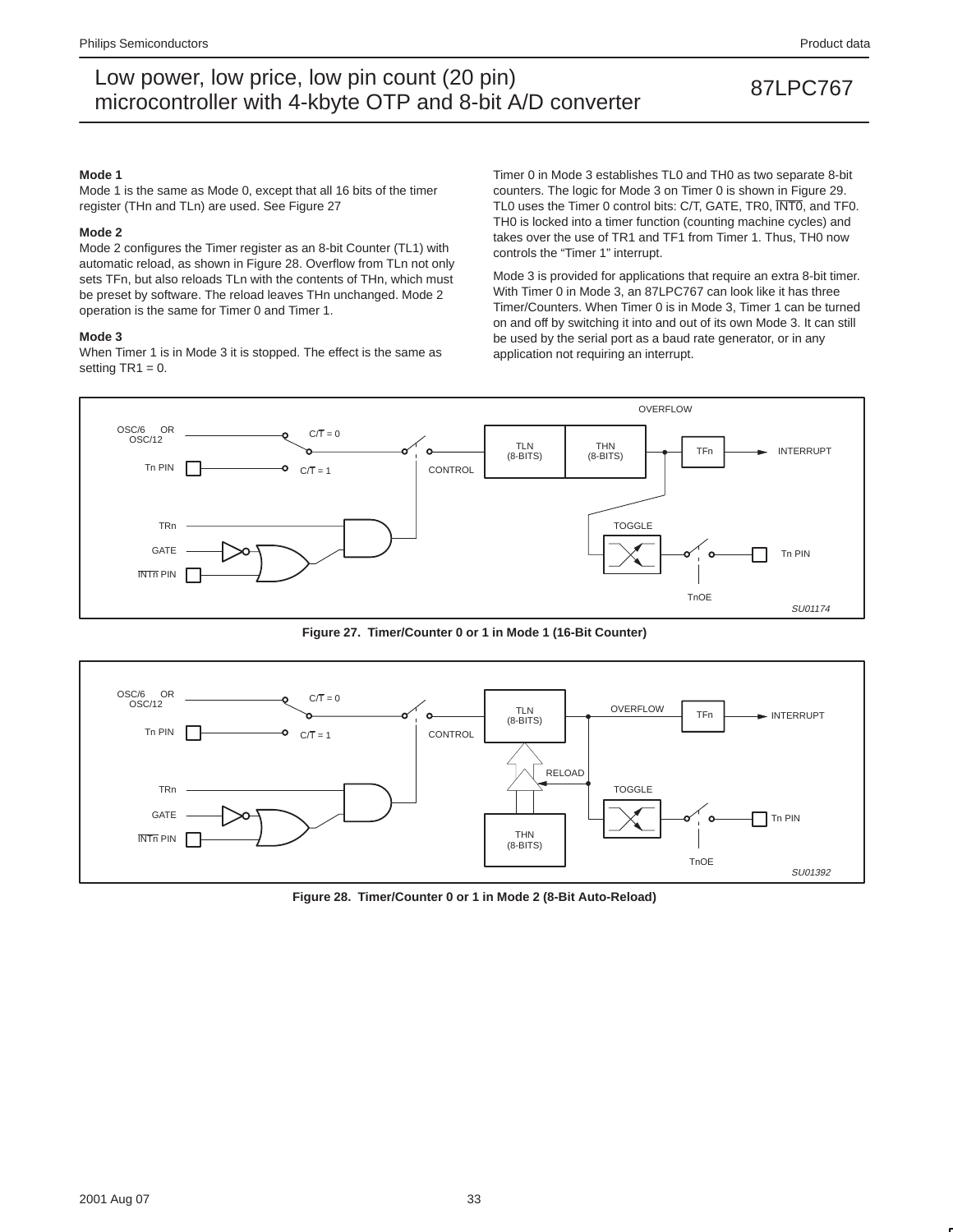

**Figure 29. Timer/Counter 0 Mode 3 (Two 8-Bit Counters)**

### **Timer Overflow Toggle Output**

Timers 0 and 1 can be configured to automatically toggle a port output whenever a timer overflow occurs. The same device pins that are used for the T0 and T1 count inputs are also used for the timer toggle outputs. This function is enabled by control bits T0OE and T1OE in the P2M1 register, and apply to Timer 0 and Timer 1 respectively. The port outputs will be a logic 1 prior to the first timer overflow when this mode is turned on.

### **UART**

The 87LPC767 includes an enhanced 80C51 UART. The baud rate source for the UART is timer 1 for modes 1 and 3, while the rate is fixed in modes 0 and 2. Because CPU clocking is different on the 87LPC767 than on the standard 80C51, baud rate calculation is somewhat different. Enhancements over the standard 80C51 UART include Framing Error detection and automatic address recognition.

The serial port is full duplex, meaning it can transmit and receive simultaneously. It is also receive-buffered, meaning it can commence reception of a second byte before a previously received byte has been read from the SBUF register. However, if the first byte still hasn't been read by the time reception of the second byte is complete, the first byte will be lost. The serial port receive and transmit registers are both accessed through Special Function Register SBUF. Writing to SBUF loads the transmit register, and reading SBUF accesses a physically separate receive register.

The serial port can be operated in 4 modes:

### **Mode 0**

Serial data enters and exits through RxD. TxD outputs the shift clock. 8 bits are transmitted or received, LSB first. The baud rate is fixed at 1/6 of the CPU clock frequency.

#### **Mode 1**

10 bits are transmitted (through TxD) or received (through RxD): a start bit (logical 0), 8 data bits (LSB first), and a stop bit (logical 1). When data is received, the stop bit is stored in RB8 in Special Function Register SCON. The baud rate is variable and is determined by the Timer 1 overflow rate.

#### **Mode 2**

11 bits are transmitted (through TxD) or received (through RxD): start bit (logical 0), 8 data bits (LSB first), a programmable 9th data bit, and a stop bit (logical 1). When data is transmitted, the 9th data bit (TB8 in SCON) can be assigned the value of 0 or 1. Or, for example, the parity bit (P, in the PSW) could be moved into TB8. When data is received, the 9th data bit goes into RB8 in Special Function Register SCON, while the stop bit is ignored. The baud rate is programmable to either 1/16 or 1/32 of the CPU clock frequency, as determined by the SMOD1 bit in PCON.

#### **Mode 3**

11 bits are transmitted (through TxD) or received (through RxD): a start bit (logical 0), 8 data bits (LSB first), a programmable 9th data bit, and a stop bit (logical 1). In fact, Mode 3 is the same as Mode 2 in all respects except baud rate. The baud rate in Mode 3 is variable and is determined by the Timer 1 overflow rate.

In all four modes, transmission is initiated by any instruction that uses SBUF as a destination register. Reception is initiated in Mode 0 by the condition  $RI = 0$  and  $REN = 1$ . Reception is initiated in the other modes by the incoming start bit if  $REN = 1$ .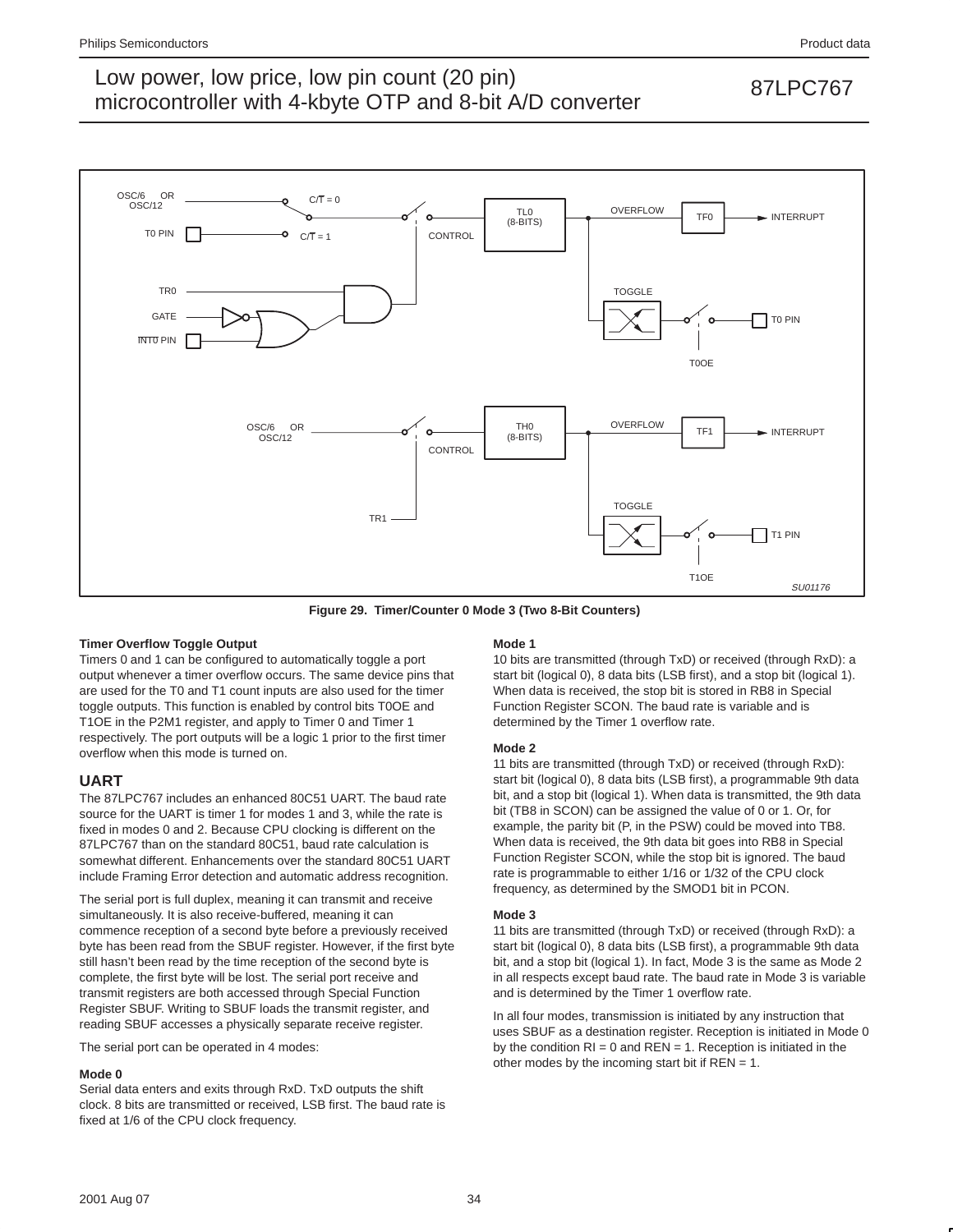#### **Serial Port Control Register (SCON)**

The serial port control and status register is the Special Function Register SCON, shown in Figure 30. This register contains not only the mode selection bits, but also the 9th data bit for transmit and receive (TB8 and RB8), and the serial port interrupt bits (TI and RI).

The Framing Error bit (FE) allows detection of missing stop bits in the received data stream. The FE bit shares the bit position SCON.7 with the SM0 bit. Which bit appears in SCON at any particular time is determined by the SMOD0 bit in the PCON register. If SMOD0 = 0, SCON.7 is the SM0 bit. If SMOD0 = 1, SCON.7 is the FE bit. Once set, the FE bit remains set until it is cleared by software. This allows detection of framing errors for a group of characters without the need for monitoring it for every character individually.

| <b>SCON</b>       | Address: 98h<br><b>Bit Addressable</b> |                                                                                         |                                                                                                                                                                                                                             |                |                     |                              |    |                | Reset Value: 00h                                                                                                                                                                                             |  |  |  |  |
|-------------------|----------------------------------------|-----------------------------------------------------------------------------------------|-----------------------------------------------------------------------------------------------------------------------------------------------------------------------------------------------------------------------------|----------------|---------------------|------------------------------|----|----------------|--------------------------------------------------------------------------------------------------------------------------------------------------------------------------------------------------------------|--|--|--|--|
|                   |                                        |                                                                                         |                                                                                                                                                                                                                             |                |                     |                              |    |                |                                                                                                                                                                                                              |  |  |  |  |
|                   | $\overline{7}$                         | 6                                                                                       | 5                                                                                                                                                                                                                           | $\overline{4}$ | 3                   | $\overline{2}$               | 1  | 0              |                                                                                                                                                                                                              |  |  |  |  |
|                   | SM0/FE                                 | SM <sub>1</sub>                                                                         | SM <sub>2</sub>                                                                                                                                                                                                             | <b>REN</b>     | TB8                 | RB <sub>8</sub>              | TI | R <sub>l</sub> |                                                                                                                                                                                                              |  |  |  |  |
|                   |                                        |                                                                                         |                                                                                                                                                                                                                             |                |                     |                              |    |                |                                                                                                                                                                                                              |  |  |  |  |
| <b>BIT</b>        | <b>SYMBOL</b>                          | <b>FUNCTION</b>                                                                         |                                                                                                                                                                                                                             |                |                     |                              |    |                |                                                                                                                                                                                                              |  |  |  |  |
| SCON.7            | FE.                                    |                                                                                         | Framing Error. This bit is set by the UART receiver when an invalid stop bit is detected. Must be<br>cleared by software. The SMOD0 bit in the PCON register must be 1 for this bit to be accessible.<br>See SM0 bit below. |                |                     |                              |    |                |                                                                                                                                                                                                              |  |  |  |  |
| SCON.7            | SM <sub>0</sub>                        |                                                                                         | With SM1, defines the serial port mode. The SMOD0 bit in the PCON register must be 0 for this bit<br>to be accessible. See FE bit above.                                                                                    |                |                     |                              |    |                |                                                                                                                                                                                                              |  |  |  |  |
| SCON, 6           | SM <sub>1</sub>                        |                                                                                         | With SM0, defines the serial port mode (see table below).                                                                                                                                                                   |                |                     |                              |    |                |                                                                                                                                                                                                              |  |  |  |  |
|                   | SM0, SM1                               | <b>UART</b> Mode                                                                        | <b>Baud Rate</b>                                                                                                                                                                                                            |                |                     |                              |    |                |                                                                                                                                                                                                              |  |  |  |  |
|                   | 0 <sub>0</sub>                         | 0: shift register                                                                       |                                                                                                                                                                                                                             |                | CPU clock/6         |                              |    |                |                                                                                                                                                                                                              |  |  |  |  |
|                   | 0 <sub>1</sub>                         | 1: 8-bit UART                                                                           |                                                                                                                                                                                                                             |                | Variable (see text) |                              |    |                |                                                                                                                                                                                                              |  |  |  |  |
|                   | 10                                     | 2: 9-bit UART                                                                           |                                                                                                                                                                                                                             |                |                     | CPU clock/32 or CPU clock/16 |    |                |                                                                                                                                                                                                              |  |  |  |  |
|                   | 11                                     | 3: 9-bit UART                                                                           |                                                                                                                                                                                                                             |                | Variable (see text) |                              |    |                |                                                                                                                                                                                                              |  |  |  |  |
| SCON.5            | SM <sub>2</sub>                        | will not be activated if a valid stop bit was not received. In Mode 0, SM2 should be 0. |                                                                                                                                                                                                                             |                |                     |                              |    |                | Enables the multiprocessor communication feature in Modes 2 and 3. In Mode 2 or 3, if SM2 is set<br>to 1, then RI will not be activated if the received 9th data bit (RB8) is 0. In Mode 1, if SM2=1 then RI |  |  |  |  |
| SCON.4            | <b>REN</b>                             |                                                                                         |                                                                                                                                                                                                                             |                |                     |                              |    |                | Enables serial reception. Set by software to enable reception. Clear by software to disable reception.                                                                                                       |  |  |  |  |
| SCON <sub>3</sub> | TB <sub>8</sub>                        |                                                                                         |                                                                                                                                                                                                                             |                |                     |                              |    |                | The 9th data bit that will be transmitted in Modes 2 and 3. Set or clear by software as desired.                                                                                                             |  |  |  |  |
| SCON.2            | RB <sub>8</sub>                        | was received. In Mode 0, RB8 is not used.                                               |                                                                                                                                                                                                                             |                |                     |                              |    |                | In Modes 2 and 3, is the 9th data bit that was received. In Mode 1, it SM2=0, RB8 is the stop bit that                                                                                                       |  |  |  |  |
| SCON.1            | <b>TI</b>                              |                                                                                         |                                                                                                                                                                                                                             |                |                     |                              |    |                | Transmit interrupt flag. Set by hardware at the end of the 8th bit time in Mode 0, or at the beginning<br>of the stop bit in the other modes, in any serial transmission. Must be cleared by software.       |  |  |  |  |
| SCON.0            | R <sub>1</sub>                         | software.                                                                               |                                                                                                                                                                                                                             |                |                     |                              |    |                | Receive interrupt flag. Set by hardware at the end of the 8th bit time in Mode 0, or halfway through<br>the stop bit time in the other modes, in any serial reception (except see SM2). Must be cleared by   |  |  |  |  |
|                   |                                        |                                                                                         |                                                                                                                                                                                                                             |                |                     |                              |    |                | SU01157                                                                                                                                                                                                      |  |  |  |  |

**Figure 30. Serial Port Control Register (SCON)**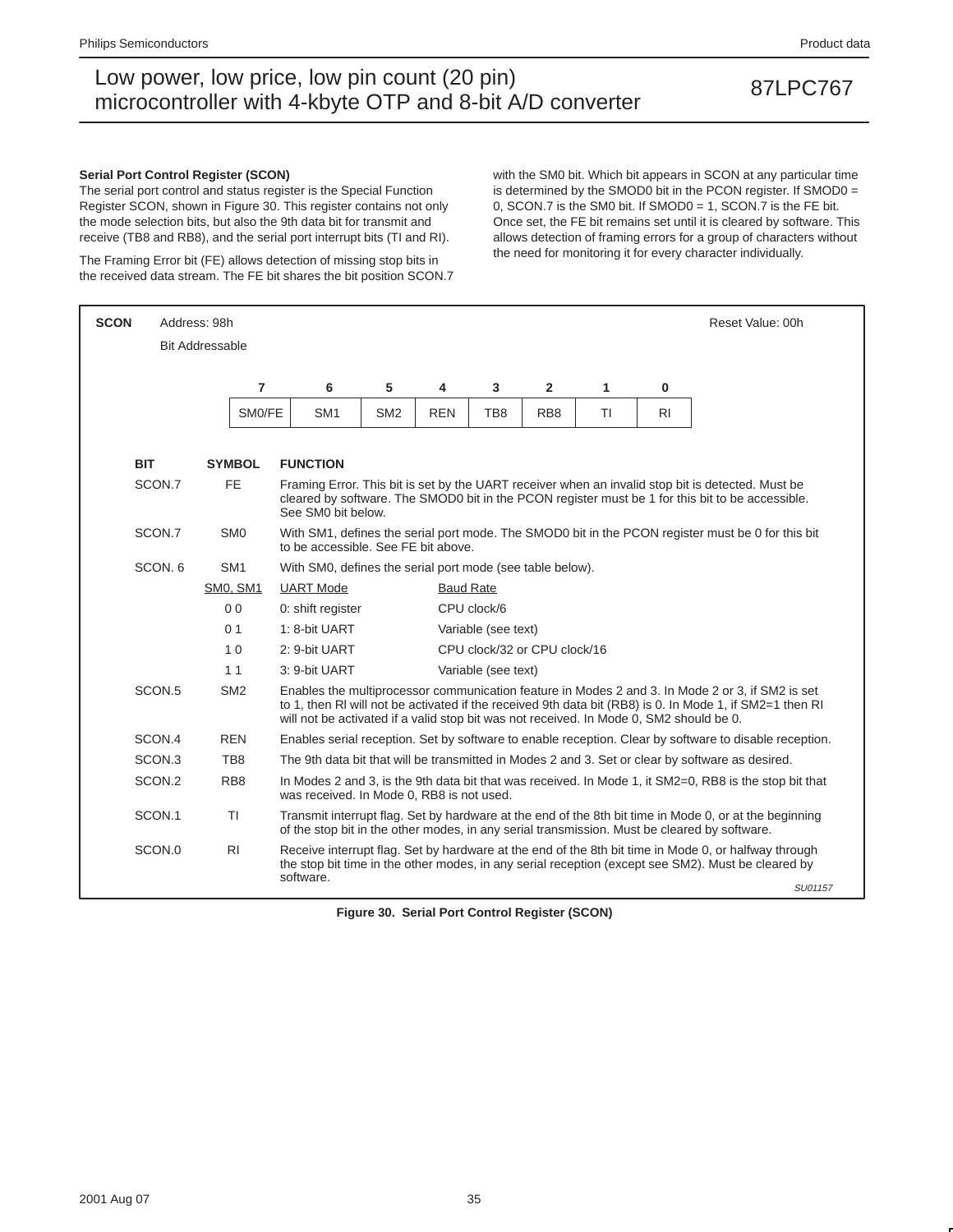#### **Baud Rates**

The baud rate in Mode 0 is fixed: Mode 0 Baud Rate = CPU clock/6. The baud rate in Mode 2 depends on the value of bit SMOD1 in Special Function Register PCON. If SMOD1 = 0 (which is the value on reset), the baud rate is 1/32 of the CPU clock frequency. If SMOD1 = 1, the baud rate is 1/16 of the CPU clock frequency.

Mode 2 Baud Rate = 
$$
\frac{1 + \text{SMOD1}}{32} \times \text{CPU clock frequency}
$$

#### **Using Timer 1 to Generate Baud Rates**

When Timer 1 is used as the baud rate generator, the baud rates in Modes 1 and 3 are determined by the Timer 1 overflow rate and the value of SMOD1. The Timer 1 interrupt should be disabled in this

application. The Timer itself can be configured for either "timer" or "counter" operation, and in any of its 3 running modes. In the most typical applications, it is configured for "timer" operation, in the auto-reload mode (high nibble of TMOD = 0010b). In that case the baud rate is given by the formula:

$$
CPU clock frequency / \text{Mode 1, 3 Baud Rate} = \frac{192 (or 96 if SMOD1 = 1)}{256 - (TH1)}
$$

Tables 6 and 7 list various commonly used baud rates and how they can be obtained using Timer 1 as the baud rate generator.

| Table 9. Baud Rates, Timer Values, and CPU Clock Frequencies for SMOD1 = 0 |  |  |  |  |  |  |  |
|----------------------------------------------------------------------------|--|--|--|--|--|--|--|
|----------------------------------------------------------------------------|--|--|--|--|--|--|--|

| <b>Timer Count</b> |           | <b>Baud Rate</b> |           |            |            |           |  |  |  |  |  |
|--------------------|-----------|------------------|-----------|------------|------------|-----------|--|--|--|--|--|
|                    | 2400      | 4800             | 9600      | 19.2k      | 38.4k      | 57.6k     |  |  |  |  |  |
| $-1$               | 0.4608    | 0.9216           | $*1.8432$ | $*3.6864$  | * 7.3728   | * 11.0592 |  |  |  |  |  |
| $-2$               | 0.9216    | 1.8432           | $*3.6864$ | $*7.3728$  | $*14.7456$ |           |  |  |  |  |  |
| $-3$               | 1.3824    | 2.7648           | 5.5296    | * 11.0592  |            | —         |  |  |  |  |  |
| $-4$               | $*1.8432$ | $*3.6864$        | * 7.3728  | * 14.7456  |            |           |  |  |  |  |  |
| $-5$               | 2.3040    | 4.6080           | 9.2160    | $*18.4320$ |            |           |  |  |  |  |  |
| $-6$               | 2.7648    | 5.5296           | * 11.0592 |            |            |           |  |  |  |  |  |
| $-7$               | 3.2256    | 6.4512           | 12.9024   |            |            |           |  |  |  |  |  |
| $-8$               | $*3.6864$ | * 7.3728         | * 14.7456 | -          |            | —         |  |  |  |  |  |
| $-9$               | 4.1472    | 8.2944           | 16.5888   |            |            | —         |  |  |  |  |  |
| $-10$              | 4.6080    | 9.2160           | *18.4320  | -          |            | -         |  |  |  |  |  |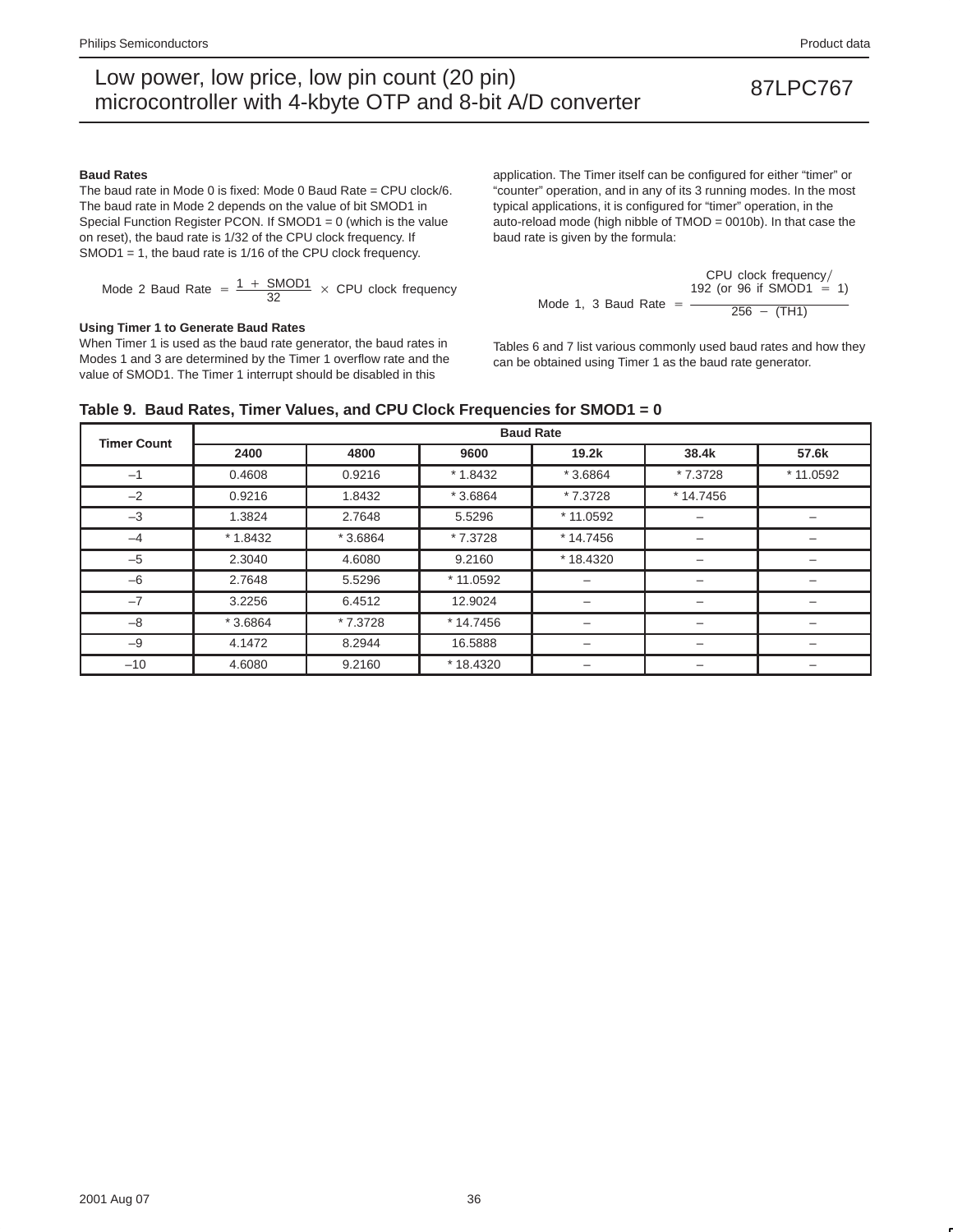| <b>Timer Count</b> |           |           |            | <b>Baud Rate</b>         |                          |                                  |                          |
|--------------------|-----------|-----------|------------|--------------------------|--------------------------|----------------------------------|--------------------------|
|                    | 2400      | 4800      | 9600       | 19.2k                    | 38.4k                    | 57.6k                            | 115.2k                   |
| $-1$               | 0.2304    | 0.4608    | 0.9216     | $*1.8432$                | $*3.6864$                | 5.5296                           | * 11.0592                |
| $-2$               | 0.4608    | 0.9216    | $*1.8432$  | $*3.6864$                | * 7.3728                 | * 11.0592                        | $\qquad \qquad -$        |
| $-3$               | 0.6912    | 1.3824    | 2.7648     | 5.5296                   | * 11.0592                | 16.5888                          | $\overline{\phantom{0}}$ |
| $-4$               | 0.9216    | $*1.8432$ | $*3.6864$  | *7.3728                  | $*14.7456$               | $\qquad \qquad -$                | -                        |
| $-5$               | 1.1520    | 2.3040    | 4.6080     | 9.2160                   | $*18.4320$               | $\qquad \qquad -$                | $\qquad \qquad -$        |
| $-6$               | 1.3824    | 2.7648    | 5.5296     | * 11.0592                | $\overline{\phantom{0}}$ | $\overline{\phantom{0}}$         | $\overline{\phantom{0}}$ |
| $-7$               | 1.6128    | 3.2256    | 6.4512     | 12.9024                  | $\qquad \qquad -$        | $\qquad \qquad -$                | $\qquad \qquad -$        |
| $-8$               | $*1.8432$ | $*3.6864$ | * 7.3728   | $*14.7456$               | -                        | $\overline{\phantom{0}}$         | -                        |
| $-9$               | 2.0736    | 4.1472    | 8.2944     | 16.5888                  | -                        | $\qquad \qquad -$                | -                        |
| $-10$              | 2.3040    | 4.6080    | 9.2160     | $*18.4320$               | -                        | $\qquad \qquad -$                | $\qquad \qquad -$        |
| $-11$              | 2.5344    | 5.0688    | 10.1376    | $\overline{\phantom{0}}$ | -                        | $\qquad \qquad -$                | $\overline{\phantom{m}}$ |
| $-12$              | 2.7648    | 5.5296    | $*11.0592$ | -                        | -                        | $\overline{\phantom{0}}$         | -                        |
| $-13$              | 2.9952    | 5.9904    | 11.9808    | -                        | -                        | $\overline{\phantom{0}}$         | $\qquad \qquad -$        |
| $-14$              | 3.2256    | 6.4512    | 12.9024    | -                        | $\overline{\phantom{0}}$ | $\qquad \qquad -$                | $\qquad \qquad -$        |
| $-15$              | 3.4560    | 6.9120    | 13.8240    | -                        | -                        | $\overbrace{\phantom{12322111}}$ | -                        |
| $-16$              | $*3.6864$ | * 7.3728  | $*14.7456$ | -                        | -                        | $\qquad \qquad -$                | -                        |
| $-17$              | 3.9168    | 7.8336    | 15.6672    | -                        | -                        | $\qquad \qquad -$                | -                        |
| $-18$              | 4.1472    | 8.2944    | 16.5888    | $\overline{\phantom{0}}$ | $\overline{\phantom{0}}$ | $\overline{\phantom{0}}$         | $\qquad \qquad -$        |
| $-19$              | 4.3776    | 8.7552    | 17.5104    | -                        | -                        | $\overbrace{\phantom{12322111}}$ | $\qquad \qquad -$        |
| $-20$              | 4.6080    | 9.2160    | $*18.4320$ | -                        | -                        | $\qquad \qquad -$                | -                        |
| $-21$              | 4.8384    | 9.6768    | 19.3536    | -                        | -                        | -                                | -                        |

### **Table 10. Baud Rates, Timer Values, and CPU Clock Frequencies for SMOD1 = 1**

#### **NOTES TO TABLES 9 AND 10:**

1. Tables 6 and 7 apply to UART modes 1 and 3 (variable rate modes), and show CPU clock rates in MHz for standard baud rates from 2400 to 115.2k baud.

2. Table 6 shows timer settings and CPU clock rates with the SMOD1 bit in the PCON register = 0 (the default after reset), while Table 7 reflects the SMOD1 bit =  $1$ .

3. The tables show all potential CPU clock frequencies up to 20 MHz that may be used for baud rates from 9600 baud to 115.2k baud. Other CPU clock frequencies that would give only lower baud rates are not shown.

4. Table entries marked with an asterisk (\*) indicate standard crystal and ceramic resonator frequencies that may be obtained from many sources without special ordering.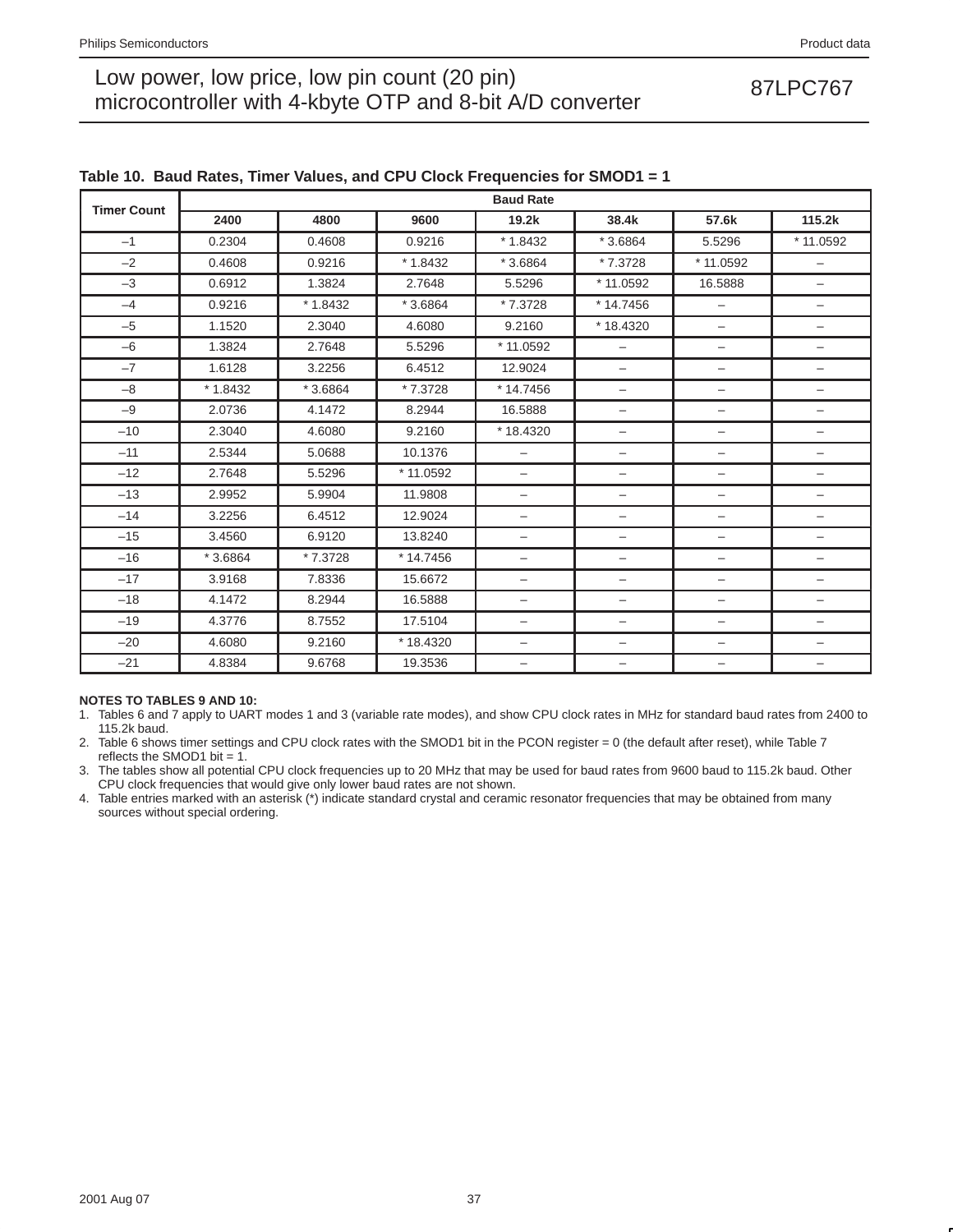#### **More About UART Mode 0**

Serial data enters and exits through RxD. TxD outputs the shift clock. 8 bits are transmitted/received: 8 data bits (LSB first). The baud rate is fixed at 1/6 the CPU clock frequency. Figure 31 shows a simplified functional diagram of the serial port in Mode 0, and associated timing.

Transmission is initiated by any instruction that uses SBUF as a destination register. The "write to SBUF" signal at S6P2 also loads a 1 into the 9th position of the transmit shift register and tells the TX Control block to commence a transmission. The internal timing is such that one full machine cycle will elapse between "write to SBUF" and activation of SEND.

SEND enables the output of the shift register to the alternate output function line of P1.1 and also enable SHIFT CLOCK to the alternate output function line of P1.0. SHIFT CLOCK is low during S3, S4, and S5 of every machine cycle, and high during S6, S1, and S2. At S6P2 of every machine cycle in which SEND is active, the contents of the transmit shift are shifted to the right one position.

As data bits shift out to the right, zeros come in from the left. When the MSB of the data byte is at the output position of the shift register, then the 1 that was initially loaded into the 9th position, is just to the left of the MSB, and all positions to the left of that contain zeros. This condition flags the TX Control block to do one last shift and then deactivate SEND and set T1. Both of these actions occur at S1P1 of the 10th machine cycle after "write to SBUF." Reception is initiated by the condition  $REN = 1$  and  $R1 = 0$ . At S6P2 of the next machine cycle, the RX Control unit writes the bits 11111110 t o the receive shift register, and in the next clock phase activates RECEIVE.

RECEIVE enable SHIFT CLOCK to the alternate output function line of P1.0. SHIFT CLOCK makes transitions at S3P1 and S6P1 of every machine cycle. At S6P2 of every machine cycle in which RECEIVE is active, the contents of the receive shift register are shifted to the left one position. The value that comes in from the right is the value that was sampled at the P1.1 pin at S5P2 of the same machine cycle.

As data bits come in from the right, 1s shift out to the left. When the 0 that was initially loaded into the rightmost position arrives at the leftmost position in the shift register, it flags the RX Control block to do one last shift and load SBUF. At S1P1 of the 10th machine cycle after the write to SCON that cleared RI, RECEIVE is cleared as RI is set.

#### **More About UART Mode 1**

Ten bits are transmitted (through TxD), or received (through RxD): a start bit (0), 8 data bits (LSB first), and a stop bit (1). On receive, the stop bit goes into RB8 in SCON. In the 87LPC767 the baud rate is determined by the Timer 1 overflow rate. Figure 32 shows a simplified functional diagram of the serial port in Mode 1, and associated timings for transmit receive.

Transmission is initiated by any instruction that uses SBUF as a destination register. The "write to SBUF" signal also loads a 1 into the 9th bit position of the transmit shift register and flags the TX Control unit that a transmission is requested. Transmission actually commences at S1P1 of the machine cycle following the next rollover in the divide-by-16 counter. (Thus, the bit times are synchronized to the divide-by-16 counter, not to the "write to SBUF" signal.)

The transmission begins with activation of SEND which puts the start bit at TxD. One bit time later, DATA is activated, which enables the output bit of the transmit shift register to TxD. The first shift pulse occurs one bit time after that.

As data bits shift out to the right, zeros are clocked in from the left. When the MSB of the data byte is at the output position of the shift register, then the 1 that was initially loaded into the 9th position is just to the left of the MSB, and all positions to the left of that contain zeros. This condition flags the TX Control unit to do one last shift and then deactivate SEND and set TI. This occurs at the 10th divide-by-16 rollover after "write to SBUF."

Reception is initiated by a detected 1-to-0 transition at RxD. For this purpose RxD is sampled at a rate of 16 times whatever baud rate has been established. When a transition is detected, the divide-by-16 counter is immediately reset, and 1FFH is written into the input shift register. Resetting the divide-by-16 counter aligns its rollovers with the boundaries of the incoming bit times.

The 16 states of the counter divide each bit time into 16ths. At the 7th, 8th, and 9th counter states of each bit time, the bit detector samples the value of RxD. The value accepted is the value that was seen in at least 2 of the 3 samples. This is done for noise rejection. If the value accepted during the first bit time is not 0, the receive circuits are reset and the unit goes back to looking for another 1-to-0 transition. This is to provide rejection of false start bits. If the start bit proves valid, it is shifted into the input shift register, and reception of the rest of the frame will proceed.

As data bits come in from the right, 1s shift out to the left. When the start bit arrives at the leftmost position in the shift register (which in mode 1 is a 9-bit register), it flags the RX Control block to do one last shift, load SBUF and RB8, and set RI. The signal to load SBUF and RB8, and to set RI, will be generated if, and only if, the following conditions are met at the time the final shift pulse is generated.: 1.  $R1 = 0$ , and 2. Either SM2 = 0, or the received stop bit = 1.

If either of these two conditions is not met, the received frame is irretrievably lost. If both conditions are met, the stop bit goes into RB8, the 8 data bits go into SBUF, and RI is activated. At this time, whether the above conditions are met or not, the unit goes back to looking for a 1-to-0 transition in RxD.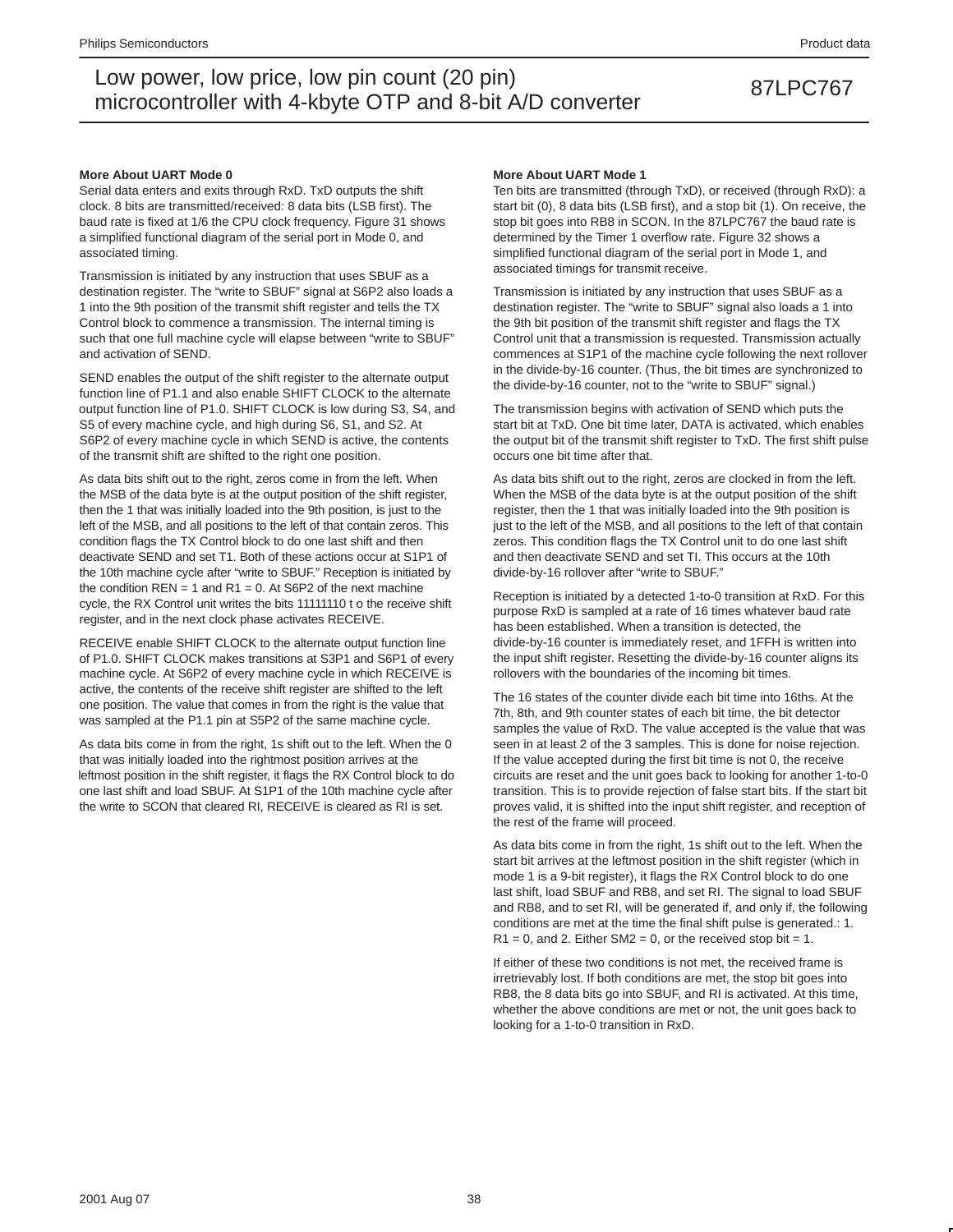

**Figure 31. Serial Port Mode 0**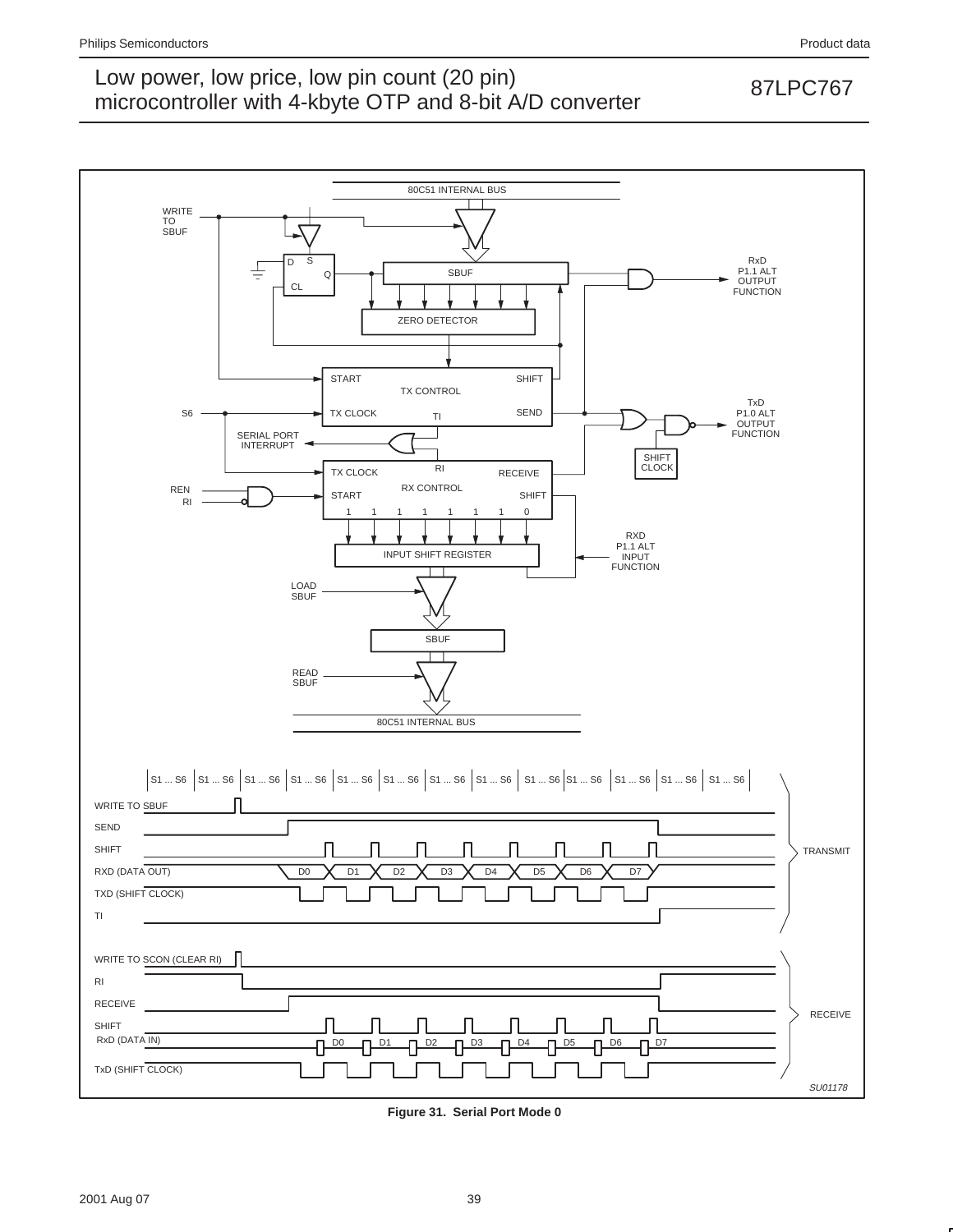

**Figure 32. Serial Port Mode 1**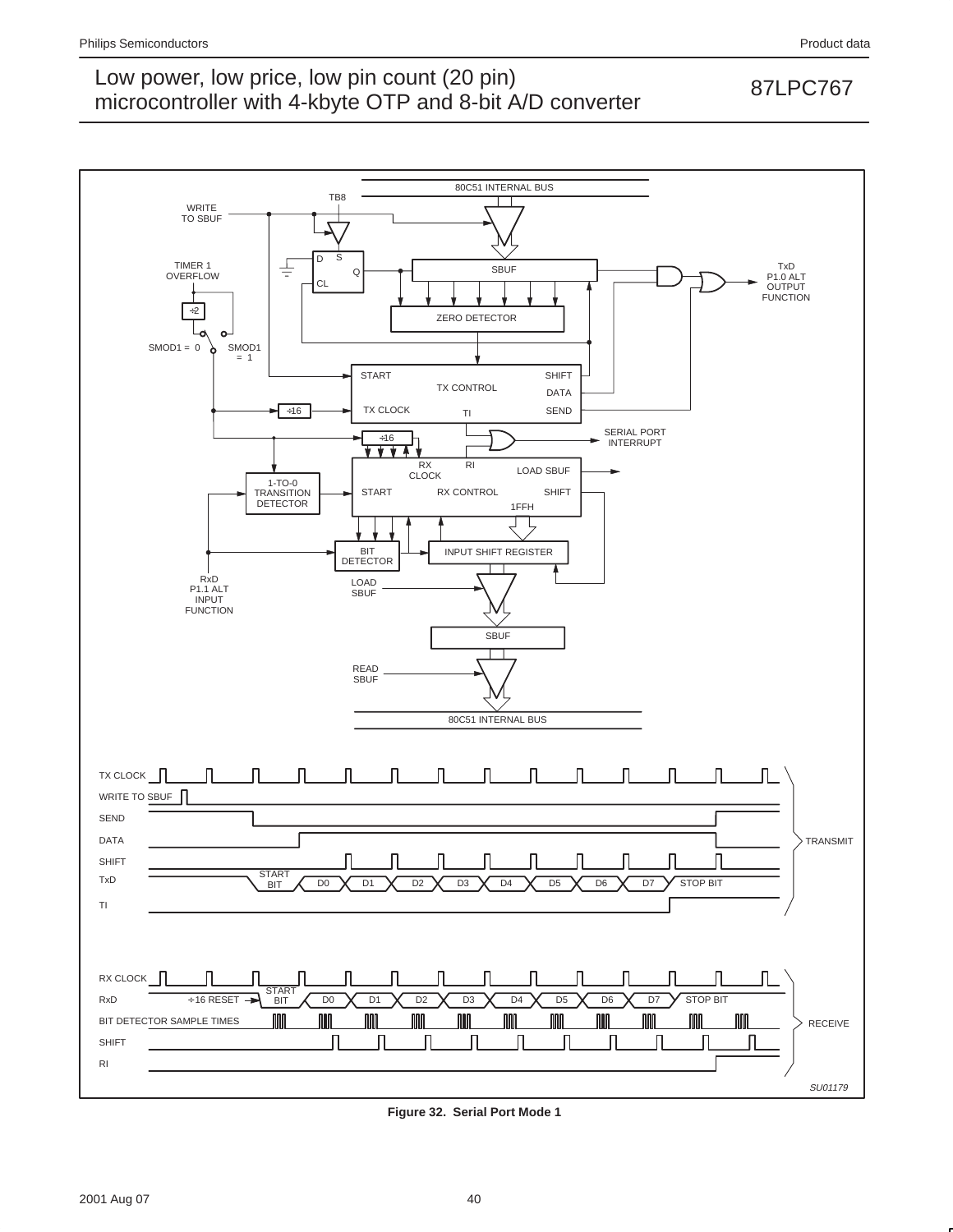#### **More About UART Modes 2 and 3**

Eleven bits are transmitted (through TxD), or received (through RxD): a start bit (0), 8 data bits (LSB first), a programmable 9th data bit, and a stop bit (1). On transmit, the 9th data bit (TB8) can be assigned the value of 0 or 1. On receive, the 9the data bit goes into RB8 in SCON. The baud rate is programmable to either 1/16 or 1/32 of the CPU clock frequency in Mode 2. Mode 3 may have a variable baud rate generated from Timer 1.

Figures 33 and 34 show a functional diagram of the serial port in Modes 2 and 3. The receive portion is exactly the same as in Mode 1. The transmit portion differs from Mode 1 only in the 9th bit of the transmit shift register.

Transmission is initiated by any instruction that uses SBUF as a destination register. The "write to SBUF" signal also loads TB8 into the 9th bit position of the transmit shift register and flags the TX Control unit that a transmission is requested. Transmission commences at S1P1 of the machine cycle following the next rollover in the divide-by-16 counter. (Thus, the bit times are synchronized to the divide-by-16 counter, not to the "write to SBUF" signal.)

The transmission begins with activation of SEND, which puts the start bit at TxD. One bit time later, DATA is activated, which enables the output bit of the transmit shift register to TxD. The first shift pulse occurs one bit time after that. The first shift clocks a 1 (the stop bit) into the 9th bit position of the shift register. Thereafter, only zeros are clocked in. Thus, as data bits shift out to the right, zeros are clocked in from the left. When TB8 is at the output position of the shift register, then the stop bit is just to the left of TB8, and all positions to the left of that contain zeros. This condition flags the TX Control unit to do one last shift and then deactivate SEND and set TI. This occurs at the 11th divide-by-16 rollover after "write to SBUF."

Reception is initiated by a detected 1-to-0 transition at RxD. For this purpose RxD is sampled at a rate of 16 times whatever baud rate has been established. When a transition is detected, the divide-by-16 counter is immediately reset, and 1FFH is written to the input shift register.

At the 7th, 8th, and 9th counter states of each bit time, the bit detector samples the value of R–D. The value accepted is the value that was seen in at least 2 of the 3 samples. If the value accepted during the first bit time is not 0, the receive circuits are reset and the unit goes back to looking for another 1-to-0 transition. If the start bit

proves valid, it is shifted into the input shift register, and reception of the rest of the frame will proceed.

As data bits come in from the right, 1s shift out to the left. When the start bit arrives at the leftmost position in the shift register (which in Modes 2 and 3 is a 9-bit register), it flags the RX Control block to do one last shift, load SBUF and RB8, and set RI.

The signal to load SBUF and RB8, and to set RI, will be generated if, and only if, the following conditions are met at the time the final shift pulse is generated. 1.  $RI = 0$ , and 2. Either SM2 = 0, or the received 9th data bit  $= 1$ .

If either of these conditions is not met, the received frame is irretrievably lost, and RI is not set. If both conditions are met, the received 9th data bit goes into RB8, and the first 8 data bits go into SBUF. One bit time later, whether the above conditions were met or not, the unit goes back to looking for a 1-to-0 transition at the RxD input.

#### **Multiprocessor Communications**

UART modes 2 and 3 have a special provision for multiprocessor communications. In these modes, 9 data bits are received or transmitted. When data is received, the 9th bit is stored in RB8. The UART can be programmed such that when the stop bit is received, the serial port interrupt will be activated only if RB8 = 1. This feature is enabled by setting bit SM2 in SCON. One way to use this feature in multiprocessor systems is as follows:

When the master processor wants to transmit a block of data to one of several slaves, it first sends out an address byte which identifies the target slave. An address byte differs from a data byte in that the 9th bit is 1 in an address byte and 0 in a data byte. With SM2 = 1, no slave will be interrupted by a data byte. An address byte, however, will interrupt all slaves, so that each slave can examine the received byte and see if it is being addressed. The addressed slave will clear its SM2 bit and prepare to receive the data bytes that follow. The slaves that weren't being addressed leave their SM2 bits set and go on about their business, ignoring the subsequent data bytes.

SM2 has no effect in Mode 0, and in Mode 1 can be used to check the validity of the stop bit, although this is better done with the Framing Error flag. In a Mode 1 reception, if SM2 = 1, the receive interrupt will not be activated unless a valid stop bit is received.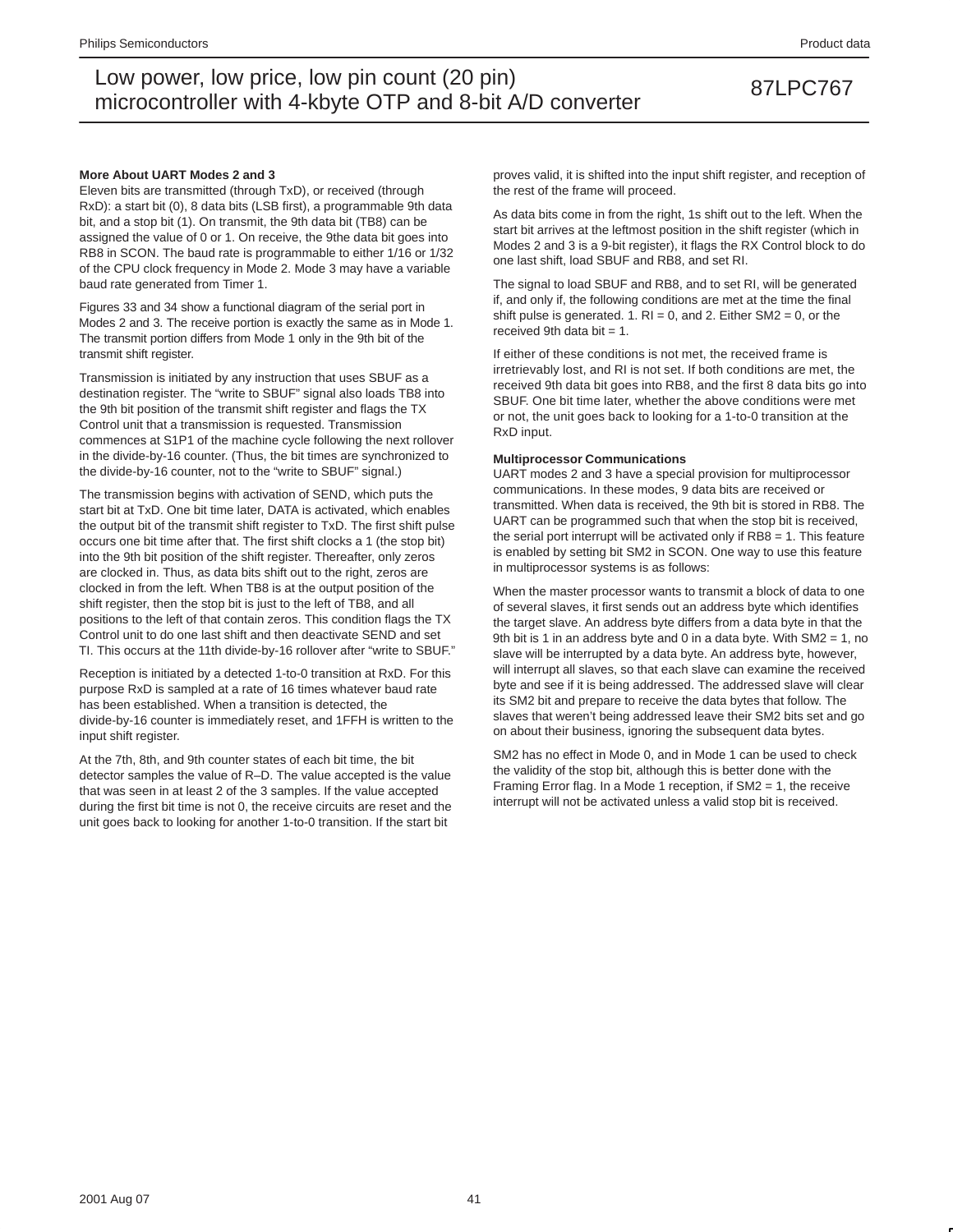

**Figure 33. Serial Port Mode 2**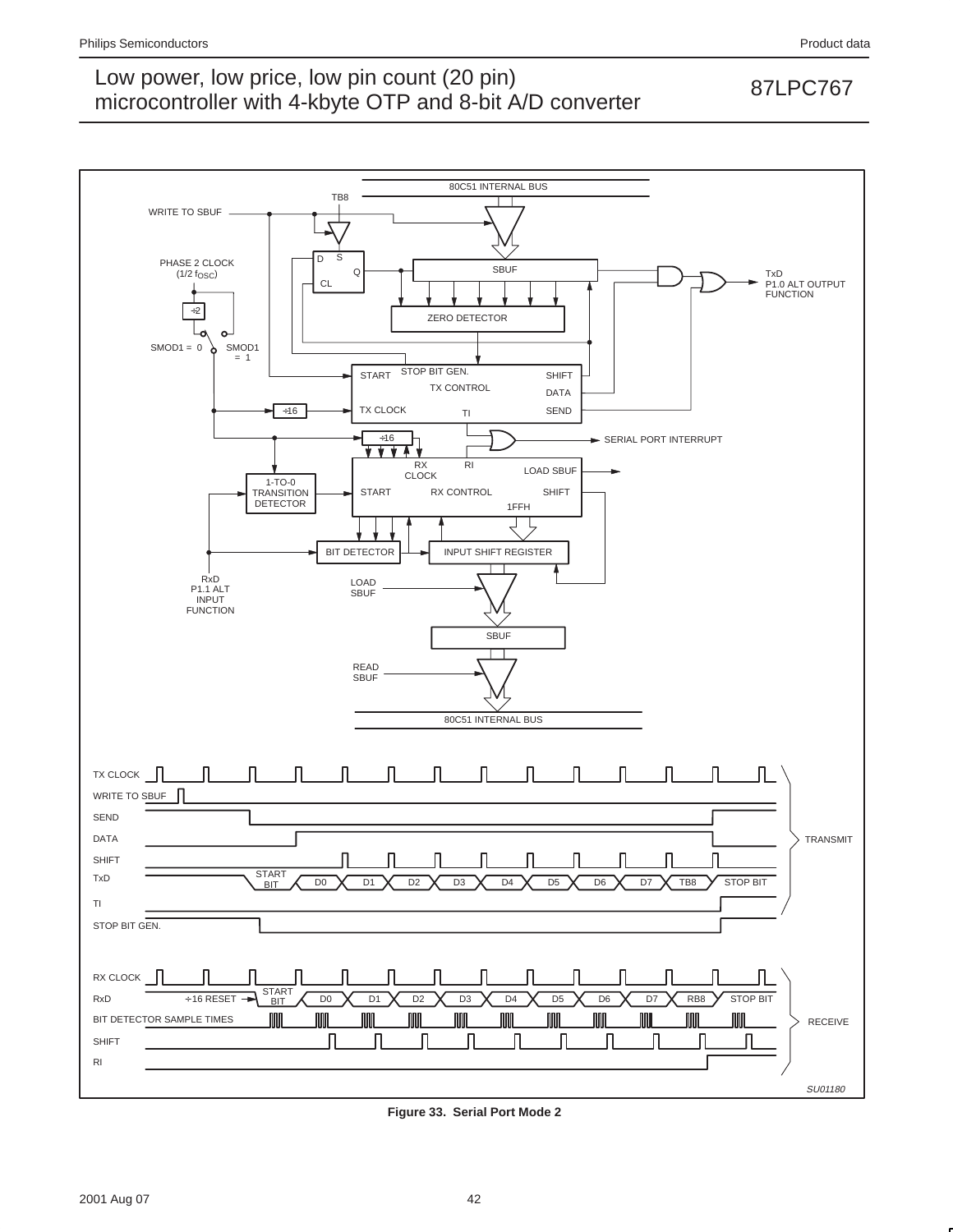

**Figure 34. Serial Port Mode 3**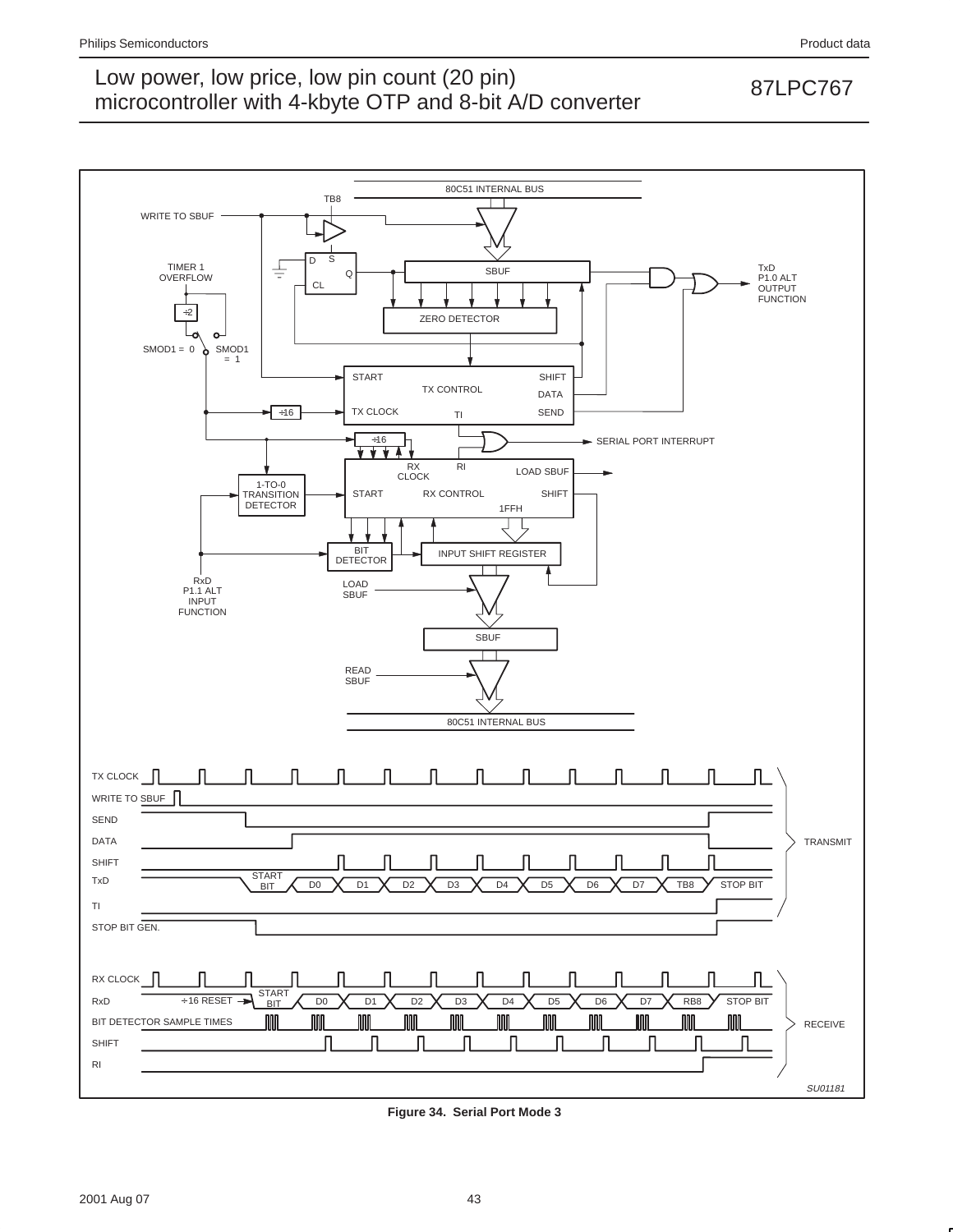#### **Automatic Address Recognition**

Automatic Address Recognition is a feature which allows the UART to recognize certain addresses in the serial bit stream by using hardware to make the comparisons. This feature saves a great deal of software overhead by eliminating the need for the software to examine every serial address which passes by the serial port. This feature is enabled by setting the SM2 bit in SCON. In the 9 bit UART modes, mode 2 and mode 3, the Receive Interrupt flag (RI) will be automatically set when the received byte contains either the "Given" address or the "Broadcast" address. The 9 bit mode requires that the 9th information bit is a 1 to indicate that the received information is an address and not data.

Using the Automatic Address Recognition feature allows a master to selectively communicate with one or more slaves by invoking the Given slave address or addresses. All of the slaves may be contacted by using the Broadcast address. Two special Function Registers are used to define the slave's address, SADDR, and the address mask, SADEN. SADEN is used to define which bits in the SADDR are to be used and which bits are "don't care". The SADEN mask can be logically ANDed with the SADDR to create the "Given" address which the master will use for addressing each of the slaves. Use of the Given address allows multiple slaves to be recognized while excluding others. The following examples will help to show the versatility of this scheme:

| Slave 0 | SADDR        | $= 11000000$  |
|---------|--------------|---------------|
|         | <b>SADEN</b> | $= 1111 1101$ |
|         | Given        | $= 110000000$ |
| Slave 1 | <b>SADDR</b> | $= 11000000$  |
|         | <b>SADEN</b> | $= 1111 1110$ |
|         | Given        | $= 11000000X$ |

In the above example SADDR is the same and the SADEN data is used to differentiate between the two slaves. Slave 0 requires a 0 in bit 0 and it ignores bit 1. Slave 1 requires a 0 in bit 1 and bit 0 is ignored. A unique address for Slave 0 would be 1100 0010 since slave 1 requires a 0 in bit 1. A unique address for slave 1 would be 1100 0001 since a 1 in bit 0 will exclude slave 0. Both slaves can be selected at the same time by an address which has bit  $0 = 0$  (for slave 0) and bit  $1 = 0$  (for slave 1). Thus, both could be addressed with 1100 0000.

In a more complex system the following could be used to select slaves 1 and 2 while excluding slave 0:

| Slave 0 | <b>SADDR</b><br><b>SADEN</b><br>Given | $= 11000000$<br>$= 1111 1001$<br>$= 110000$    |
|---------|---------------------------------------|------------------------------------------------|
| Slave 1 | SADDR<br><b>SADEN</b><br>Given        | $= 11100000$<br>$= 1111 1010$<br>$= 111000X0X$ |
| Slave 2 | SADDR<br><b>SADEN</b><br>Given        | $= 11100000$<br>$= 1111 1100$<br>$= 1110000XX$ |

In the above example the differentiation among the 3 slaves is in the lower 3 address bits. Slave 0 requires that bit  $0 = 0$  and it can be uniquely addressed by 1110 0110. Slave 1 requires that bit  $1 = 0$  and it can be uniquely addressed by 1110 and 0101. Slave 2 requires that bit  $2 = 0$  and its unique address is 1110 0011. To select Slaves 0 and 1 and exclude Slave 2 use address 1110 0100, since it is necessary to make bit  $2 = 1$  to exclude slave 2. The Broadcast Address for each slave is created by taking the logical OR of SADDR and SADEN. Zeros in this result are treated as don't-cares. In most cases, interpreting the don't-cares as ones, the broadcast address

will be FF hexadecimal. Upon reset SADDR and SADEN are loaded with 0s. This produces a given address of all "don't cares" as well as a Broadcast address of all "don't cares". This effectively disables the Automatic Addressing mode and allows the microcontroller to use standard UART drivers which do not make use of this feature.

#### **Watchdog Timer**

When enabled via the WDTE configuration bit, the watchdog timer is operated from an independent, fully on-chip oscillator in order to provide the greatest possible dependability. When the watchdog feature is enabled, the timer must be fed regularly by software in order to prevent it from resetting the CPU, and it cannot be turned off. When disabled as a watchdog timer (via the WDTE bit in the UCFG1 configuration register), it may be used as an interval timer and may generate an interrupt. The watchdog timer is shown in Figure 35.

The watchdog timeout time is selectable from one of eight values, nominal times range from 16 milliseconds to 2.1 seconds. The frequency tolerance of the independent watchdog RC oscillator is ±37%. The timeout selections and other control bits are shown in Figure 36. When the watchdog function is enabled, the WDCON register may be written once during chip initialization in order to set the watchdog timeout time. The recommended method of initializing the WDCON register is to first feed the watchdog, then write to WDCON to configure the WDS2–0 bits. Using this method, the watchdog initialization may be done any time within 10 milliseconds after startup without a watchdog overflow occurring before the initialization can be completed.

Since the watchdog timer oscillator is fully on-chip and independent of any external oscillator circuit used by the CPU, it intrinsically serves as an oscillator fail detection function. If the watchdog feature is enabled and the CPU oscillator fails for any reason, the watchdog timer will time out and reset the CPU.

When the watchdog function is enabled, the timer is deactivated temporarily when a chip reset occurs from another source, such as a power on reset, brownout reset, or external reset.

#### **Watchdog Feed Sequence**

If the watchdog timer is running, it must be fed before it times out in order to prevent a chip reset from occurring. The watchdog feed sequence consists of first writing the value 1Eh, then the value E1h to the WDRST register. An example of a watchdog feed sequence is shown below.

WDFeed: mov WDRST,#1eh ; First part of watchdog feed sequence. mov WDRST,#0e1h ; Second part of watchdog feed sequence.

The two writes to WDRST do not have to occur in consecutive instructions. An incorrect watchdog feed sequence does not cause any immediate response from the watchdog timer, which will still time out at the originally scheduled time if a correct feed sequence does not occur prior to that time.

After a chip reset, the user program has a limited time in which to either feed the watchdog timer or change the timeout period. When a low CPU clock frequency is used in the application, the number of instructions that can be executed before the watchdog overflows may be quite small.

#### **Watchdog Reset**

If a watchdog reset occurs, the internal reset is active for approximately one microsecond. If the CPU clock was still running, code execution will begin immediately after that. If the processor was in Power Down mode, the watchdog reset will start the oscillator and code execution will resume after the oscillator is stable.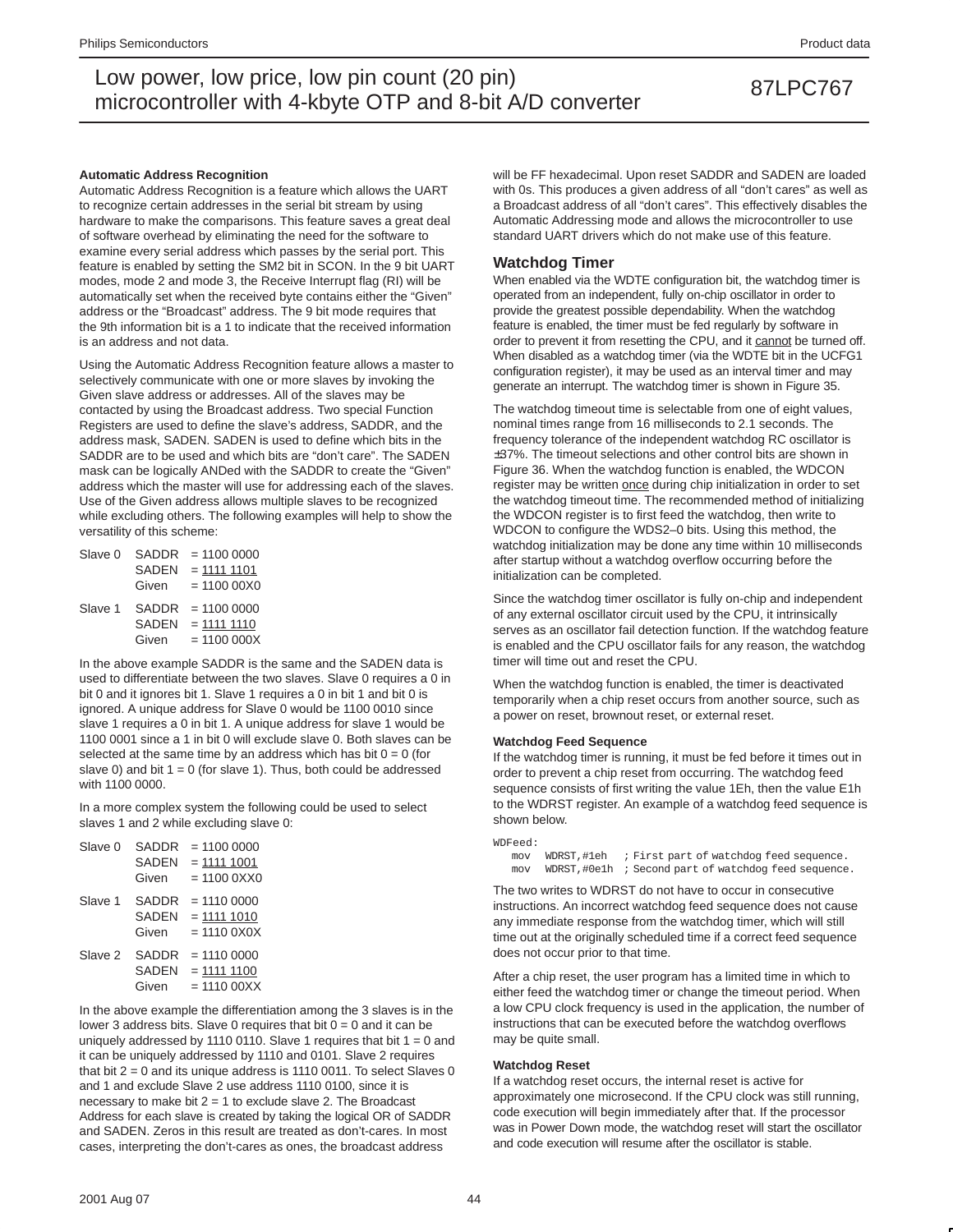

**Figure 35. Block Diagram of the Watchdog Timer**

| <b>WDCON</b><br>Address: A7h |               |                                                                                         | Reset Value: • 30h for a watchdog reset.                                                                                                                                                                                                    |                                                                   |              |                |                     |      |                                                                                           |         |  |
|------------------------------|---------------|-----------------------------------------------------------------------------------------|---------------------------------------------------------------------------------------------------------------------------------------------------------------------------------------------------------------------------------------------|-------------------------------------------------------------------|--------------|----------------|---------------------|------|-------------------------------------------------------------------------------------------|---------|--|
| Not Bit Addressable          |               | • 10h for other rest sources if the watchdog is enabled via the WDTE configuration bit. |                                                                                                                                                                                                                                             |                                                                   |              |                |                     |      |                                                                                           |         |  |
|                              |               |                                                                                         |                                                                                                                                                                                                                                             |                                                                   |              |                |                     |      | • 00h for other reset sources if the watchdog is disabled via the WDTE configuration bit. |         |  |
|                              |               |                                                                                         |                                                                                                                                                                                                                                             |                                                                   |              |                |                     |      |                                                                                           |         |  |
|                              | 7             | 6                                                                                       | 5                                                                                                                                                                                                                                           | 4                                                                 | 3            | $\overline{2}$ | 1                   | 0    |                                                                                           |         |  |
|                              |               |                                                                                         | <b>WDOVF</b>                                                                                                                                                                                                                                | <b>WDRUN</b>                                                      | <b>WDCLK</b> | WDS2           | WDS1                | WDS0 |                                                                                           |         |  |
|                              |               |                                                                                         |                                                                                                                                                                                                                                             |                                                                   |              |                |                     |      |                                                                                           |         |  |
| <b>BIT</b>                   | <b>SYMBOL</b> | <b>FUNCTION</b>                                                                         |                                                                                                                                                                                                                                             |                                                                   |              |                |                     |      |                                                                                           |         |  |
| WDCON.7, 6                   |               |                                                                                         |                                                                                                                                                                                                                                             | Reserved for future use. Should not be set to 1 by user programs. |              |                |                     |      |                                                                                           |         |  |
| WDCON.5                      | <b>WDOVF</b>  |                                                                                         | Watchdog timer overflow flag. Set when a watchdog reset or timer overflow occurs. Cleared when<br>the watchdog is fed.                                                                                                                      |                                                                   |              |                |                     |      |                                                                                           |         |  |
| WDCON.4                      | <b>WDRUN</b>  |                                                                                         | Watchdog run control. The watchdog timer is started when WDRUN $=$ 1 and stopped when<br>WDRUN = 0. This bit is forced to 1 (watchdog running) if the WDTE configuration bit = 1.                                                           |                                                                   |              |                |                     |      |                                                                                           |         |  |
| WDCON.3                      | <b>WDCLK</b>  |                                                                                         | Watchdog clock select. The watchdog timer is clocked by CPU clock/6 when WDCLK = 1 and by<br>the watchdog RC oscillator when WDCLK = 0. This bit is forced to 0 (using the watchdog RC<br>oscillator) if the WDTE configuration bit = $1$ . |                                                                   |              |                |                     |      |                                                                                           |         |  |
| WDCON.2-0 WDS2-0             |               |                                                                                         | Watchdog rate select.                                                                                                                                                                                                                       |                                                                   |              |                |                     |      |                                                                                           |         |  |
|                              | $WDS2-0$      |                                                                                         | <b>Timeout Clocks</b>                                                                                                                                                                                                                       | Minimum Time                                                      |              |                | <b>Nominal Time</b> |      | Maximum Time                                                                              |         |  |
|                              | 000           |                                                                                         | 8.192                                                                                                                                                                                                                                       | 10 <sub>ms</sub>                                                  |              |                | 16 <sub>ms</sub>    |      | $23 \text{ ms}$                                                                           |         |  |
|                              | 001           |                                                                                         | 16,384                                                                                                                                                                                                                                      | $20 \text{ ms}$                                                   |              |                | $32 \text{ ms}$     |      | 45 ms                                                                                     |         |  |
|                              | 010           |                                                                                         | 32,768                                                                                                                                                                                                                                      | 41 ms                                                             |              |                | 65 ms               |      | $90 \text{ ms}$                                                                           |         |  |
|                              | 011           |                                                                                         | 65,536                                                                                                                                                                                                                                      | 82 ms                                                             |              |                | 131 ms              |      | $180 \text{ ms}$                                                                          |         |  |
|                              | 100           |                                                                                         | 131.072                                                                                                                                                                                                                                     | 165 ms                                                            |              |                | 262 ms              |      | 360 ms                                                                                    |         |  |
|                              | 101           |                                                                                         | 262,144                                                                                                                                                                                                                                     | 330 ms                                                            |              |                | 524 ms              |      | 719 ms                                                                                    |         |  |
|                              | 110           |                                                                                         | 524,288                                                                                                                                                                                                                                     | 660 ms                                                            |              |                | $1.05$ sec          |      | $1.44$ sec                                                                                |         |  |
|                              | 111           |                                                                                         | 1,048,576                                                                                                                                                                                                                                   | 1.3 <sub>sec</sub>                                                |              |                | $2.1$ sec           |      | 2.9 <sub>sec</sub>                                                                        |         |  |
|                              |               |                                                                                         |                                                                                                                                                                                                                                             |                                                                   |              |                |                     |      |                                                                                           | SU01183 |  |

**Figure 36. Watchdog Timer Control Register (WDCON)**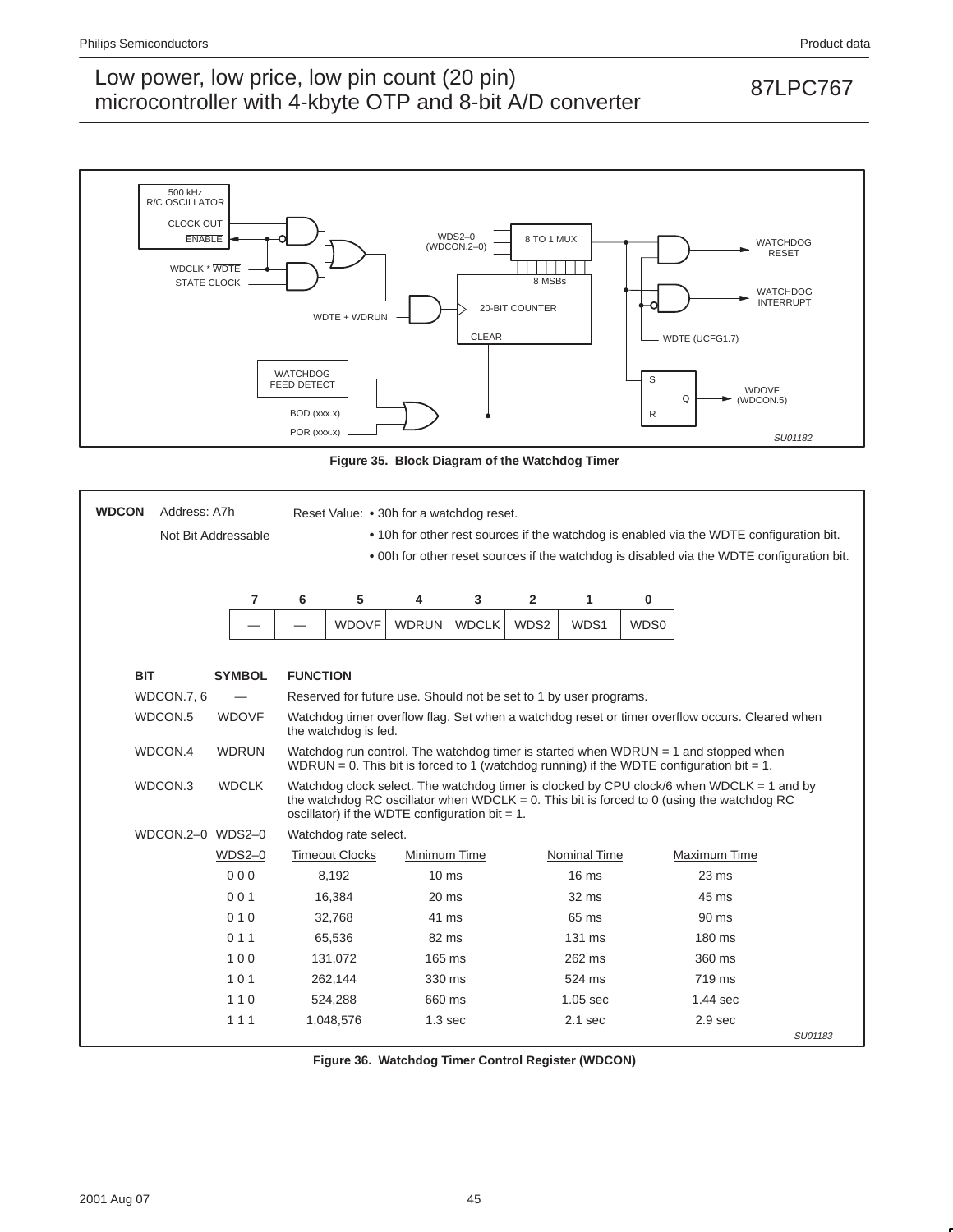#### **Additional Features**

The AUXR1 register contains several special purpose control bits that relate to several chip features. AUXR1 is described in Figure 37.

#### **Software Reset**

The SRST bit in AUXR1 allows software the opportunity to reset the processor completely, as if an external reset or watchdog reset had occurred. If a value is written to AUXR1 that contains a 1 at bit position 3, all SFRs will be initialized and execution will resume at program address 0000. Care should be taken when writing to AUXR1 to avoid accidental software resets.

#### **Dual Data Pointers**

The dual Data Pointer (DPTR) adds to the ways in which the processor can specify the address used with certain instructions. The DPS bit in the AUXR1 register selects one of the two Data Pointers. The DPTR that is not currently selected is not accessible to software unless the DPS bit is toggled.

Specific instructions affected by the Data Pointer selection are:

- INC DPTR Increments the Data Pointer by 1.
- JMP @A+DPTR Jump indirect relative to DPTR value.
- MOV DPTR, #data16 Load the Data Pointer with a 16-bit constant.
- MOVC A, @A+DPTR Move code byte relative to DPTR to the accumulator.
- MOVX A, @DPTR Move data byte the accumulator to data memory relative to DPTR.
- MOVX @DPTR, A Move data byte from data memory relative to DPTR to the accumulator.

Also, any instruction that reads or manipulates the DPH and DPL registers (the upper and lower bytes of the current DPTR) will be affected by the setting of DPS. The MOVX instructions have limited application for the 87LPC767 since the part does not have an external data bus. However, they may be used to access EPROM configuration information (see EPROM Characteristics section).

Bit 2 of AUXR1 is permanently wired as a logic 0. This is so that the DPS bit may be toggled (thereby switching Data Pointers) simply by incrementing the AUXR1 register, without the possibility of inadvertently altering other bits in the register.

| AUXR1      | Address: A2h | Not Bit Addressable |            |                                                                                                                                                 |            |                                                                   |             |              |   |            | Reset Value: 00h                                                                                                                                                                               |
|------------|--------------|---------------------|------------|-------------------------------------------------------------------------------------------------------------------------------------------------|------------|-------------------------------------------------------------------|-------------|--------------|---|------------|------------------------------------------------------------------------------------------------------------------------------------------------------------------------------------------------|
|            |              |                     | 7          | 6                                                                                                                                               | 5          | 4                                                                 | 3           | $\mathbf{2}$ | 1 | 0          |                                                                                                                                                                                                |
|            |              |                     | <b>KBF</b> | <b>BOD</b>                                                                                                                                      | <b>BOI</b> | I PFP                                                             | <b>SRST</b> | $\Omega$     |   | <b>DPS</b> |                                                                                                                                                                                                |
|            |              |                     |            |                                                                                                                                                 |            |                                                                   |             |              |   |            |                                                                                                                                                                                                |
| <b>BIT</b> |              | <b>SYMBOL</b>       |            | <b>FUNCTION</b>                                                                                                                                 |            |                                                                   |             |              |   |            |                                                                                                                                                                                                |
|            | AUXR1.7      | <b>KBF</b>          |            |                                                                                                                                                 |            | function goes low. Must be cleared by software.                   |             |              |   |            | Keyboard Interrupt Flag. Set when any pin of port 0 that is enabled for the Keyboard Interrupt                                                                                                 |
|            | AUXR1.6      | <b>BOD</b>          |            |                                                                                                                                                 |            | Monitoring Functions section for details.                         |             |              |   |            | Brown Out Disable. When set, turns off brownout detection and saves power. See Power                                                                                                           |
|            | AUXR1.5      | <b>BOI</b>          |            | section for details.                                                                                                                            |            |                                                                   |             |              |   |            | Brown Out Interrupt. When set, prevents brownout detection from causing a chip reset and allows<br>the brownout detect function to be used as an interrupt. See the Power Monitoring Functions |
|            | AUXR1.4      | I PFP               | details.   |                                                                                                                                                 |            |                                                                   |             |              |   |            | Low Power EPROM control bit. Allows power savings in low voltage systems. Set by software. Can<br>only be cleared by power-on or brownout reset. See the Power Reduction Modes section for     |
|            | AUXR1.3      | <b>SRST</b>         |            |                                                                                                                                                 |            |                                                                   |             |              |   |            | Software Reset. When set by software, resets the 87LPC764 as if a hardware reset occurred.                                                                                                     |
|            | AUXR1.2      |                     |            | This bit contains a hard-wired 0. Allows toggling of the DPS bit by incrementing AUXR1, without<br>interfering with other bits in the register. |            |                                                                   |             |              |   |            |                                                                                                                                                                                                |
|            | AUXR1.1      |                     |            |                                                                                                                                                 |            | Reserved for future use. Should not be set to 1 by user programs. |             |              |   |            |                                                                                                                                                                                                |
|            | AUXR1.0      | <b>DPS</b>          |            |                                                                                                                                                 |            |                                                                   |             |              |   |            | Data Pointer Select. Chooses one of two Data Pointers for use by the program. See text for details.                                                                                            |
|            |              |                     |            |                                                                                                                                                 |            |                                                                   |             |              |   |            | SU01184                                                                                                                                                                                        |

**Figure 37. AUXR1 Register**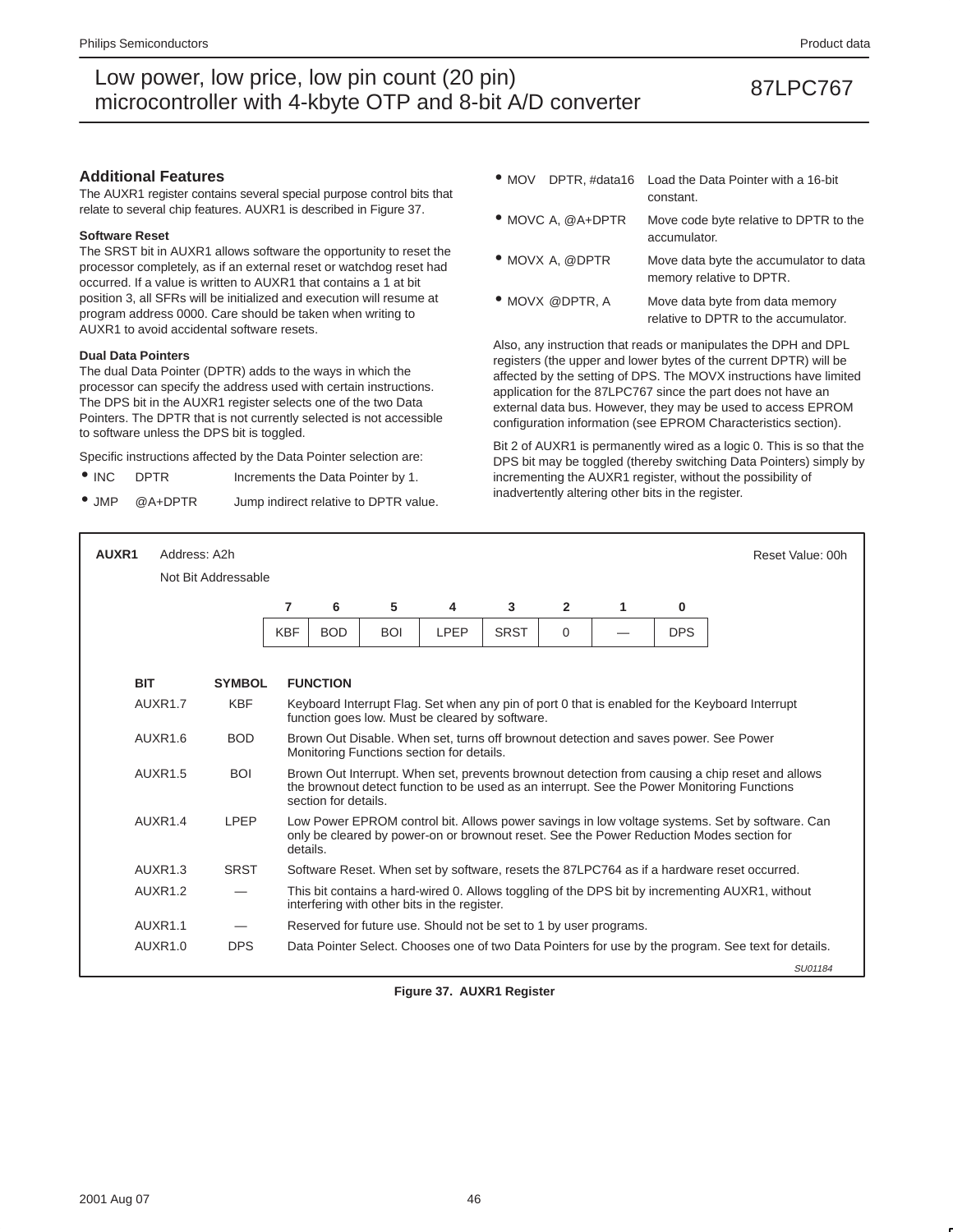### **EPROM Characteristics**

Programming of the EPROM on the 87LPC767 is accomplished with a serial programming method. Commands, addresses, and data are transmitted to and from the device on two pins after programming mode is entered. Serial programming allows easy implementation of in-circuit programming of the 87LPC767 in an application board.

The 87LPC767 contains three signature bytes that can be read and used by an EPROM programming system to identify the device. The signature bytes designate the device as an 87LPC767 manufactured by Philips. The signature bytes may be read by the user program at addresses FC30h, FC31h and FC60h with the MOVC instruction, using the DPTR register for addressing.

A special user data area is also available for access via the MOVC instruction at addresses FCE0h through FCFFh. This "customer code" space is programmed in the same manner as the main code EPROM and may be used to store a serial number, manufacturing date, or other application information.

#### **32-Byte Customer Code Space**

A small supplemental EPROM space is reserved for use by the customer in order to identify code revisions, store checksums, add a serial number to each device, or any other desired use. This area exists in the code memory space from addresses FCE0h through FCFFh. Code execution from this space is not supported, but it may be read as data through the use of the MOVC instruction with the appropriate addresses. The memory may be programmed at the same time as the rest of the code memory and UCFG bytes are programmed.

#### **System Configuration Bytes**

A number of user configurable features of the 87LPC767 must be defined at power up and therefore cannot be set by the program after start of execution. Those features are configured through the use of two EPROM bytes that are programmed in the same manner as the EPROM program space. The contents of the two configuration bytes, UCFG1 and UCFG2, are shown in Figures 38 and 39. The values of these bytes may be read by the program through the use of the MOVX instruction at the addresses shown in the figure.

| UCFG1 |                       | Address: FD00h                                                                                                                        |                |                 |                                                                                           |                                                                        |             |                   |                   |                   | Unprogrammed Value: FFh                                                                                                                                                                      |  |
|-------|-----------------------|---------------------------------------------------------------------------------------------------------------------------------------|----------------|-----------------|-------------------------------------------------------------------------------------------|------------------------------------------------------------------------|-------------|-------------------|-------------------|-------------------|----------------------------------------------------------------------------------------------------------------------------------------------------------------------------------------------|--|
|       |                       |                                                                                                                                       | 7              | 6               | 5                                                                                         | 4                                                                      | 3           | $\mathbf{2}$      | 1                 | 0                 |                                                                                                                                                                                              |  |
|       |                       |                                                                                                                                       | <b>WDTE</b>    | <b>RPD</b>      | <b>PRHI</b>                                                                               | <b>BOV</b>                                                             | <b>CLKR</b> | FOSC <sub>2</sub> | FOSC <sub>1</sub> | FOSC <sub>0</sub> |                                                                                                                                                                                              |  |
|       |                       |                                                                                                                                       |                |                 |                                                                                           |                                                                        |             |                   |                   |                   |                                                                                                                                                                                              |  |
|       | <b>BIT</b>            |                                                                                                                                       | <b>SYMBOL</b>  | <b>FUNCTION</b> |                                                                                           |                                                                        |             |                   |                   |                   |                                                                                                                                                                                              |  |
|       | UCFG1.7               | <b>WDTE</b>                                                                                                                           |                |                 |                                                                                           | still be used to generate an interrupt.                                |             |                   |                   |                   | Watchdog timer enable. When programmed (0), disables the watchdog timer. The timer may                                                                                                       |  |
|       | UCFG1.6               | <b>RPD</b><br>Reset pin disable. When 1 disables the reset function of pin P1.5, allowing it to be used as an<br>input only port pin. |                |                 |                                                                                           |                                                                        |             |                   |                   |                   |                                                                                                                                                                                              |  |
|       | UCFG1.5<br>PRHI       |                                                                                                                                       |                |                 | Port reset high. When 1, ports reset to a high state. When 0, ports reset to a low state. |                                                                        |             |                   |                   |                   |                                                                                                                                                                                              |  |
|       | UCFG1.4               | <b>BOV</b>                                                                                                                            |                |                 |                                                                                           |                                                                        |             |                   |                   |                   | Brownout voltage select. When 1, the brownout detect voltage is 2.5V. When 0, the brownout<br>detect voltage is 3.8V. This is described in the Power Monitoring Functions section.           |  |
|       | UCFG1.3               |                                                                                                                                       | <b>CLKR</b>    |                 |                                                                                           | this division applies to peripheral timing as well.                    |             |                   |                   |                   | Clock rate select. When 0, the CPU clock rate is divided by 2. This results in machine cycles<br>taking 12 CPU clocks to complete as in the standard 80C51. For full backward compatibility, |  |
|       | UCFG1.2-0 FOSC2-FSOC0 |                                                                                                                                       |                |                 |                                                                                           |                                                                        |             |                   |                   |                   | CPU oscillator type select. See Oscillator section for additional information. Combinations<br>other than those shown below should not be used. They are reserved for future use.            |  |
|       |                       |                                                                                                                                       | FOSC2-FOSC0    |                 | <b>Oscillator Configuration</b>                                                           |                                                                        |             |                   |                   |                   |                                                                                                                                                                                              |  |
|       |                       | 111                                                                                                                                   |                |                 |                                                                                           | External clock input on X1 (default setting for an unprogrammed part). |             |                   |                   |                   |                                                                                                                                                                                              |  |
|       |                       | 0                                                                                                                                     | 1 <sub>1</sub> |                 |                                                                                           | Internal RC oscillator, 6 MHz ±25%.                                    |             |                   |                   |                   |                                                                                                                                                                                              |  |
|       |                       |                                                                                                                                       | 010            |                 |                                                                                           | Low frequency crystal, 20 kHz to 100 kHz.                              |             |                   |                   |                   |                                                                                                                                                                                              |  |
|       |                       | 001                                                                                                                                   |                |                 |                                                                                           | Medium frequency crystal or resonator, 100 kHz to 4 MHz.               |             |                   |                   |                   |                                                                                                                                                                                              |  |
|       |                       |                                                                                                                                       | 000            |                 |                                                                                           | High frequency crystal or resonator, 4 MHz to 20 MHz.                  |             |                   |                   |                   |                                                                                                                                                                                              |  |
|       |                       |                                                                                                                                       |                |                 |                                                                                           |                                                                        |             |                   |                   |                   | SU01185                                                                                                                                                                                      |  |

**Figure 38. EPROM System Configuration Byte 1 (UCFG1)**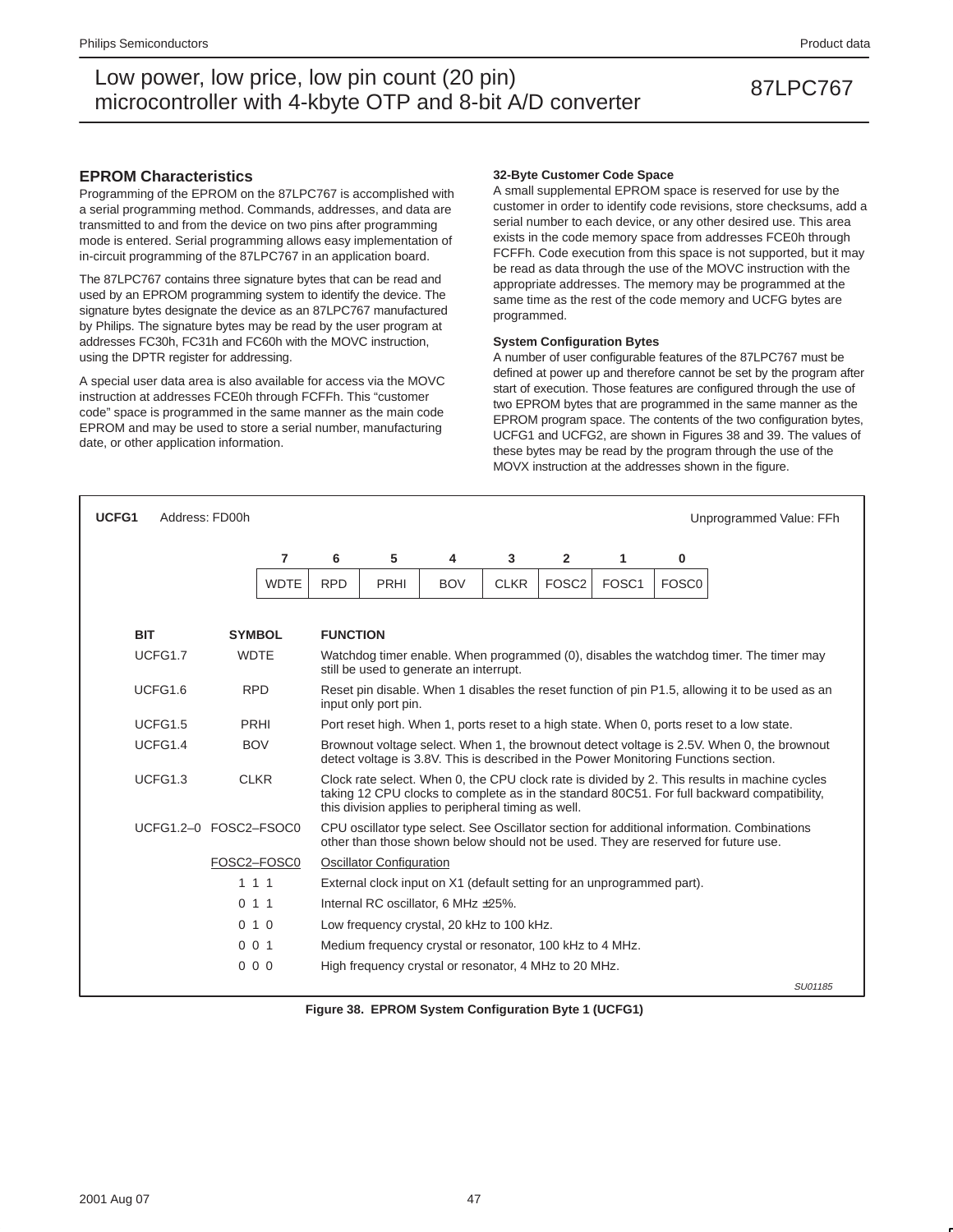

**Figure 39. EPROM System Configuration Byte 2 (UCFG2)**

### **Security Bits**

When neither of the security bits are programmed, the code in the EPROM can be verified. When only security bit 1 is programmed, all further programming of the EPROM is disabled. At that point, only security bit 2 may still be programmed. When both security bits are programmed, EPROM verify is also disabled.

### **Table 11. EPROM Security Bits**

| SB <sub>2</sub> | SB <sub>1</sub> | <b>Protection Description</b>                                                                                  |
|-----------------|-----------------|----------------------------------------------------------------------------------------------------------------|
|                 |                 | Both security bits unprogrammed. No program security features enabled. EPROM is programmable and verifiable.   |
|                 |                 | Only security bit 1 programmed. Further EPROM programming is disabled. Security bit 2 may still be programmed. |
|                 |                 | Only security bit 2 programmed. This combination is not supported.                                             |
|                 |                 | Both security bits programmed. All EPROM verification and programming are disabled.                            |

### **ABSOLUTE MAXIMUM RATINGS**

| <b>PARAMETER</b>                                                                 | <b>RATING</b>             | <b>UNIT</b> |
|----------------------------------------------------------------------------------|---------------------------|-------------|
| Operating temperature under bias                                                 | $-55$ to $+125$           |             |
| Storage temperature range                                                        | $-65$ to $+150$           | $\circ$     |
| Voltage on $\overline{\text{RST}}/V_{\text{PP}}$ pin to $V_{SS}$                 | 0 to $+11.0$              |             |
| Voltage on any other pin to $V_{SS}$                                             | $-0.5$ to $V_{DD}$ +0.5 V |             |
| Maximum $I_{\Omega}$ per I/O pin                                                 | 20                        | mA          |
| Power dissipation (based on package heat transfer, not device power consumption) | 1.5                       | W           |

**NOTES:**

1. Stresses above those listed under Absolute Maximum Ratings may cause permanent damage to the device. This is a stress rating only and functional operation of the device at these or any conditions other than those described in the AC and DC Electrical Characteristics section of this specification are not implied.

2. This product includes circuitry specifically designed for the protection of its internal devices from the damaging effects of excessive static charge. Nonetheless, it is suggested that conventional precautions be taken to avoid applying greater than the rated maximum.

3. Parameters are valid over operating temperature range unless otherwise specified. All voltages are with respect to VSS unless otherwise noted.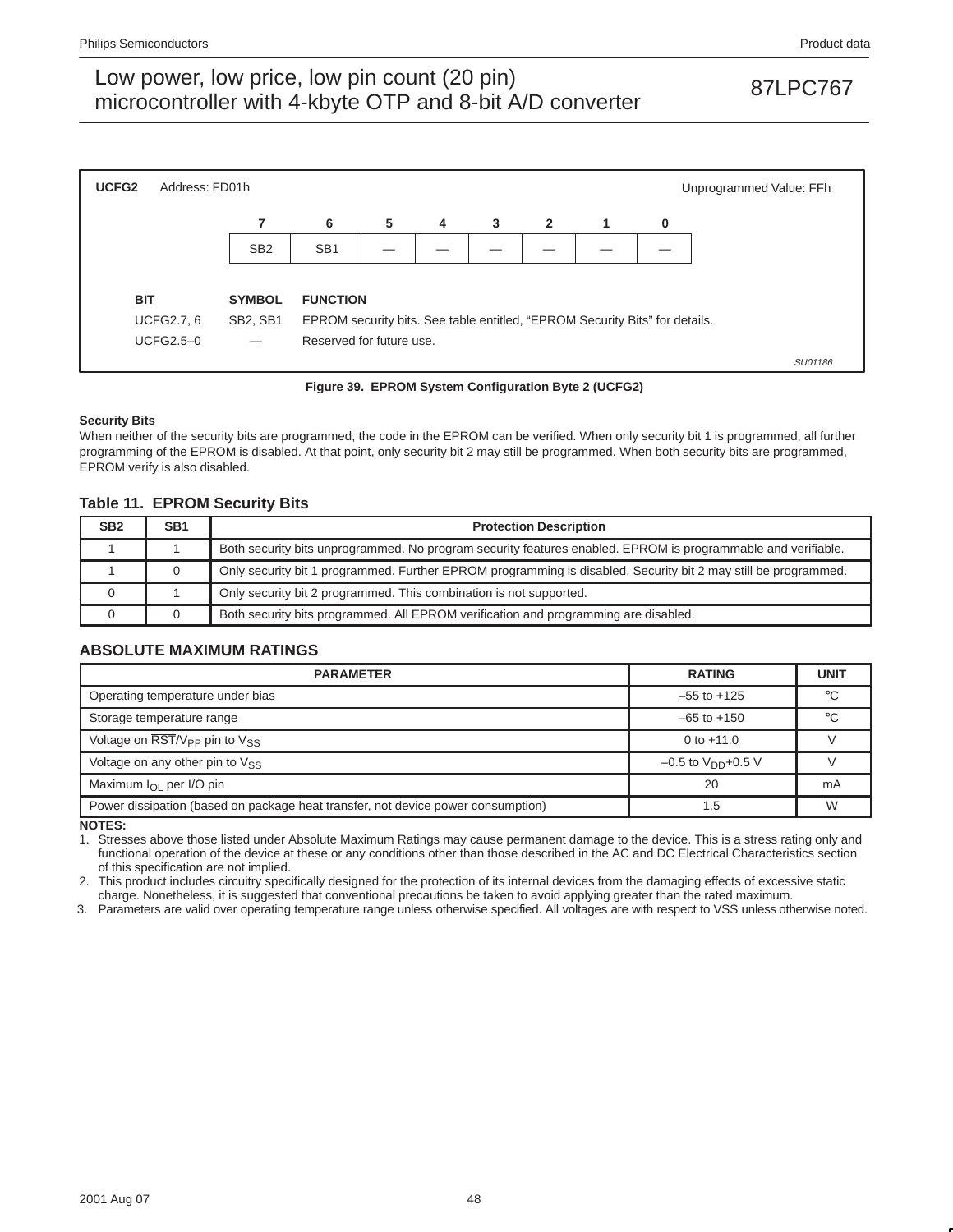### **DC ELECTRICAL CHARACTERISTICS**

 $V_{\text{DD}}$  = 2.7 V to 6.0 V unless otherwise specified;  $T_{\text{amb}}$  = 0 °C to +70 °C, –40 °C to +85 °C, or –40 °C to +125 °C, unless otherwise specified.

|                     |                                                              |                                                   |                     | <b>UNIT</b>         |                     |           |
|---------------------|--------------------------------------------------------------|---------------------------------------------------|---------------------|---------------------|---------------------|-----------|
| <b>SYMBOL</b>       | <b>PARAMETER</b>                                             | <b>TEST CONDITIONS</b>                            | <b>MIN</b>          | TYP <sup>1</sup>    | <b>MAX</b>          |           |
|                     |                                                              | 5.0 V, 20 MHz <sup>11</sup>                       |                     | 15                  | 25                  | mA        |
| $I_{DD}$            | Power supply current, operating                              | 3.0 V, 10 MHz <sup>11</sup>                       |                     | $\overline{4}$      | $\overline{7}$      | mA        |
|                     |                                                              | 5.0 V, 20 MHz <sup>11</sup>                       |                     | 6                   | 10                  | mA        |
| <sup>1</sup> ID     | Power supply current, Idle mode                              | 3.0 V, 10 MHz <sup>11</sup>                       |                     | 2                   | 4                   | mA        |
|                     | Power supply current, Power Down mode                        | $5.0 V^{11}$                                      |                     | 1                   | 10                  | μA        |
| $I_{PD}$            |                                                              | $3.0 V^{11}$                                      |                     | $\mathbf{1}$        | 5                   | μA        |
| V <sub>RAM</sub>    | RAM keep-alive voltage                                       |                                                   | 1.5                 |                     |                     | $\vee$    |
|                     | Input low voltage (TTL input)                                | $4.0 V < V_{DD} < 6.0 V$                          | $-0.5$              |                     | $0.2 V_{DD} - 0.1$  | $\vee$    |
| $V_{IL}$            |                                                              | $2.7 V < V_{DD} < 4.0 V$                          | $-0.5$              |                     | 0.7                 | $\vee$    |
| V <sub>IL1</sub>    | Negative going threshold (Schmitt input)                     |                                                   | $-0.5 V_{DD}$       | 0.4 V <sub>DD</sub> | 0.3 V <sub>DD</sub> | $\vee$    |
| V <sub>IH</sub>     | Input high voltage (TTL input)                               |                                                   | $0.2 VDD+0.9$       |                     | $VDD+0.5$           | $\vee$    |
| V <sub>IH1</sub>    | Positive going threshold (Schmitt input)                     |                                                   | 0.7 V <sub>DD</sub> | 0.6 V <sub>DD</sub> | $VDD+0.5$           | $\vee$    |
| <b>HYS</b>          | Hysteresis voltage                                           |                                                   |                     | 0.2 V <sub>DD</sub> |                     | $\vee$    |
| VOL                 | Output low voltage all ports <sup>5, 9</sup>                 | $I_{\text{OI}}$ = 3.2 mA, $V_{\text{DD}}$ = 2.7 V |                     |                     | 0.4                 | $\vee$    |
| $V_{OL1}$           | Output low voltage all ports <sup>5, 9</sup>                 | $I_{OL}$ = 20 mA, $V_{DD}$ = 2.7 V                |                     |                     | 1.0                 | $\vee$    |
|                     |                                                              | $I_{OH} = -20 \mu A$ , $V_{DD} = 2.7 V$           | $VDD - 0.7$         |                     |                     | $\vee$    |
| $V_{OH}$            | Output high voltage, all ports <sup>3</sup>                  | $I_{OH} = -30 \mu A$ , $V_{DD} = 4.5 V$           | $VDD - 0.7$         |                     |                     | $\vee$    |
| V <sub>OH1</sub>    | Output high voltage, all ports <sup>4</sup>                  | $I_{OH} = -1.0$ mA, $V_{DD} = 2.7$ V              | $VDD - 0.7$         |                     |                     | $\vee$    |
| $C_{10}$            | Input/Output pin capacitance <sup>10</sup>                   |                                                   |                     |                     | 15                  | pF        |
| Ι'n.                | Logical 0 input current, all ports <sup>8</sup>              | $V_{IN} = 0.4 V$                                  |                     |                     | $-50$               | μA        |
| Iц                  | Input leakage current, all ports <sup>7</sup>                | $V_{IN} = V_{IL}$ or $V_{IH}$                     |                     |                     | ±2                  | μA        |
|                     |                                                              | $V_{IN}$ = 1.5 V at $V_{DD}$ = 3.0 V              | $-30$               |                     | $-250$              | μA        |
| $I_{TL}$            | Logical 1 to 0 transition current, all ports <sup>3, 6</sup> | $V_{IN}$ = 2.0 V at $V_{DD}$ = 5.5 V              | $-150$              |                     | $-650$              | μA        |
| $R_{RST}$           | Internal reset pull-up resistor                              |                                                   | 40                  |                     | 225                 | $k\Omega$ |
| V <sub>BO2.5</sub>  | Brownout trip voltage with BOV = $1^{12}$                    | $T_{amb} = 0 °C$ to +70 $°C$                      | 2.45                | 2.5                 | 2.65                | $\vee$    |
| V <sub>BO3.8</sub>  | Brownout trip voltage with $BOV = 0$                         |                                                   | 3.45                | 3.8                 | 3.90                | $\vee$    |
| VREF                | Reference voltage                                            |                                                   | 1.11                | 1.26                | 1.41                | $\vee$    |
| $t_C$ ( $V_{REF}$ ) | Temperature coefficient                                      |                                                   |                     | tbd                 |                     | ppm/°C    |
| SS                  | Supply sensitivity                                           |                                                   |                     | tbd                 |                     | $%$ /V    |

**NOTES:**

1. Typical ratings are not guaranteed. The values listed are at room temperature, 5 V.

2. See other Figures for details.

Active mode:  $I_{CC(MAX)} =$  tbd

Idle mode:  $I_{CC(MAX)} =$  tbd

3. Ports in quasi-bidirectional mode with weak pull-up (applies to all port pins with pull-ups). Does not apply to open drain pins.

4. Ports in PUSH-PULL mode. Does not apply to open drain pins.

5. In all output modes except high impedance mode.

6. Port pins source a transition current when used in quasi-bidirectional mode and externally driven from 1 to 0. This current is highest when  $V_{IN}$  is approximately 2 V.

7. Measured with port in high impedance mode. Parameter is guaranteed but not tested at cold temperature.

8. Measured with port in quasi-bidirectional mode.

9. Under steady state (non-transient) conditions,  $I_{OL}$  must be externally limited as follows:<br>Maximum  $I_{OL}$  per port pin:  $20 \text{ mA}$ 

Maximum  $I_{OL}$  per port pin:  $20 \text{ mA}$ <br>Maximum total  $I_{OL}$  for all outputs:  $30 \text{ mA}$ 

Maximum total  $I_{OL}$  for all outputs: 80 m/<br>Maximum total  $I_{OH}$  for all outputs: 5 mA

Maximum total  $I_{OH}$  for all outputs:

If  $I_{OL}$  exceeds the test condition,  $V_{OL}$  may exceed the related specification. Pins are not guaranteed to sink current greater than the listed test conditions.

10. Pin capacitance is characterized but not tested.

11. The  $I_{DD}$ ,  $I_{ID}$ , and  $I_{PD}$  specifications are measured using an external clock with the following functions disabled: comparators, brownout

detect, and watchdog timer. For  $V_{DD} = 3$  V, LPEP = 1. Refer to the appropriate figures on the following pages for additional current drawn by each of these functions and detailed graphs for other frequency and voltage combinations.

12. Devices initially operating at  $V_{\text{DD}} = 2.7$  V or above and at  $f_{\text{OSC}} = 10$  MHz or less are guaranteed to continue to execute instructions correctly at the brownout trip point. Initial power-on operation below  $\widetilde{V}_{DD}$  = 2.7 V is not guaranteed.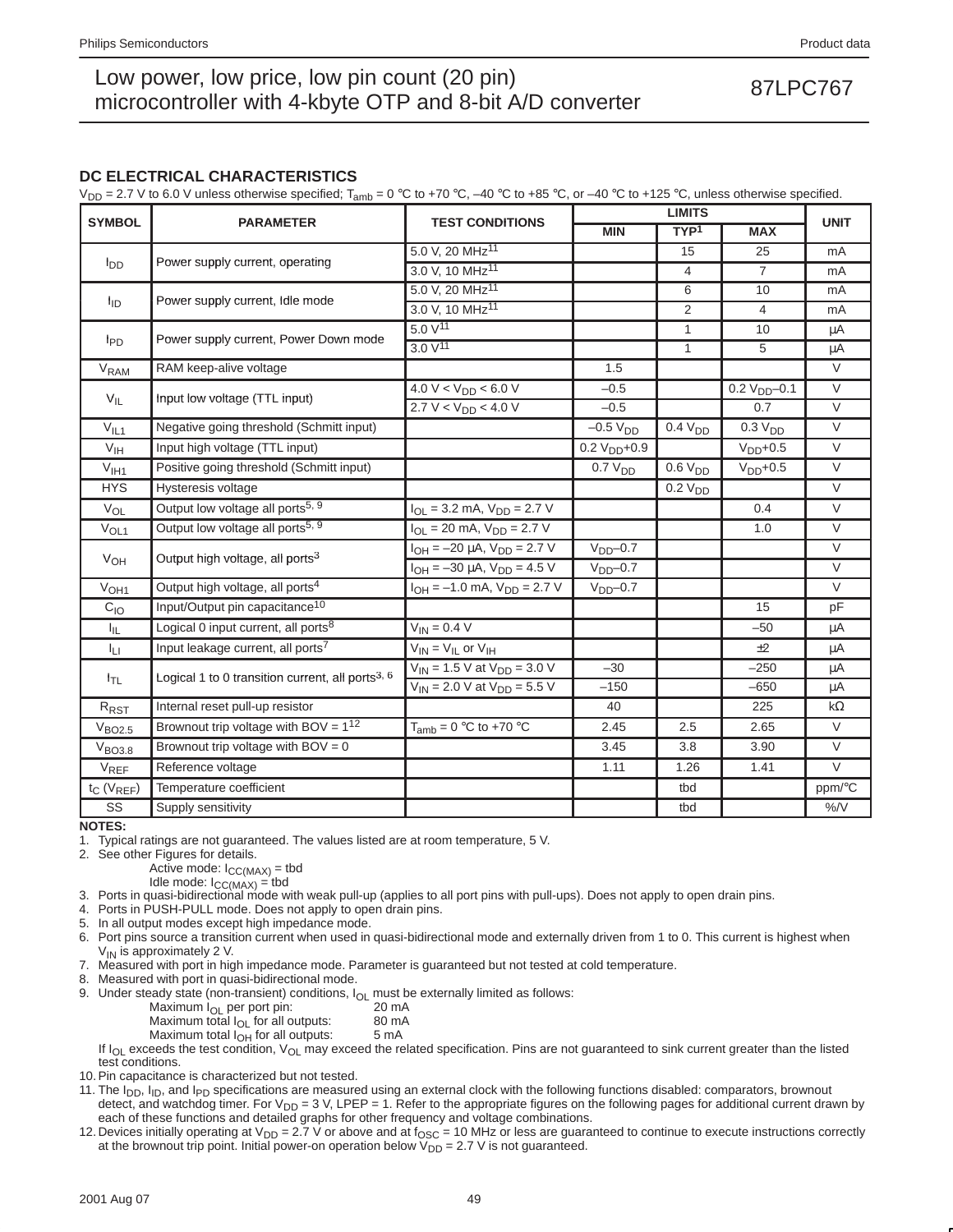### **COMPARATOR ELECTRICAL CHARACTERISTICS**

 $V_{\text{DD}}$  = 3.0 V to 6.0 V unless otherwise specified;  $T_{\text{amb}}$  = 0 °C to +70 °C, –40 °C to +85 °C, or –40 °C to +125 °C, unless otherwise specified

| <b>SYMBOL</b> | <b>PARAMETER</b>                              | <b>TEST CONDITIONS</b> |            | <b>UNIT</b> |            |         |  |
|---------------|-----------------------------------------------|------------------------|------------|-------------|------------|---------|--|
|               |                                               |                        | <b>MIN</b> | TYP         | <b>MAX</b> |         |  |
| $V_{IO}$      | Offset voltage comparator inputs <sup>1</sup> |                        |            |             | ±10        | mV      |  |
| $V_{CR}$      | Common mode range comparator inputs           |                        |            |             | $VDD-0.3$  |         |  |
| <b>CMRR</b>   | Common mode rejection ratio <sup>1</sup>      |                        |            |             | $-50$      | dB      |  |
|               | Response time                                 |                        |            | 250         | 500        | ns      |  |
|               | Comparator enable to output valid             |                        |            |             | 10         | $\mu$ s |  |
| Ιш            | Input leakage current, comparator             | $0 < V_{IN} < V_{DD}$  |            |             | ±10        | μA      |  |

**NOTE:**

1. This parameter is guaranteed by characterization, but not tested in production.

### **A/D CONVERTER DC ELECTRICAL CHARACTERISTICS**

 $Vdd = 3.0 V$  to 6.0 V unless otherwise specified;

Tamb = 0 to +70 °C for commercial, -40 °C to +85 °C for industrial, or -40 °C to +125 °C for extended industrial, unless otherwise specified.

| <b>SYMBOL</b>            | <b>PARAMETER</b>                                       | <b>TEST CONDITIONS</b> | <b>LIMITS</b>  | <b>UNIT</b>    |            |  |
|--------------------------|--------------------------------------------------------|------------------------|----------------|----------------|------------|--|
|                          |                                                        |                        | <b>MIN</b>     | <b>MAX</b>     |            |  |
| $AV_{IN}$                | Analog input voltage                                   |                        | $V_{SS}$ - 0.2 | $V_{DD}$ + 0.2 | $\vee$     |  |
| $R_{REF}$                | Resistance between V <sub>DD</sub> and V <sub>SS</sub> | A/D enabled            | tbd            | tbd            | $k\Omega$  |  |
| $C_{\text{IA}}$          | Analog input capacitance                               |                        |                | 15             | pF         |  |
| $DL_{e}$                 | Differential non-linearity <sup>1,2,3</sup>            |                        |                | ±1             | <b>LSB</b> |  |
| $IL_{e}$                 | Integral non-linearity <sup>1,4</sup>                  |                        |                | ±1             | <b>LSB</b> |  |
| $OS_e$                   | Offset error <sup>1,5</sup>                            |                        |                | ±1             | <b>LSB</b> |  |
| $G_e$                    | Gain error <sup>1,6</sup>                              |                        |                | ±1             | $\%$       |  |
| $A_{\rm e}$              | Absolute voltage error <sup>1,7</sup>                  |                        |                | ±1             | <b>LSB</b> |  |
| M <sub>CTC</sub>         | Channel-to-channel matching                            |                        |                | ±1             | <b>LSB</b> |  |
| $C_{t}$                  | Crosstalk between inputs of port <sup>8</sup>          | 0 to 100 kHz           |                | $-60$          | dB         |  |
| $\overline{\phantom{a}}$ | Input slew rate                                        |                        |                | 100            | V/ms       |  |
| <b>STATISTICS</b>        | Input source impedance                                 |                        |                | 10             | $k\Omega$  |  |

**NOTES:**

1. Conditions:  $V_{SS} = 0$  V;  $V_{DD} = 5.12$  V.

2. The A/D is monotonic, there are no missing codes

3. The differential non-linearity  $(DL_e)$  is the difference between the actual step width and the ideal step width. See Figure 40.

4. The integral non-linearity  $(I_{\text{e}})$  is the peak difference between the center of the steps of the actual and the ideal transfer curve after appropriate adjustment of gain and offset errors. See Figure 40.

5. The offset error (OS<sub>e</sub>) is the absolute difference between the straight line which fits the actual transfer curve (after removing gain error), and the straight line which fits the ideal transfer curve. See Figure 40.

6. The gain error  $(G_e)$  is the relative difference in percent between the straight line fitting the actual transfer curve (after removing offset error), and the straight line which fits the ideal transfer curve. Gain error is constant at every point on the transfer curve. See Figure 40.

7. The absolute voltage error (A<sub>e</sub>) is the maximum difference between the center of the steps of the actual transfer curve of the non-calibrated ADC and the ideal transfer curve.

8. This should be considered when both analog and digital signals are input simultaneously to A/D pins.

9. Changing the input voltage faster than this may cause erroneous readings.

10. A source impedance higher than this driving an A/D input may result in loss of precision and erroneous readings.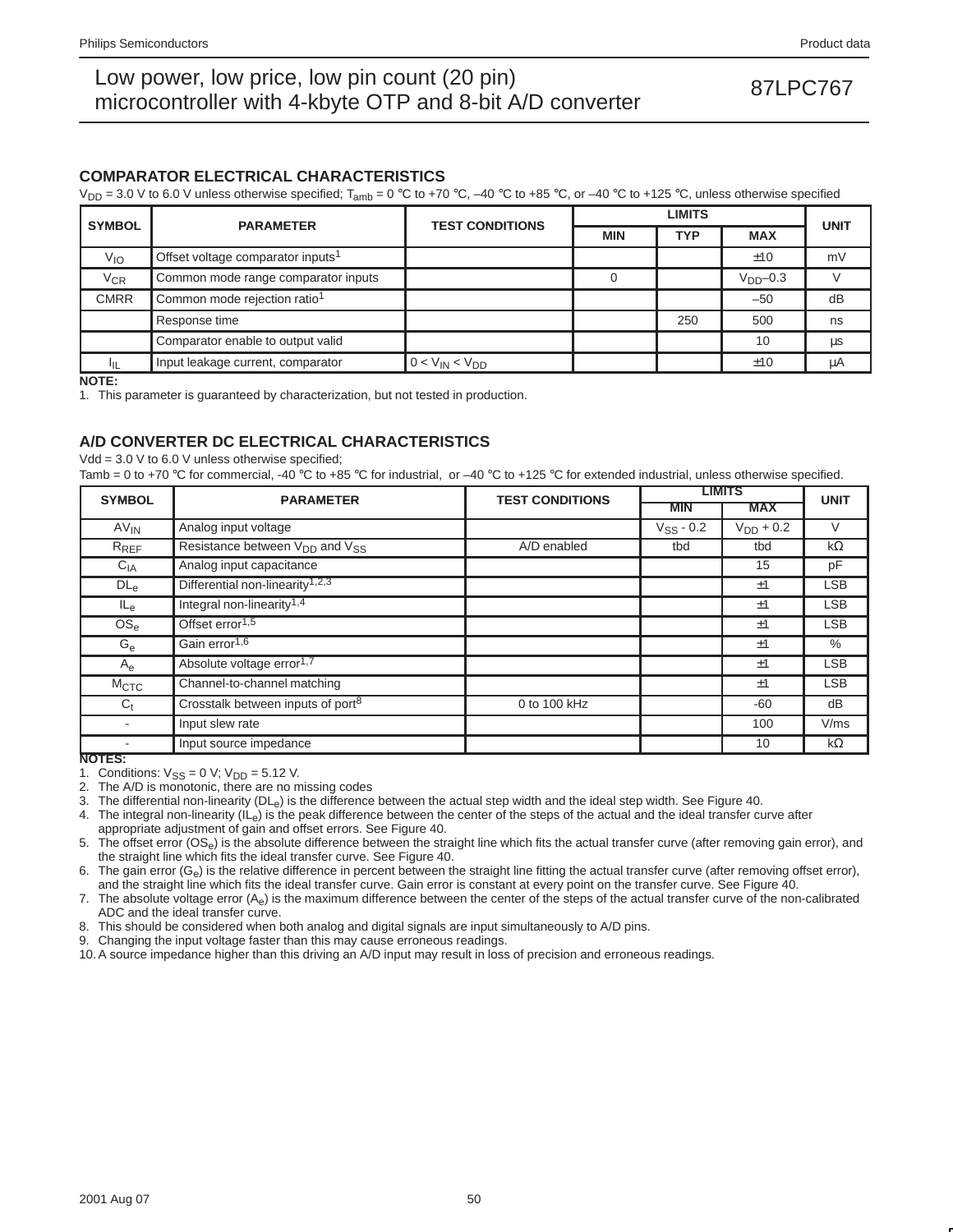

**Figure 40. A/D Conversion Characteristics**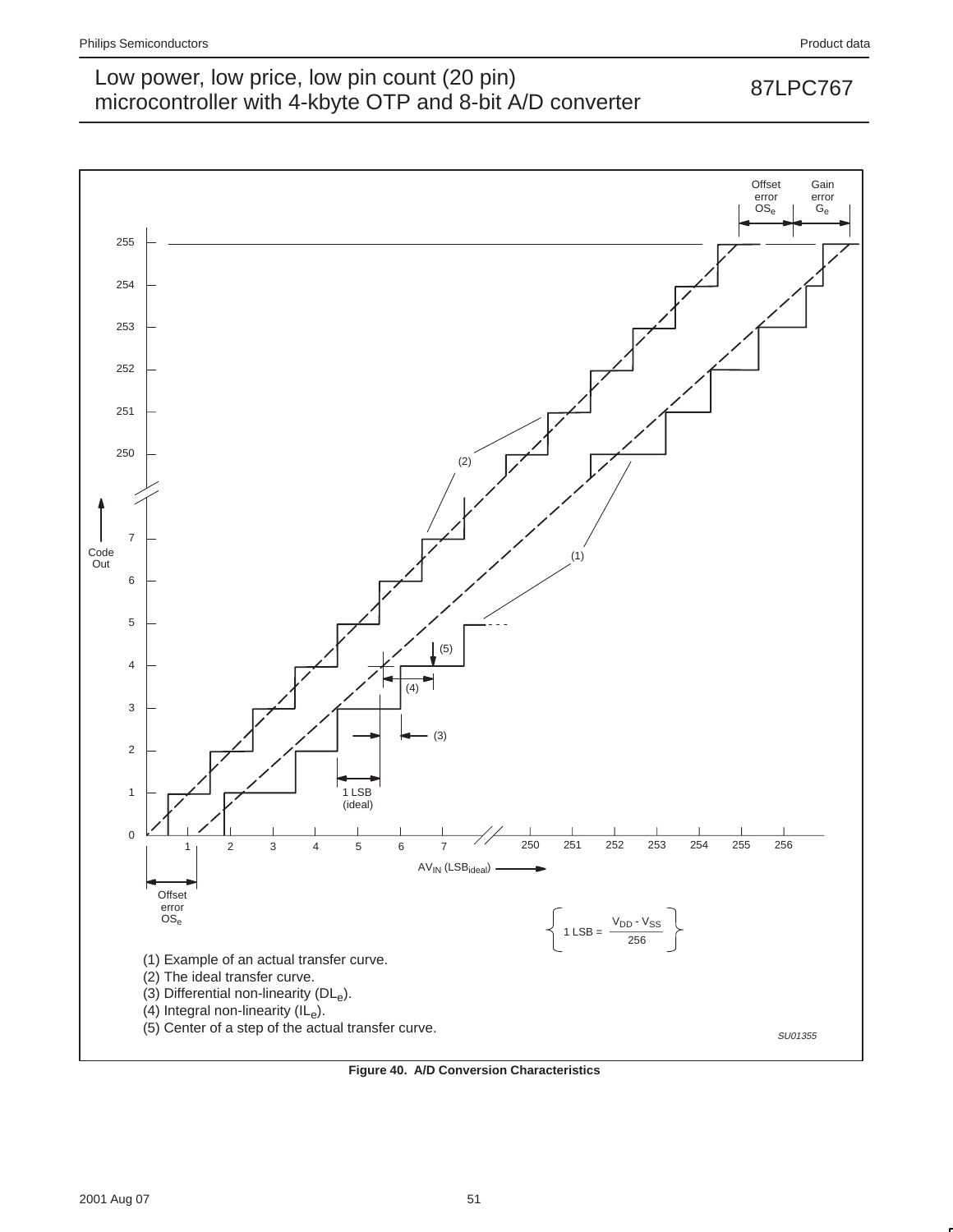### **AC ELECTRICAL CHARACTERISTICS**

 $T_{amb} = 0$  °C to +70 °C, -40 °C to +85 °C, or -40 °C to +125 °C;  $V_{DD} = 2.7$  V to 6.0 V unless otherwise specified,  $V_{SS} = 0$  V<sup>1, 2, 3</sup>

| <b>SYMBOL</b>         |               |                                                                     | <b>LIMITS</b> | <b>UNIT</b> |            |  |  |
|-----------------------|---------------|---------------------------------------------------------------------|---------------|-------------|------------|--|--|
|                       | <b>FIGURE</b> | <b>PARAMETER</b>                                                    | <b>MIN</b>    | <b>MAX</b>  |            |  |  |
| <b>External Clock</b> |               |                                                                     |               |             |            |  |  |
| $f_{\rm C}$           | 42            | Oscillator frequency ( $V_{DD}$ = 4.5 V to 6.0 V)<br>20<br>$\Omega$ |               |             |            |  |  |
| $f_{\rm C}$           | 42            | Oscillator frequency ( $V_{DD}$ = 2.7 V to 6.0 V)                   | $\Omega$      | 10          | <b>MHz</b> |  |  |
| $t_{\rm C}$           | 42            | Clock period and CPU timing cycle                                   | $1/f_C$       |             | ns         |  |  |
| $t_{CHCX}$            | 42            | Clock high-time <sup>4</sup>                                        | 20            |             | ns         |  |  |
| t <sub>CLCX</sub>     | 42            | Clock low time <sup>4</sup>                                         | 20            |             | ns         |  |  |
| <b>Shift Register</b> |               |                                                                     |               |             |            |  |  |
| t <sub>XLXL</sub>     | 41            | Serial port clock cycle time                                        | $6t_C$        |             | ns         |  |  |
| $t_{\text{QVXH}}$     | 41            | Output data setup to clock rising edge                              | $5t_C - 133$  |             | ns         |  |  |
| $t_{XHQX}$            | 41            | Output data hold after clock rising edge                            | $1t_C - 80$   |             | ns         |  |  |
| <sup>t</sup> XHDV     | 41            | Input data setup to clock rising edge                               | $5t_C - 133$  | ns          |            |  |  |
| $t_{XHDX}$            | 41            | Input data hold after clock rising edge                             | $\Omega$      |             | ns         |  |  |

**NOTES:**

1. Parameters are valid over operating temperature range unless otherwise specified.

2. Load capacitance for all outputs = 80 pF.

3. Parts are guaranteed to operate down to 0 Hz.

4. Applies only to an external clock source, not when a crystal is connected to the X1 and X2 pins.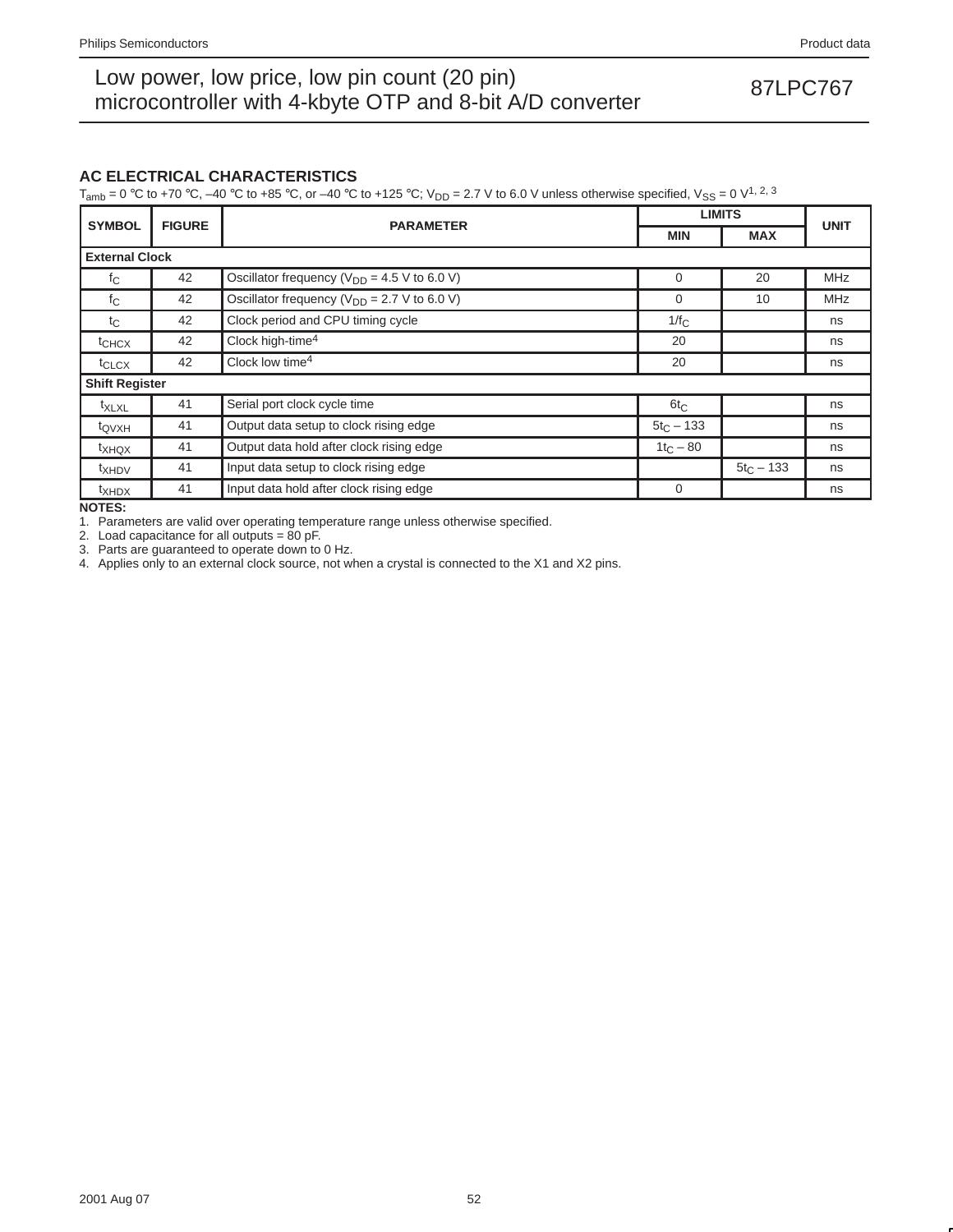

**Figure 41. Shift Register Mode Timing**



**Figure 42. External Clock Timing**



**Figure 43. Typical Idd versus frequency (low frequency oscillator, 25** °**C)**



**Figure 44. Typical Idd versus frequency (medium frequency oscillator, 25** °**C)**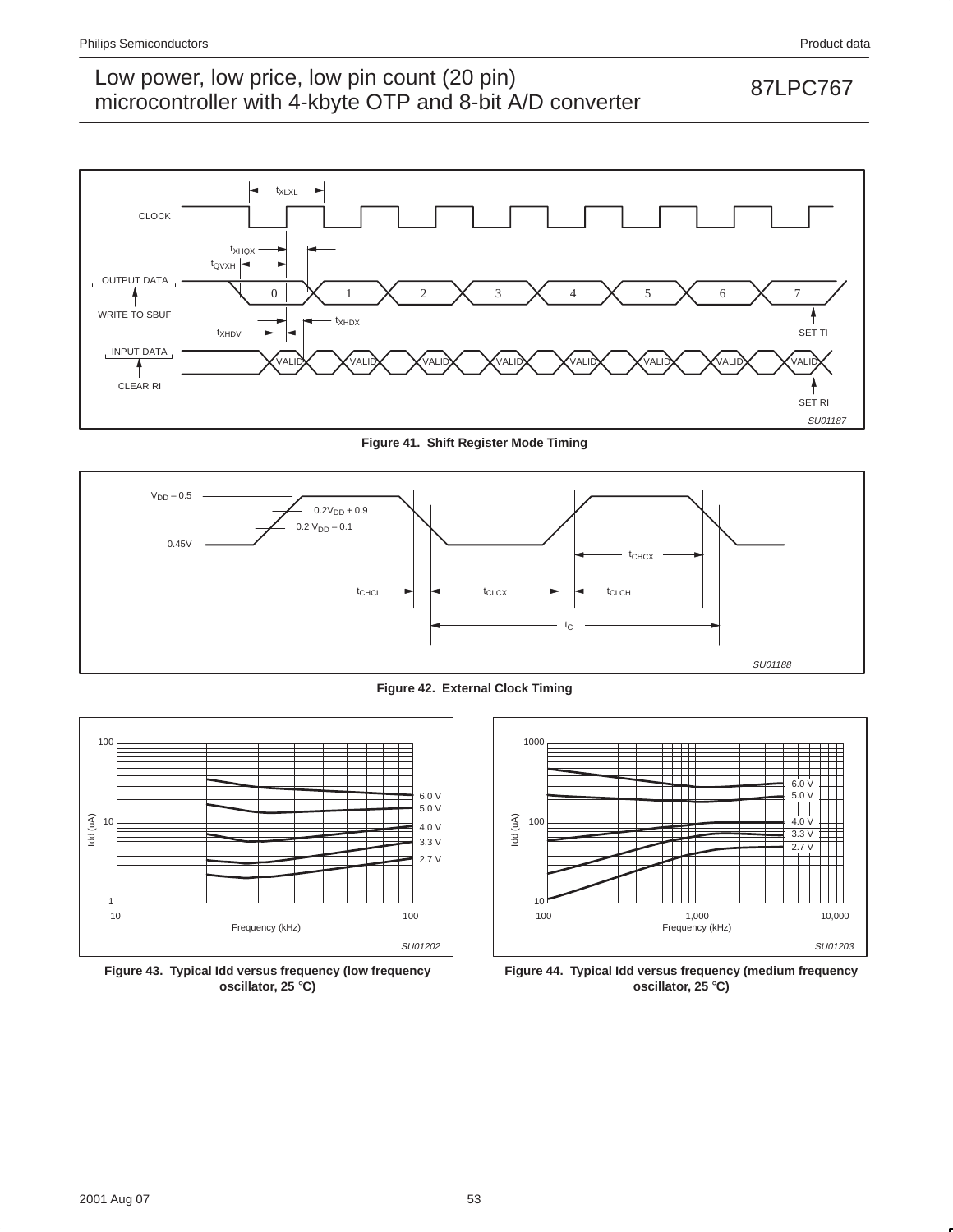

**Figure 45. Typical Idd versus frequency (high frequency oscillator, 25** °**C)**



**Figure 46. Typical Active Idd versus frequency (external clock, 25** °**C, LPEP = 0)**



**Figure 47. Typical Active Idd versus frequency (external clock, 25** °**C, LPEP = 1)**



**Figure 48. Typical Idle Idd versus frequency (external clock, 25** °**C, LPEP = 1)**



**Figure 49. Typical Idle Idd versus frequency (external clock, 25** °**C, LPEP = 0)**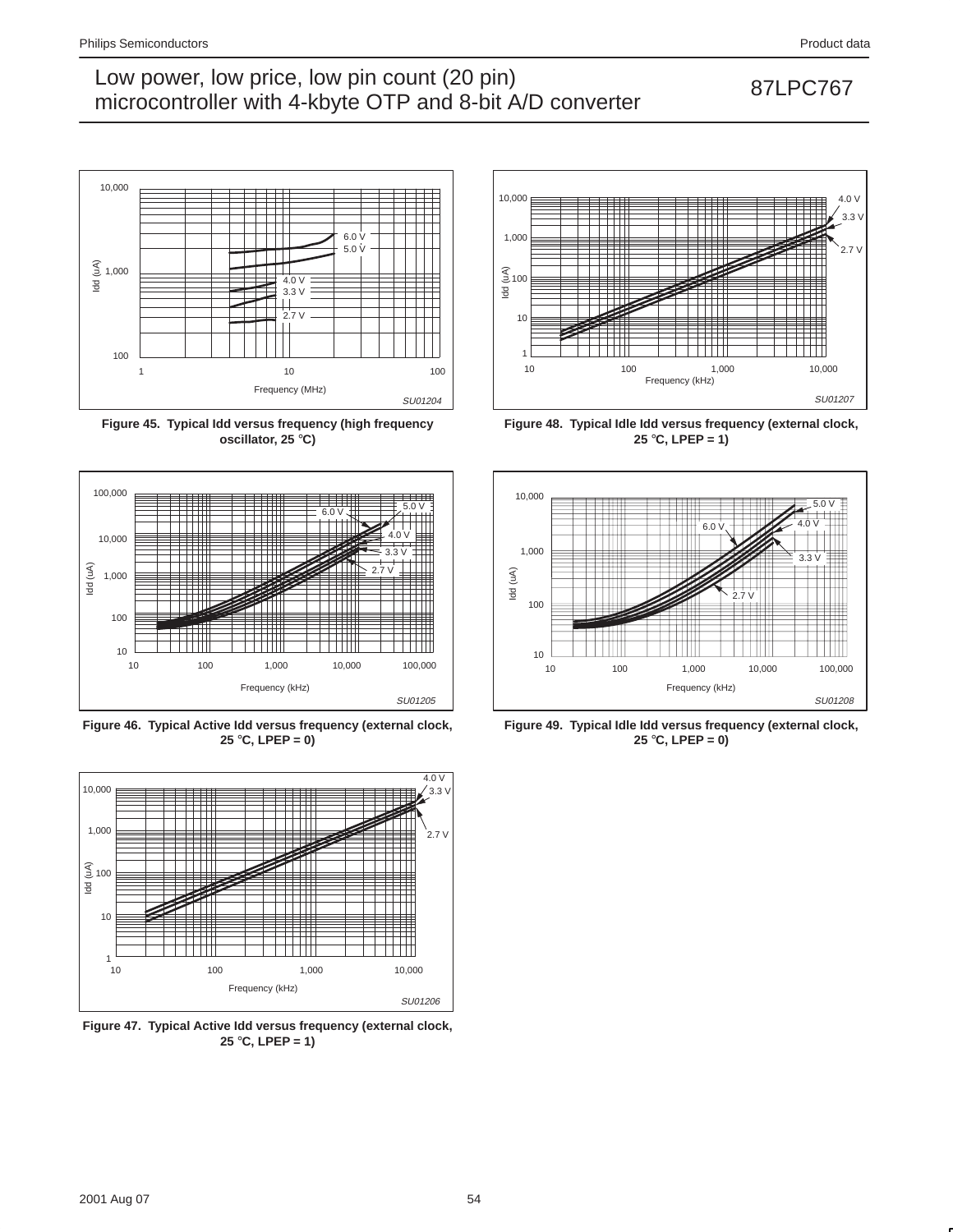## 2001 Aug 07 55





| mm     | 4.2  | 0.51  | 3.2  | 1.73<br>.30    | 0.53<br>0.38   | 0.36<br>0.23   | 26.92<br>26.54 | 6.40<br>6.22 | 2.54 | 7.62 | 3.60<br>3.05 | 8.25<br>7.80 | 10.0<br>8.3  | 0.254 |
|--------|------|-------|------|----------------|----------------|----------------|----------------|--------------|------|------|--------------|--------------|--------------|-------|
| inches | 0.17 | 0.020 | 0.13 | 0.068<br>0.051 | 0.021<br>0.015 | 0.014<br>0.009 | .060<br>.045   | 0.25<br>0.24 | 0.10 | 0.30 | 0.14<br>0.12 | 0.32<br>0.31 | 0.39<br>0.33 | 0.01  |
|        |      |       |      |                |                |                |                |              |      |      |              |              |              |       |

### Note

1. Plastic or metal protrusions of 0.25 mm maximum per side are not included.

| <b>OUTLINE</b> |            | <b>REFERENCES</b>           | <b>EUROPEAN</b> | <b>ISSUE DATE</b> |   |                             |
|----------------|------------|-----------------------------|-----------------|-------------------|---|-----------------------------|
| <b>VERSION</b> | <b>IEC</b> | <b>EIAJ</b><br><b>JEDEC</b> |                 | <b>PROJECTION</b> |   |                             |
| SOT146-1       |            | MS-001                      | SC-603          |                   | ⊕ | $-95 - 05 - 24$<br>99-12-27 |

 $2.0\,$ 

0.078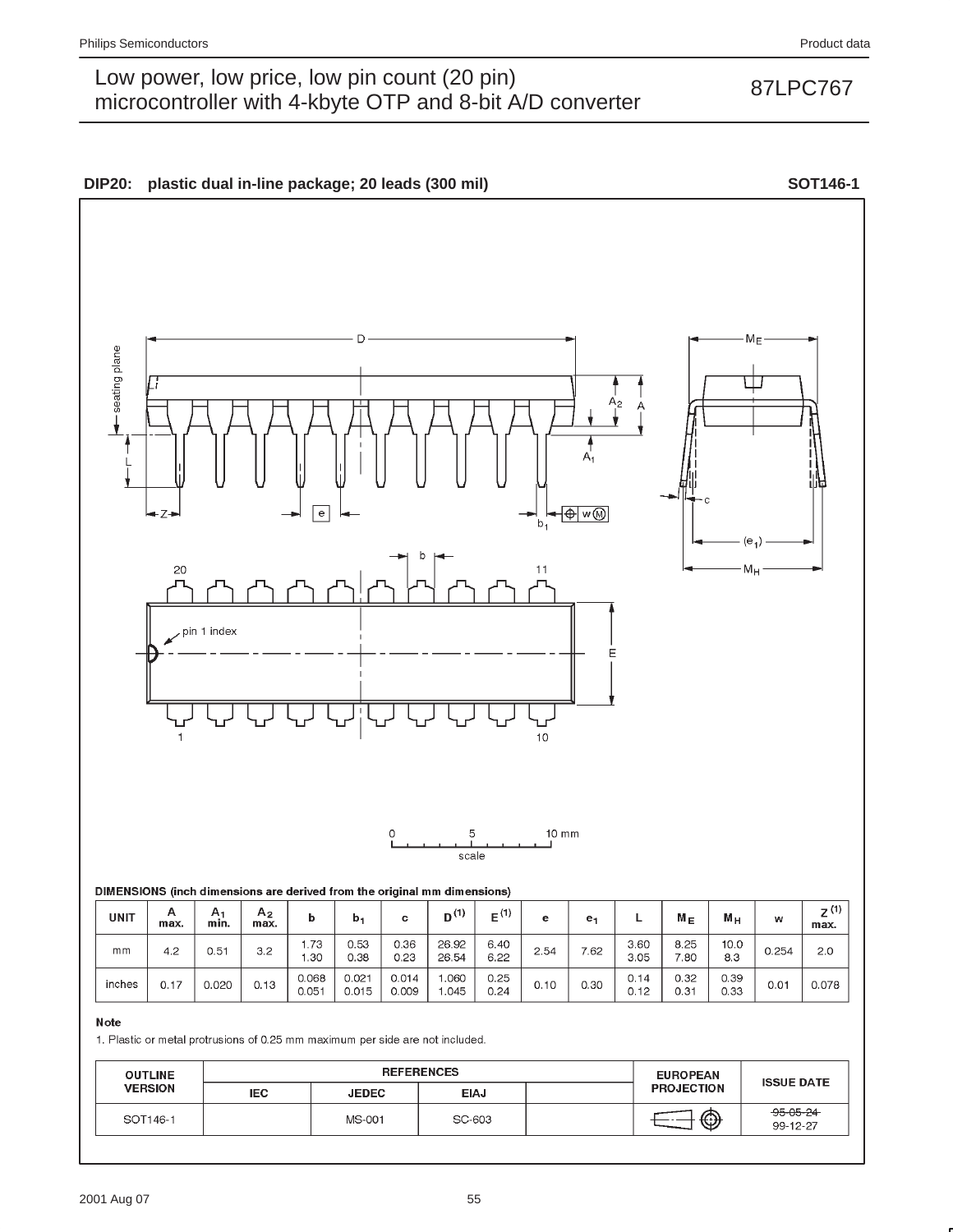